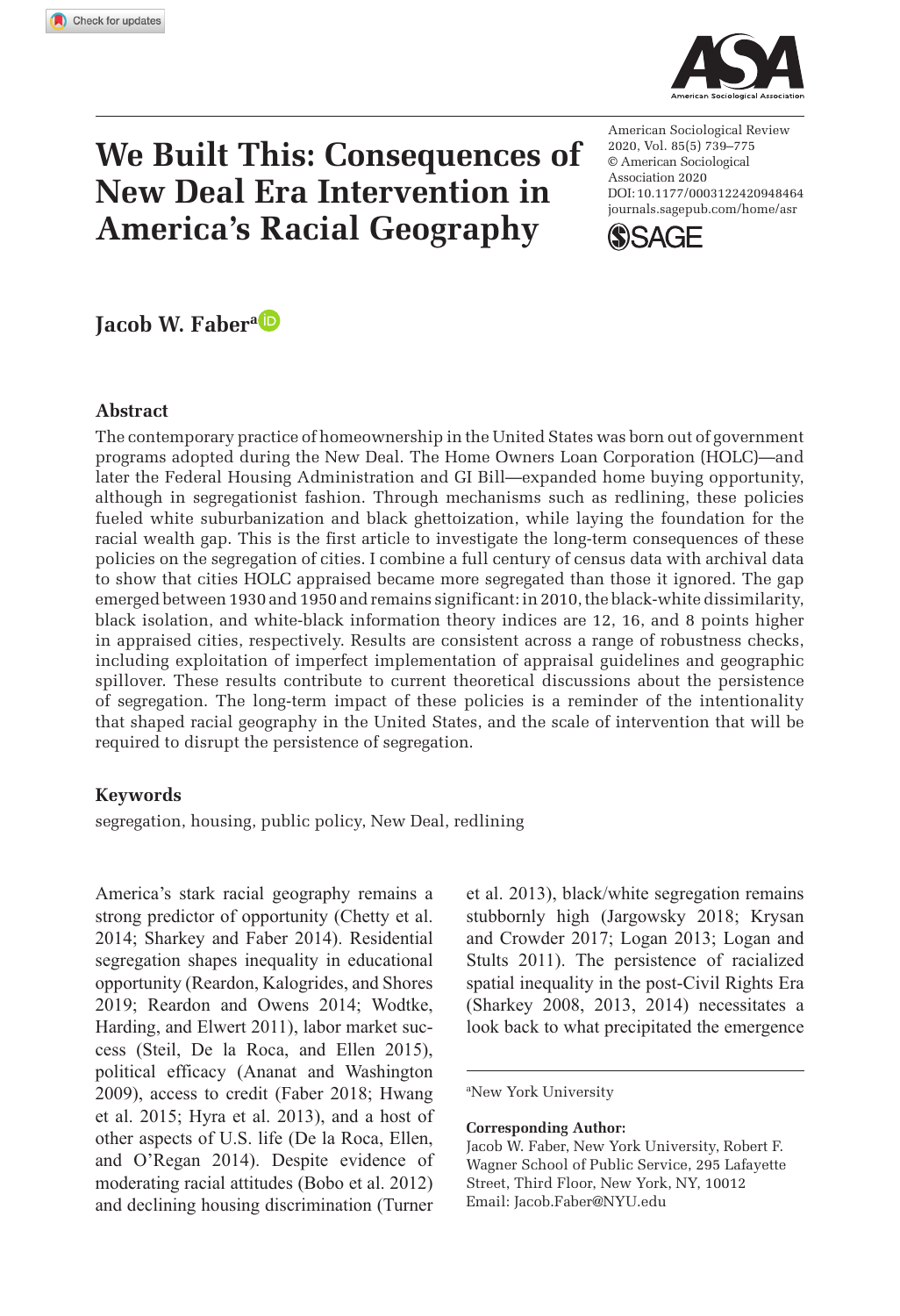of the black ghetto surrounded by a "white noose" of suburban affluence (Rothstein 2017:201).

Many scholars place blame on the federal government for creating this sociospatial dichotomy through segregationist housing policies initially developed during the New Deal and expanded in subsequent decades (Dreier, Mollenkopf, and Swanstrom 2005; Hirsch 1983; Krysan and Crowder 2017; Logan 2016; Massey and Denton 1993; Quinn 2019; Rothstein 2017; Taylor 2019; Wacquant 2008; Wilson 1997). The Home Owners Loan Corporation (HOLC), Federal Housing Administration (FHA), and GI Bill created the contemporary U.S. homeownership society but largely excluded people and communities of color from affordable mortgage credit through explicit and implicit means, thereby reifying racialized neighborhood boundaries. By giving federal backing to the idea that proximity to people of color necessarily leads to property value decline, these policies created a powerful financial incentive for white communities to segregate themselves (Jackson 1985). Discouraging white home-buying inside black neighborhoods and constraining black home-buying outside of black neighborhoods strengthened stereotypes about quality of life and structural strength of black neighborhoods, creating a "vicious housing cycle" (Kendi 2016:170) of self-reinforcing narratives that deepened racial stereotypes, the wealth divide, and racial isolation (Taylor 2019).

Although the racist nature of these policies is clear (Roediger 2006), there is little empirical evidence connecting their implementation to contemporary patterns of spatial inequality—or changes over time in those patterns. Recent work by the Mapping Inequality group (Nelson et al. 2019) to digitize HOLC "Residential Security Maps," which conflated neighborhood racial makeup with mortgage lending risk, has led to some work showing that federallymandated redlining carried consequences for racial isolation and housing values at the neighborhood level (Aaronson, Hartley, and Mazumder 2018). However, no work has thus far explored whether these practices affected racial geography measured at higher levels of aggregation (e.g., cities and towns).

This is the first article to estimate the effects of early-twentieth-century housing policies on subsequent segregation patterns. Specifically, I leverage a full century of census data to show that the cities and towns appraised by HOLC became far more segregated than cities and towns ignored by HOLC. These findings are consistent across a range of specifications, including controlling for racial and socioeconomic characteristics prior to HOLC as well as change over time in those characteristics. Although HOLC appraisals were not randomly assigned (i.e., guidelines requested appraisals of all cities with populations above 40,000), I exploit imperfect implementation of this rule, as well as geographic spillover of countywide and metropolitan-wide appraisals, to provide further evidence of the impact of HOLC. Appraised and unappraised places were similarly segregated in 1930 (i.e., before HOLC), and both groups experienced increases in segregation between 1940 and 1960, but the rise was significantly steeper for cities and towns HOLC evaluated. HOLC-graded places continued to be more segregated than their ungraded counterparts through the "decline" of the American Ghetto (Cutler, Glaeser, and Vigdor 1999) during the latter half of the twentieth century. In 2010, the black-white dissimilarity, black isolation, and white-black information theory indices were 12, 16, and 8 points higher, respectively, in places touched by HOLC than in other cities.

These results illustrate the long-term impact government intervention can have on the hierarchy of places. HOLC placed cities on dramatically different trajectories in the 1930s, which is still evident today—a manifestation of a broader pattern of the "historically consistent, sequentially reinforcing practice of repression [of black Americans]" (Logan and Molotch 1987:131). The stability of HOLC's impact over most of a century also has crucial implications for ongoing theoretical discussions about how and why segregation is maintained over time. Specifically,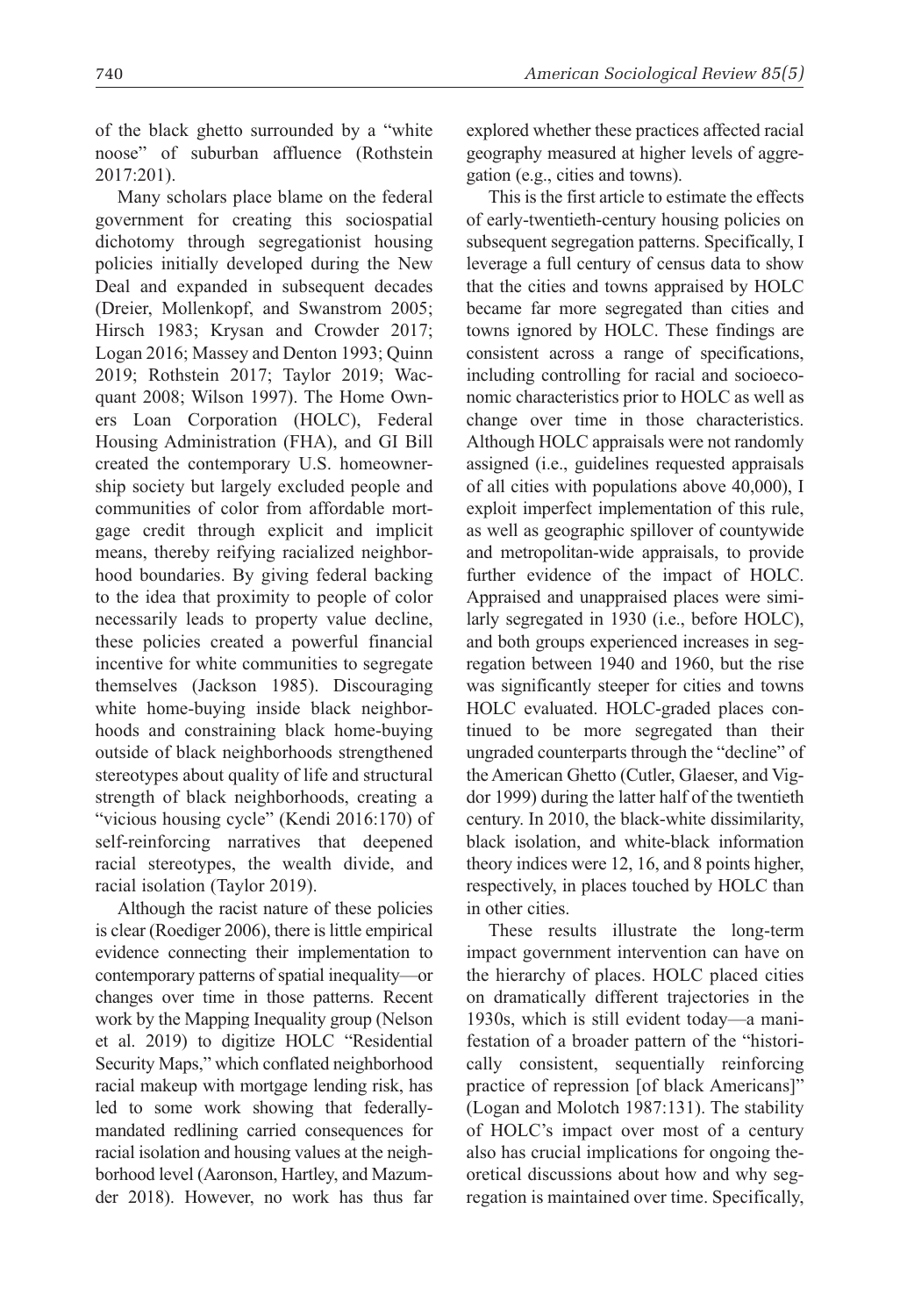the inheritance of HOLC's segregationist logic by a wide range of federal programs (Jackson 1985; Rothstein 2017; Taylor 2019) and institutional actors (e.g., mortgage lenders) (Connolly 2014) suggests the "momentum" Krysan and Crowder (2017) ascribe to individual-level dynamics may also apply to social policy and institutional decisionmaking. With growing evidence showing the centrality of segregation in the U.S. stratification system (Chetty et al. 2014; Sharkey and Faber 2014), these findings perhaps offer some hope that sociospatial inequality can be disrupted. If America's stark racial geography was intentionally constructed, work can be done to intentionally deconstruct it—although only through redirecting the momentum carried by public policy.

# **Background**

Policy-driven investments in place have helped shape the dramatically unequal distribution of opportunity across the United States, where select cities—and neighborhoods within cities—experience robust job growth, housing value appreciation, and upward mobility, while others are marred by crime and multigenerational poverty (Chetty et al. 2014; Logan and Molotch 1987; Massey and Denton 1993; Sharkey 2013). Research has documented the consequential and enduring effects of policies at all levels of government on the segregation of people, institutions, and infrastructure: from municipal-level zoning and land use decisions (Hirt 2015; Rothwell and Massey 2009), to the drawing of school district boundaries (Bischoff 2008; Owens 2016), to the federal expansion of the interstate highway system (Baum-Snow 2007; Krysan and Crowder 2017). Because of overlapping and reciprocal systems of racial inequality, these patterns can result in an uneven distribution of people of different racial groups across U.S. neighborhoods (Lipsitz 2011; Massey 2007). Although considered among the most substantial interventions into U.S. social geography (Aaronson et al. 2018; Hirsch 1983; Jackson 1985; Kendi 2016; Massey and Denton 1993; Sugrue 1996), little empirical work has evaluated the long consequences of federal housing policy during the New Deal.

### *New Deal Investment in Segregation*

The Great Depression was not only an employment crisis, but a housing crisis—in 1933, approximately half of the nation's mortgage debt was in default (Jackson 1985). During that pivotal year, to stem the tide of foreclosures and spur economic activity, the Roosevelt administration created the Home Owners Loan Corporation (HOLC), a new federal agency, as part of the New Deal. HOLC granted loans to homeowners to help them avoid foreclosure and reacquire homes already lost to foreclosure (Jackson 1985; Nelson et al. 2019). HOLC also institutionalized the long-term, fixed payment mortgage, which largely replaced the ad hoc, patchwork system for purchasing homes that existed previously (Fishman 1987). In doing so, HOLC created the primary tool for wealth generation in the United States (Conley 1999; Oliver and Shapiro 2006).

As the federal government took an increasingly involved role in the provision of mortgage credit, its interest in assessing the default risk of potential borrowers also grew, leading HOLC to map the distribution of perceived risk within cities across the country. HOLC appraisers, in consultation with local lenders, realtors, and other industry representatives, gave neighborhoods one of four grades: "A" being the most desirable (displayed in HOLC's "Residential Security Maps" in green), "B" being slightly less desirable (blue), "C" being declining neighborhoods (yellow), and "D" being undesirable (red) (Jackson 1985)—also the origin of the term "redlining." Adopting the practices of the real estate industry, appraisers based these grades on housing characteristics, proximity to industry, and the sociodemographic characteristics of a neighborhood's residents.

Grades were geographically distributed in starkly segregationist fashion. The presence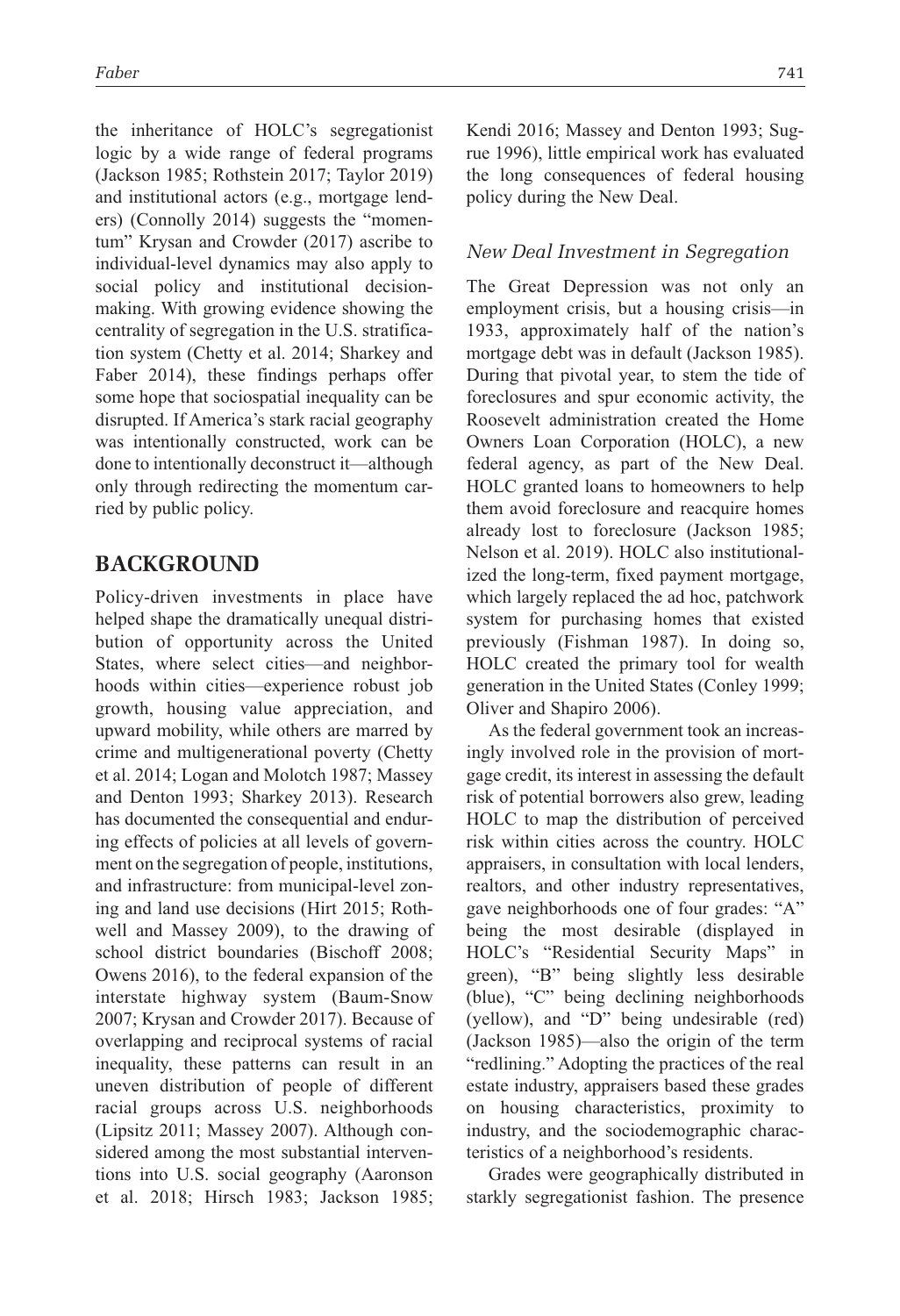of low-income immigrants, or—most importantly—black families, effectively guaranteed a D grade. For example, in 1930, not a single black person in St. Louis—home to some 94,030 African Americans at that time resided outside of D areas (Jackson 1985). By conflating race with mortgage default risk and home equity growth, these policies not only justified racial discrimination, but they also created a marketplace whose metrics of risk made discrimination necessary (Freund 2007). At times, this dynamic took physical form, as when a white suburb north of Detroit built a wall between themselves and the neighboring black community to the south to protect against integration (or "infiltration," as appraiser manuals referred to it) (Jackson 1985; Nelson et al. 2019).

HOLC made \$3 billion worth of loans in its first two years, aiding one million mortgage holders, or one of every ten non-farm, owneroccupied homes (Jackson 1985). Further illustrating the program's scale, HOLC employed 20,000 workers across 400 offices (Quinn 2019). This federal involvement into the housing market was unprecedented at the time, but HOLC was designed to be a stopgap intervention. Had HOLC only served the short-term purpose of its intent, it may not have had a meaningful, long-term impact on America's racial geography net of endogenous racial preferences held by citizens and real estate interests within the cities HOLC evaluated. In other words, HOLC may have been a relatively "weak" institutional intervention.

However, the historical record documents that HOLC's practices of racial exclusion were adopted by subsequent federal programs, which were larger and more durable. Most notable among these were the Federal Housing Administration (FHA) and the GI Bill (Dreier et al. 2005; Jackson 1985; Quinn 2019). Between 1950 and 1960, a third of privately-owned housing units were financed by FHA and the GI Bill (Dreier et al. 2005). By 1972, FHA helped 11 million households buy homes and 22 million households improve their homes. Because these policies also made homeownership cheaper than renting in many cities, the U.S. homeownership rate increased from 44 percent in 1934 to 63 percent in 1972 (Jackson 1985).

The FHA and GI Bill embraced HOLC's neighborhood appraisal practices. FHA drew maps like HOLC's neighborhood security maps, although all but one archival record (the map of Chicago) was destroyed due to a lawsuit alleging racial discrimination (Greer 2014). Following HOLC, FHA maps excluded communities of color, effectively restricting billions of dollars of housing assistance to white Americans on the condition that they not buy homes in communities of color. The FHA also expanded segregationist efforts through the widespread promotion of racial covenants, which restricted home-buying opportunities for black families in white neighborhoods, further strengthening the color line institutionalized by redlining (Rothstein 2017). Over the decades, these massive programs, along with private lenders who followed the federal government's lead, funneled billions of dollars of housing investment away from poor, urban communities of color, and toward more affluent and suburban white communities (Jackson 1985; Taylor 2019). Thus, what HOLC ostensibly intended to be a short-term intervention may have resulted in quite a "strong" institutional mechanism due to its diffusion through and adoption by longterm programs, with dramatic implications for segregation over subsequent decades net of endogenous contributors to segregation.

New Deal housing programs certainly did not invent segregationist mortgage provision, but they institutionalized the practice, and implemented it at an unprecedented scale, leading many scholars to directly implicate HOLC, FHA, and the GI Bill in suburbanization, the exodus of white families from central cities, the creation of the black Ghetto (Hirsch 1983; Jackson 1985; Massey and Denton 1993; Quinn 2019; Sugrue 1996), and what then-HUD Secretary George Romney referred to as a "high-income white noose" around inner cities (Rothstein 2017:201). Freund (2007:116) argues that HOLC, in particular, "marks a notable transition between two distinct eras of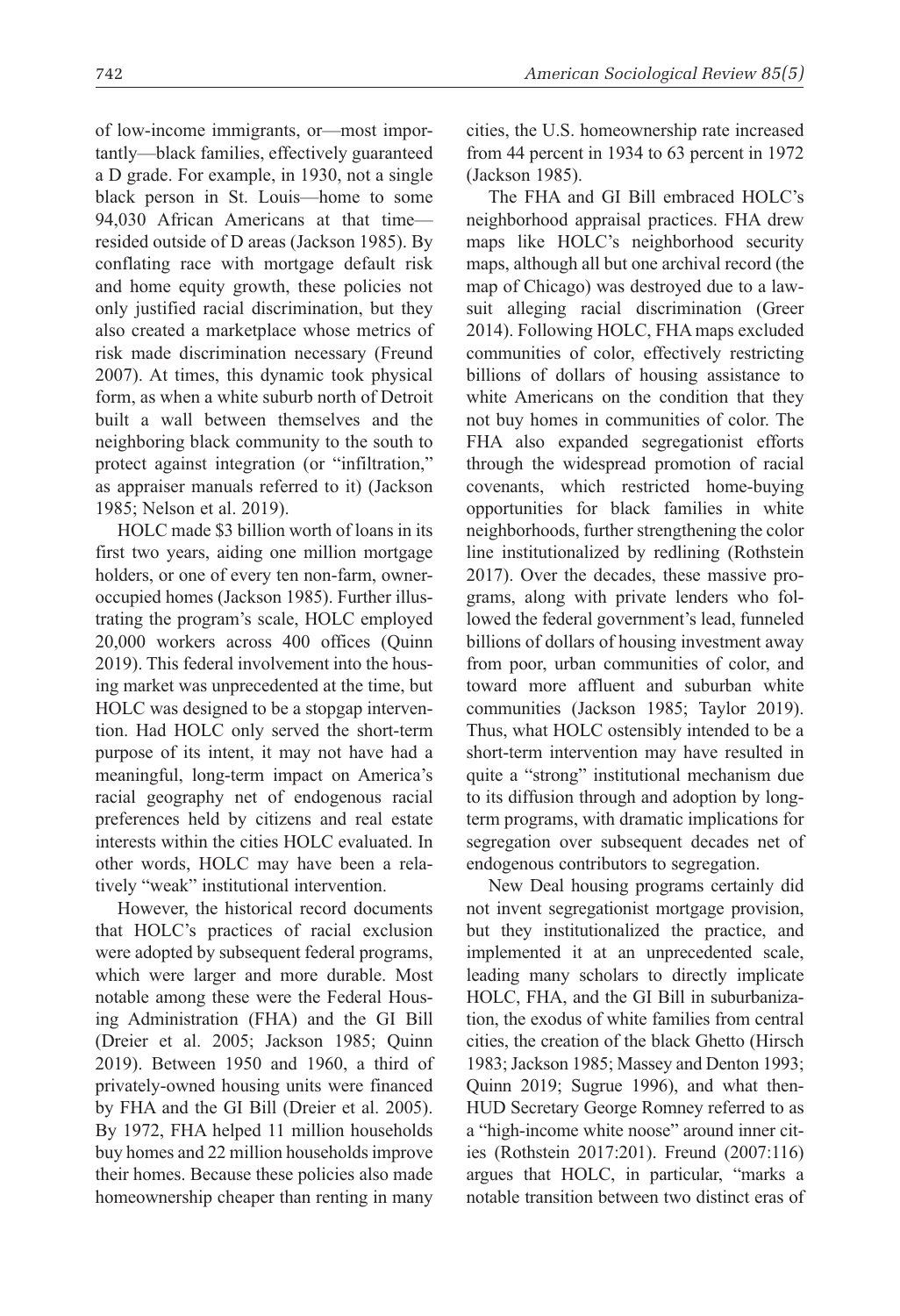housing economics in the United States," whereby ad hoc discriminatory efforts of individual homeowners and municipalities were replaced by widespread, federally supported and federally funded—tools for segregation. Even well after HOLC was phased out and FHA manuals abandoned explicitly racist language, private appraisers continued the practice of systematically excluding communities of color from mortgage credit established by the federal government (Thurston 2018).

This article focuses primarily on mortgage lending, but scholars have documented numerous government and industry policies and practices that contributed to residential segregation. Exclusionary zoning practices of local municipalities (Hirt 2015; Rothwell and Massey 2009; Trounstine 2018), segregationist public housing construction (Rothstein 2017), discriminatory homeowner's insurance provision (Squires 1997), racial steering by real estate agents (Besbris and Faber 2017; Turner et al. 2013), and other manifestations of institutional bias (Bertrand and Duflo 2017; Korver-Glenn 2018) are layered on top of a racial geography heavily shaped by federal involvement in the housing credit market (Freund 2007; Logan 2016; Massey and Denton 1993; Rothstein 2017). Recent work has argued that New Deal redlining had a causal effect on neighborhood-level racial isolation (Aaronson et al. 2018), but no work thus far has explored the relationship between the legacy of these mortgage lending policies and subsequent trends in segregation at higher levels of aggregation—for example, between neighborhoods within cities.

### *Theorizing the Role of Redlining in the Dramatic Rise and Slow Decline of the American Ghetto*

U.S. cities and metropolitan areas were characterized by moderate black-white segregation in the early twentieth century, but racial isolation increased dramatically after World War II. Fueled not only by housing policies (Massey and Denton 1993) but also infrastructure (Baum-Snow 2007) and education (Delmont 2016) policies, segregation peaked between 1960 and 1970 (Cutler et al. 1999). As racial attitudes moderated (Bobo et al. 2012) and federal legislation made explicit housing discrimination illegal (Massey 2005), black-white segregation declined in the post-Civil Rights Era, leading some to claim an end of a "Segregated Century" (Vigdor and Glaeser 2012) characterized by apartheid (Farley 2011). Other scholars contest the optimism of such claims, pointing out that blackwhite segregation remains stubbornly high (Krysan 2011; Krysan and Crowder 2017) especially in historically hypersegregated areas (Logan 2013; Rugh and Massey 2014) and areas with large black populations (Jargowsky 2018; Logan and Stults 2011).

By using theoretical frameworks commonly applied to studies of spatial inequality, we can conceptualize an assessment of federally-mandated redlining's effect on segregation and—importantly—changing segregation patterns. The *place stratification model* posits that institutional practices create and reify racialized spatial boundaries. The segregation of black and white households is perpetuated over time through a relatively stable social hierarchy of neighborhoods and cities, within which residential mobility decisions are made (Alba and Logan 1993; Logan 1978; Logan and Schneider 1984; Stearns and Logan 1986). Following from this perspective, we should observe spatial inequality deepen as the result of institutional intervention in the housing market, such as federally mandated redlining. Because these policies concurrently drove investment away from already disenfranchised black communities and toward already advantaged white communities, they likely concretized (or exacerbated) the hierarchy of places (e.g., through differential housing quality).

*Spatial assimilation theory* largely points to disparities in socioeconomic factors between black and white households as drivers of differential neighborhood location (Alba and Logan 1993; Iceland and Wilkes 2006). As black families become similar to white families in income, wealth, education,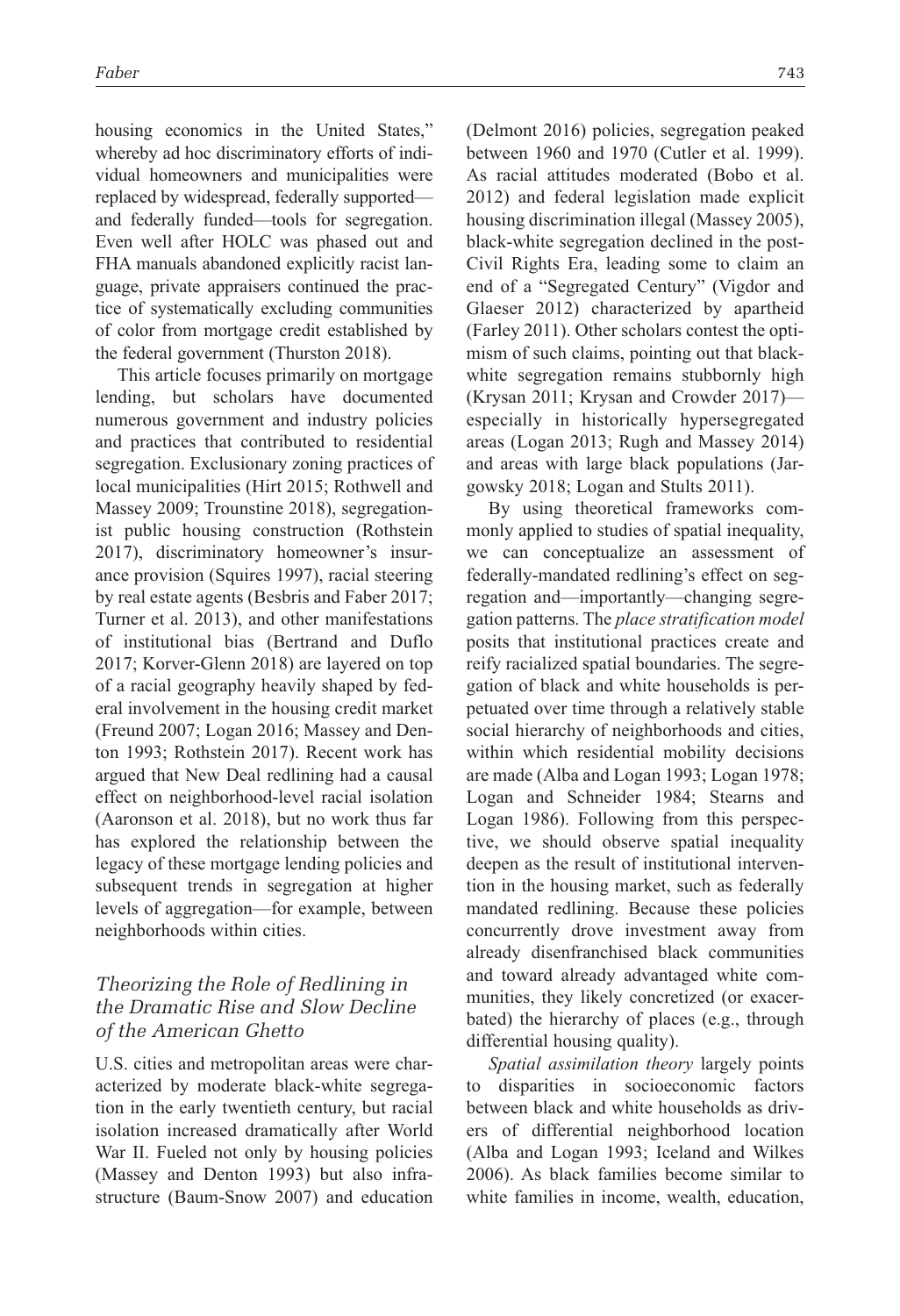and other measures of socioeconomic status, they will increasingly inhabit similar neighborhoods and cities. Because HOLC restricted homeownership to white households and linked proximity to black households to neighborhood decline, HOLC policies may have slowed black families' class mobility and "assimilation." The spatial manifestation of racial inequality ran parallel to a key component of economic inequality—unequal access to home equity, the key tool for asset accumulation. Put another way, redlining may have made it more difficult for black families to accumulate socioeconomic resources with which to "assimilate." These racist policies created a "vicious housing cycle" (Kendi 2016:170) by depressing housing values in black neighborhoods, decreasing demand for housing within those neighborhoods, and further depressing housing values.

Over time, the wealth gap has become a dramatic site of racial stratification (Conley 1999; Oliver and Shapiro 2006). In 2013, the median white household had \$13 in asset wealth for each \$1 held by the median black household (Kochhar and Fry 2014). Relatively fewer financial resources for black families can, in turn, lead to fewer residential mobility options. This lack of mobility, which reinforces housing stratification and the corresponding wealth gap, is again directly linked to the legacy of explicitly racist policies (Lipsitz 1998; Pager and Shepherd 2008).

Scholars have also argued that *racial preferences* perpetuate segregation over time, as bias toward neighborhood homogeneity can, in aggregate, result in racial isolation (Bruch and Mare 2006). By institutionalizing and legitimizing the practice of redlining, New Deal housing policies may have exacerbated, exaggerated, or locked in home seekers' racial preferences and created powerful financial incentives for real estate agents and mortgage lenders to make spatial segregation manifest. Specifically, the incorporation of widespread racist attitudes into federal policy may have provided institutional justification for those attitudes, thereby slowing or delaying the eventual moderation of racial attitudes in the latter decades of the twentieth century. Discriminatory policies fed racist ideas about black places (Hirsch 1983; Kendi 2016; Lipsitz 1998; Taylor 2019). Collective ideas about places—for example, negative stigma of poor communities of color (Besbris et al. 2015; Besbris, Faber, and Sharkey 2019; Jones and Jackson 2012)—can carry consequences for residential choices.

These overlapping theoretical perspectives illustrate the many intersecting ways federal redlining could have increased racial segregation. For example, we can look at how migration across cities may have been affected by HOLC. Racial differences in migration patterns are likely influenced by the pursuit of economic opportunity (i.e., place stratification), financial resources required for mobility (i.e., spatial assimilation), and perceptions of potential neighbors (i.e., racial preferences). Adjudicating between the relative importance of each perspective would likely be impossible due to data limitations and intersecting, self-reinforcing dynamics.

The social *structural sorting perspective* (Krysan and Crowder 2017) offers a holistic viewpoint from which to understand segregation and—importantly—what sustains segregation over time. Krysan and Crowder (2017) argue that many self-perpetuating mechanisms, such as the reduced economic mobility of black families or segregated sources of information, maintain segregation over time, through residential moves structured along racial lines. Although segregation is often considered to persist due to "inertia," these scholars suggest "momentum" is a more accurate metaphor due to social processes resulting in "the churning forward of racially disparate residential mobility patterns" (Krysan and Crowder 2017:11).

The structural sorting perspective is particularly useful in assessing whether HOLC was a "weak" or "strong" institutional intervention. Again, HOLC did not invent racist mortgage provision, but it invested heavily in a segregationist logic, which was implicitly and explicitly inherited by subsequent federal policies, including FHA and the GI Bill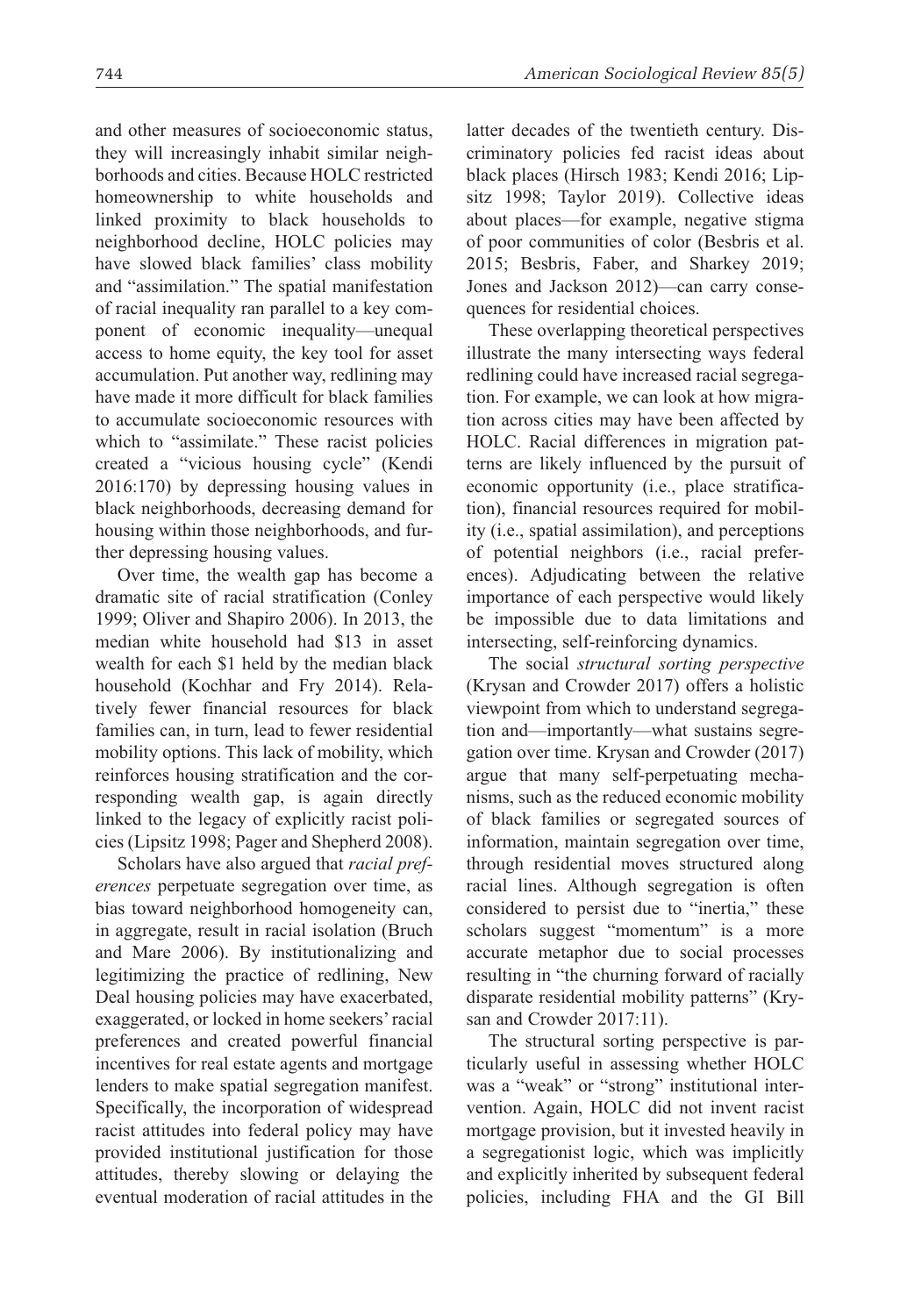(Jackson 1985; Rothstein 2017), highway development (Krysan and Crowder 2017), urban renewal (Nelson and Ayers 2019), and Civil Rights Era efforts to ostensibly expand black homeownership (Taylor 2019). On the local level, urban planning and zoning efforts often segmented municipalities to isolate white households from communities of color (Hirt 2015; Rothwell and Massey 2009; Sugrue 1996). Private mortgage lenders and real estate speculators throughout the twentieth and into the twenty-first century internalized the conflation of race, place, and mortgage risk to the detriment of African Americans (Connolly 2014; Faber 2013, 2018; Hwang et al. 2015; Hyra et al. 2013; Munnell et al. 1996; Rugh, Albright, and Massey 2015; Rugh and Massey 2010; Taylor 2019). The structural sorting perspective primarily focuses on individual- and community-level dynamics, but these and countless other examples illustrate that the ideas codified by HOLC may also carry tremendous "momentum" on policy and institutional levels. The self-reinforcing dynamics of overt and even unintentional actions sustain HOLC's racist logic in the policy sphere, proving it to have been quite a "strong" intervention.

# **Data and Methods**

My analytic strategy is designed to explore differences in segregation over time between cities and towns (i.e., census places<sup>1</sup>) that were appraised versus not appraised by HOLC. I focus on cities and towns because HOLC appraisals were generally<sup>2</sup> organized by place, and this unit of geography provides a large sample of both appraised and unappraised observations.

My primary concern is the extent to which black individuals were segregated from white individuals. I limit my analyses to these two groups for several reasons, the first of which is the fact that HOLC appraisals were quite sensitive to the presence of black residents—even a single black person within a neighborhood could lead to a D grade (Jackson 1985). Appraiser focus on African Americans is also evidenced by the fact that "Negro" population share was the only racial category in the neighborhood descriptions included with HOLC Residential Security Maps (Connolly 2014; Jackson 1985; Nelson et al. 2019). The second (and related) reason for this analytic focus is that the black-white color line is stronger than other racial boundaries (Wilson 1987, 1997), especially regarding residential segregation (Logan 2013). The third reason is data consistency. Over the course of the twentieth century, the way the U.S. Census categorized Hispanic/ Latino and Asian groups changed far more dramatically than did definitions of white and black groups (Gibson and Jung 2002). Perhaps as a consequence of these changes, tract-level data on Latino populations is unavailable in 1950 and 1960 (MPC 2011).

The ideal data for this analysis would include longitudinal measures of race, socioeconomic status, and housing characteristics for geographically-stable neighborhoods before HOLC was created and in the decades that followed. Such data would allow me to measure the conditions within cities and towns prior to HOLC implementation, and to describe changing patterns of residential segregation and segregation's covariates within consistent geographic units. Unfortunately, such data do not exist, so I rely on imperfect measures of changing racial geography gathered from multiple census data sources. I discuss potential bias introduced from this technique in detail below.

### *Measuring Redlining*

I combine two sources to identify cities and towns that were appraised by HOLC. The first data source is a list of surveyed cities generated via archival research by Hillier  $(2005).<sup>3</sup>$  Hillier  $(2005)$  notes that although federal guidelines required Residential Security Maps to be made for all cities with a population of at least 40,000, there was uneven and incomplete compliance. For example, Washington, DC, which had a population of 487,432 in 1930 is not included in the list.<sup>4</sup> Another notable characteristic of the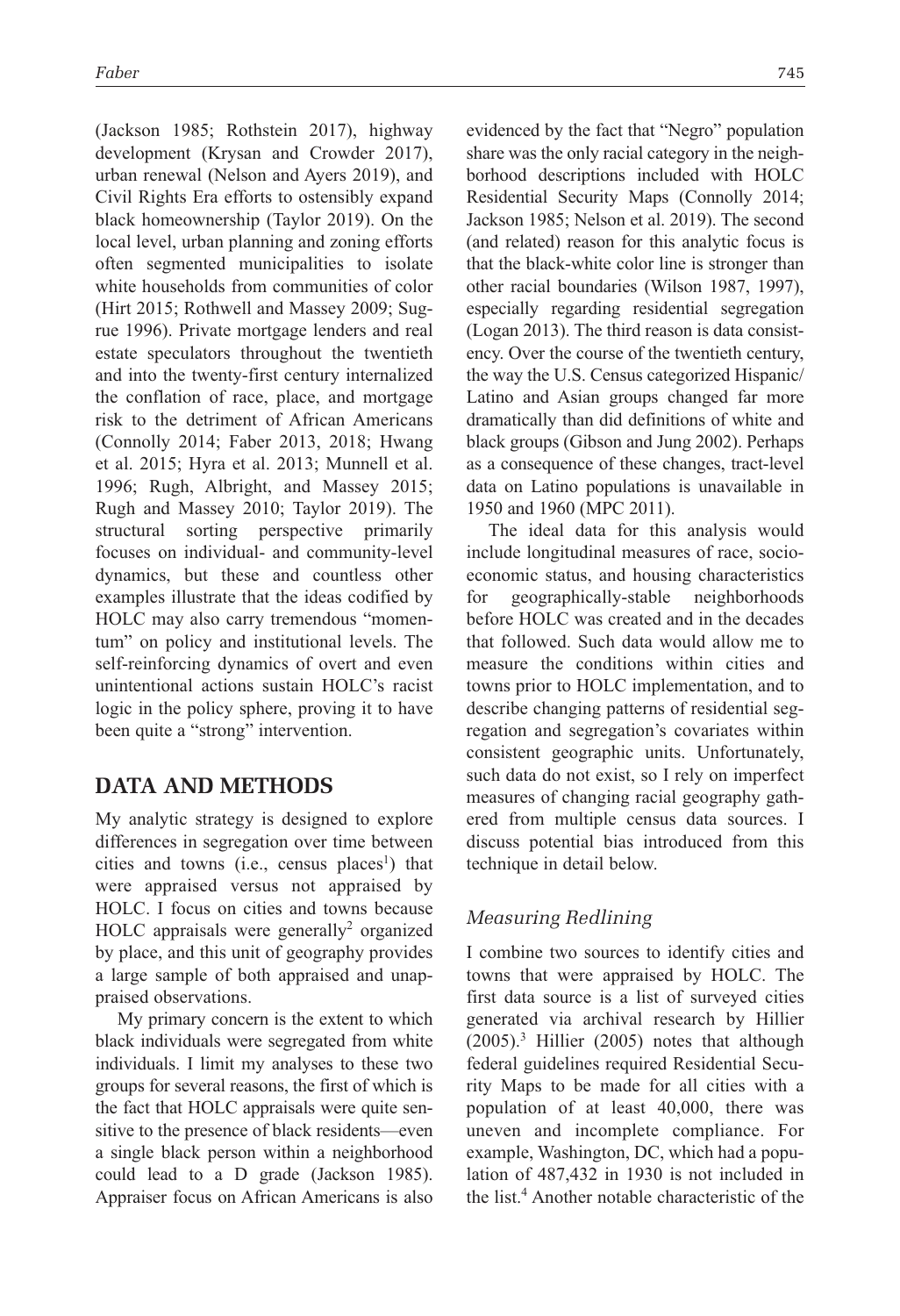list is that it includes several non-city geographies, such as Bergen, Essex, and Hudson Counties in New Jersey; "Greater Detroit" in Michigan; and "Metropolitan St. Louis" in Missouri. I supplement the Hillier (2005) list with georeferenced HOLC data provided by Mapping Inequality (Nelson et al. 2019), which include county and metropolitan appraisals, thereby allowing me to identify census places below the 40,000 threshold that were still surveyed by HOLC (e.g., Harrison, NJ, which had a 1930 population of 15,606). In total, there were 31 ungraded cities with 1930 populations above 40,000 and 118 graded cities with 1930 populations below 40,000. The most recent census data available at the time of HOLC implementation was from 1930.

I overlay Mapping Inequality shapefiles of neighborhood appraisal patterns with shapefiles describing contemporary (i.e., 2012) census place boundaries in ArcGIS 10. Any places that overlap with HOLC appraisal maps or places listed by Hillier (2005) are coded as "HOLC Appraised." This technique prioritizes parsimony, which may come at the expense of a more nuanced understanding of the effect of appraisal practices. For example, I am treating cities that were fully appraised and those that only partially overlapped with HOLC maps as equal. In results shown in Table S1 in the online supplement, I found that various alternative approaches to operationalize HOLC implementation (e.g., the percent of a city that was appraised and the percent of a city that received each grade), were poor predictors of subsequent segregation trends. Perhaps surprising, this result suggests the institutional process of just being appraised is all that matters (i.e., there are city-level effects).

Throughout the manuscript, I use the terms "appraised," "graded," and "surveyed" interchangeably to refer to cities and towns that at least partially overlap with HOLC Residential Security Maps or are on the Hillier (2005) list. Conversely, I describe other places as "ungraded," "ignored," "unappraised," and "non-appraised." Appendix Table A1 lists all graded cities in the analytic sample and notes whether they appear on the Hillier (2005) list or overlap with Mapping Inequality shapefiles. Forty-eight cities were solely listed by Hillier (2005), 48 more were identified via GIS analysis of Mapping Inequality data, and 108 were on both lists. Table S2 in the online supplement shows the main findings hold when I restrict measurement of HOLC appraisal to either Hillier or GIS measurement.

### *Tracking Change Over Time in Racial Geography*

I combine data from several census sources to assess changes in place-level racial geography. I began with 1920, because that is the first year for which data on intra-city geography (e.g., wards) are available for either the complete count census or a 5 percent dataset.<sup>5</sup> I use individual-level data from the 1920, 1930, and 1940 Censuses—provided by the Integrated Public Use Microdata Series (Ruggles et al. 2019)—to calculate measures of segregation for each city in my sample in the two decades prior to, and the decade immediately after, HOLC implementation. Because census tracts were only drawn for some cities prior to the 1950 Census (Cutler et al. 1999; U.S. Bureau of the Census 1947), I measure segregation between wards within places in these three early decades. I aggregate individuallevel counts of white and black residents to wards within cities, with which I calculate city-level black isolation, white-black dissimilarity, and white-black information theory indices (Reardon and Townsend 2018).

Although I lose the parsimony of focusing on one segregation measure, I use multiple measures for robustness. These indices have well-documented limitations (e.g., sensitivity to racial makeup and geographic unit choice [Logan and Martinez 2018; Reardon and O'Sullivan 2004]), so consistency of results across measures reduces the possibility that my findings are due to statistical construct. Each index is also relatively easy to calculate and interpret. Black isolation measures the typical neighborhood percent black for a black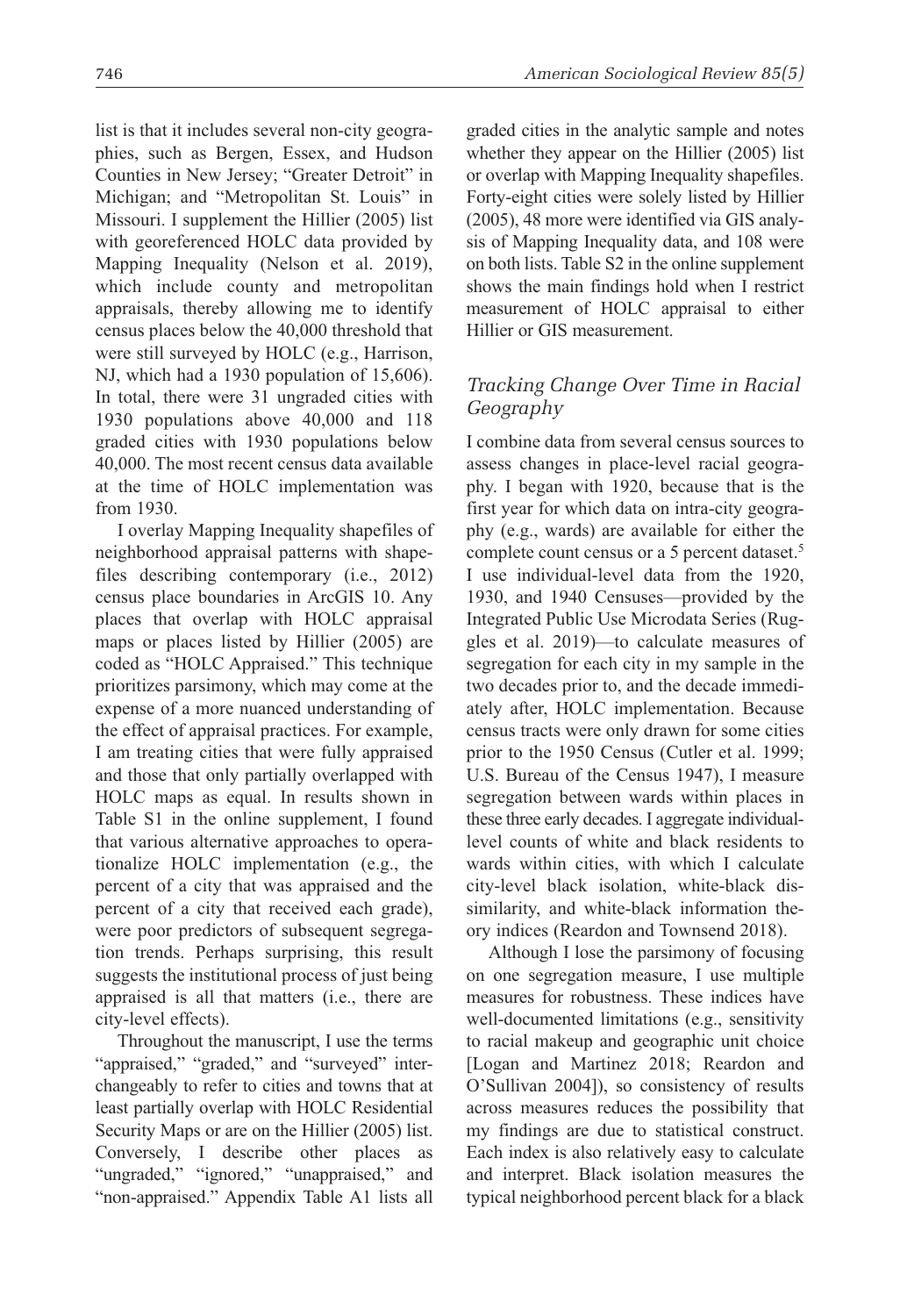resident within a city; white-black dissimilarity measures the percent of either racial group that would need to change neighborhoods for there to be an even distribution of that group within a city (Massey and Denton 1993). The information theory index measures unevenness (Massey and Denton 1988) by comparing the diversity of neighborhoods (i.e., tracts) within a place to the overall diversity of that place. Similar to isolation and dissimilarity indices, the information theory index approaches zero if all neighborhoods within a city are as diverse as the city as a whole, and one if every neighborhood is racially homogenous (Lichter, Parisi, and Taquino 2015; Reardon and Firebaugh 2002; Theil 1972; Timberlake and Iceland 2007).<sup>6</sup>

The 1920 and 1940 complete count datasets include wards, but the 1930 dataset does not.7 However, ward information is provided in the 5 percent sample of the 1930 Census. Using the 5 percent sample could introduce bias into my analyses (e.g., through noisier estimates of neighborhood racial makeup or upwardly biased segregation measures [Logan et al. 2018; Reardon et al. 2018; Spielman, Folch, and Nagle 2014]), so I conducted several robustness checks to validate use of these data. First, I turned to Cutler and colleagues' (1999) analysis of racial segregation in the early twentieth century to check my findings. My 1930 measures of dissimilarity, isolation, and information theory are strongly correlated with those calculated by Cutler and colleagues (1999) (.863, .942, and .857, respectively), and Table S3 in the online supplement shows that my main findings hold when substituting Cutler and colleagues' (1999) measures of 1930 segregation for those I calculated.

My ward-level measures of 1940 segregation derived from full-count census data are also correlated with those calculated by Cutler and colleagues (1999) (dissimilarity: .967; isolation: .974; information theory: .985). Although tracts were drawn for some cities in 1940 (Cutler et al. 1999), IPUMS individuallevel data do not include tracts for the full sample dataset. However, NHGIS does provide tract-level data for some cities in 1940 (Manson et al. 2018), and my ward-level measures are strongly correlated with segregation measured with these data (dissimilarity: .689; isolation: .919; information theory: .740).8 Table S3 in the online supplement shows once more that my main findings are insensitive to whether I used Cutler and colleagues' (1999) data or tract-level NHGIS data for measurement of 1940 segregation.

Because wards were, on average, larger than tracts (Massey and Denton 1993), comparing ward-derived segregation to tractderived segregation in later years could be biased. Specifically, using finer geographic units generally leads to higher estimates of segregation (Logan and Martinez 2018). The 1930 5 percent sample as well as the 1940 full sample include information on enumeration districts, which were smaller than wards.<sup>9</sup> The 1950 1 percent sample available on IPUMS includes a synthetic identifier for enumeration districts, which is a number randomly assigned to individuals within an enumeration district. This synthetic enumeration district acts as a placeholder until the actual enumeration districts meet the confidentiality requirement of 72 years from the date the data were gathered. Table S4 in the online supplement shows the results hold when segregation is measured with enumeration districts—synthetic or actual—for 1930 through 1950 rather than wards. However, because the 1950 data are derived from a much smaller sample, I only have 44 observations for that year (i.e., I lose 56 observations in 1950). Together, this series of results strongly suggests the change in census geography from wards to tracts is not driving the results. I proceed with ward data for consistency in the pre-treatment period (i.e., because enumeration districts are unavailable for 1920) as well as concern that segregation may not be accurately calculable based on a 1 percent sample among so few cities in 1950.

I also aggregate individual-level data from the 1920, 1930, and 1940 Censuses to the place-level to measure sociodemographic conditions within cities and towns prior to HOLC implementation and in the decade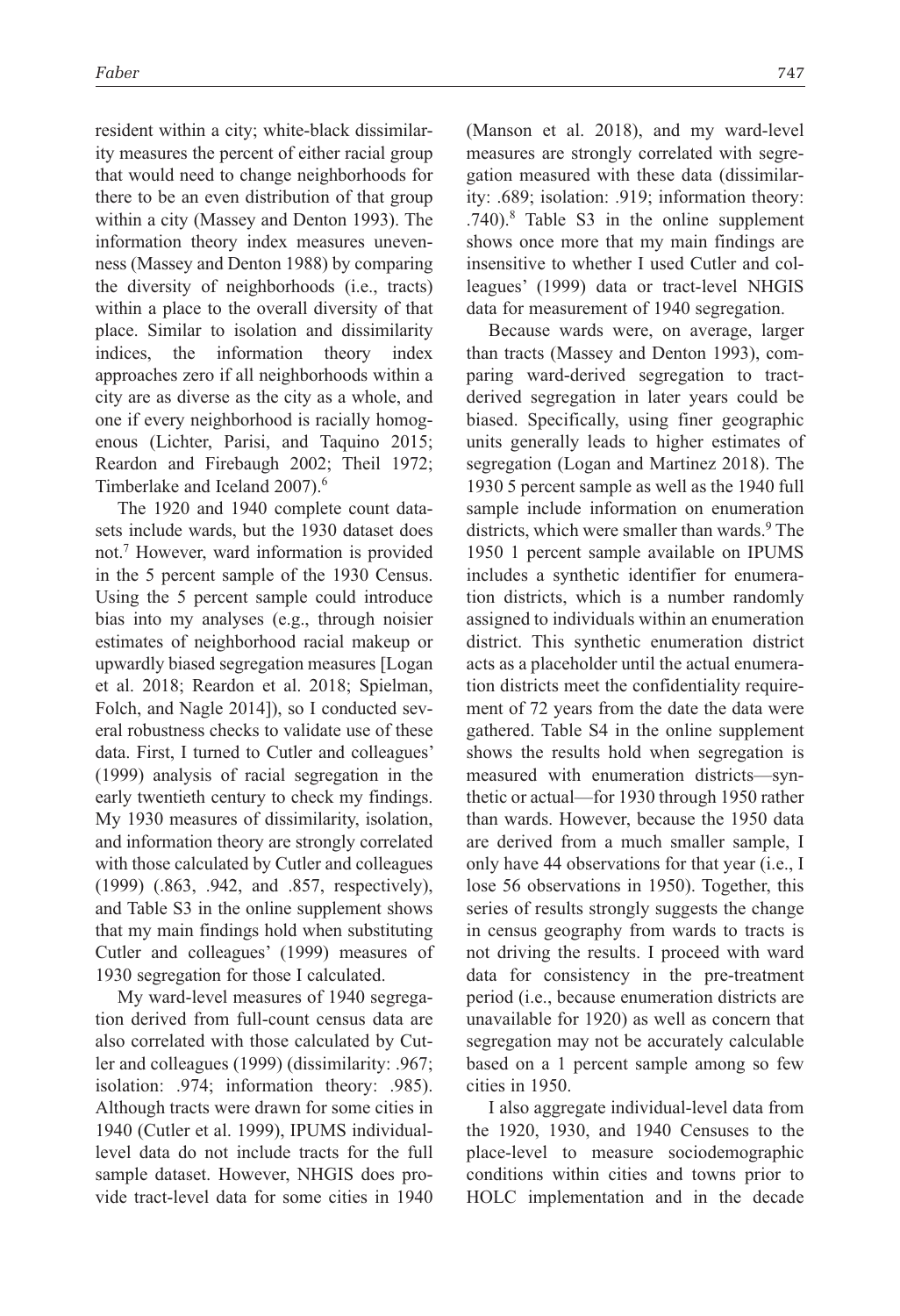immediately after. Specifically, I calculate measures of characteristics known to have been of concern to HOLC appraisers (Jackson 1985): total population, percent black, and percent foreign-born among whites. I also calculate the ratio of black homeownership to white homeownership as a measure of socioeconomic disparity between the two races. Although HOLC appraisals were influenced by other sociodemographic characteristics, I am limited by the variables measured consistently by the census from 1920 to 2010. For example, housing characteristics are left out of my analyses because they are unavailable on the place-level for several years. As described in detail below, there are additional characteristics I can measure for 1930 alone, although my preferred models rely on place fixed effects rather than these covariates.

Tract-level data become available in 1950, but place-level data do not exist before 1970, so I aggregate tract-level data from NHGIS (Manson et al. 2018) to places (as defined in 2012) using ArcGIS. Specifically, I join 1950 and 1960 census tract centroids to 2012 census place borders to estimate place-level characteristics. Because NHGIS data do not distinguish between black homeowners and other non-white homeowners in 1950 or 1960, I calculate the homeownership ratio using the ownership rate among all non-white homeowners in these two decades. Data are more consistent after 1960. NHGIS provides longitudinal, place-level data for population, racial makeup, percent foreign born, and racially-disaggregated homeownership rates by decade from 1970 through 2010. I calculate measures of black-white segregation for cities and towns between 1970 and 2010 using data from the Neighborhood Change Database (NCDB), which provides geographically stable tract boundaries. Table S5 in the online supplement summarizes the data sources used in this article.

Combining data across multiple sources and time periods introduces risks into my analyses. For example, I aggregate tract-level data from earlier decades to 2012 place-level boundaries in an effort to measure changing social conditions within as consistent a geography as possible. To the extent that place boundaries changed over time, this empirical choice could result in segregation calculations that include neighborhoods technically outside of city limits in any given year. Unfortunately, because place shapefiles are unavailable via NHGIS for decades before 1980, it is impossible to identify the extent of change over time. It is also unclear whether resultant inaccuracies in measurement of segregation or covariates would lead to upward or downward bias in coefficient estimates. Any noise introduced by these data limitations will likely affect (and likely inflate) standard errors—there is no reason to believe this noise is non-random or differentiated by HOLC status. I discuss strategies to address these estimation problems below.

# *Analytic Sample*

My primary analytic sample includes every place-year that meets several criteria. First, the place must be observed in 1920 or 1930 (i.e., before HOLC implementation) and at least once after 1930 (i.e. after implementation). Second, the black population in any observed year must be at least 100, and there must be at least two census tracts or wards (i.e., enough neighborhoods for segregation to be measured) for that place-year to be observed.10 Third, the place-year must have full covariate information. These sample restrictions ensure at least one point of comparison between pre and post HOLC within cities with measurable segregation indices (Lechner 2010). The number of cities and towns in the sample varies from year to year because of census reporting and small black populations in some cities. I observe 436 places in 1920 and 520 places in 1930. The 1940 complete count dataset includes information on 446 places for which pre-HOLC data are also available; 1950 and 1960 tractlevel datasets include information on 100 and 252 places, respectively. I have NCDB and NHGIS time series data for 652 places between 1970 and 2010.<sup>11</sup>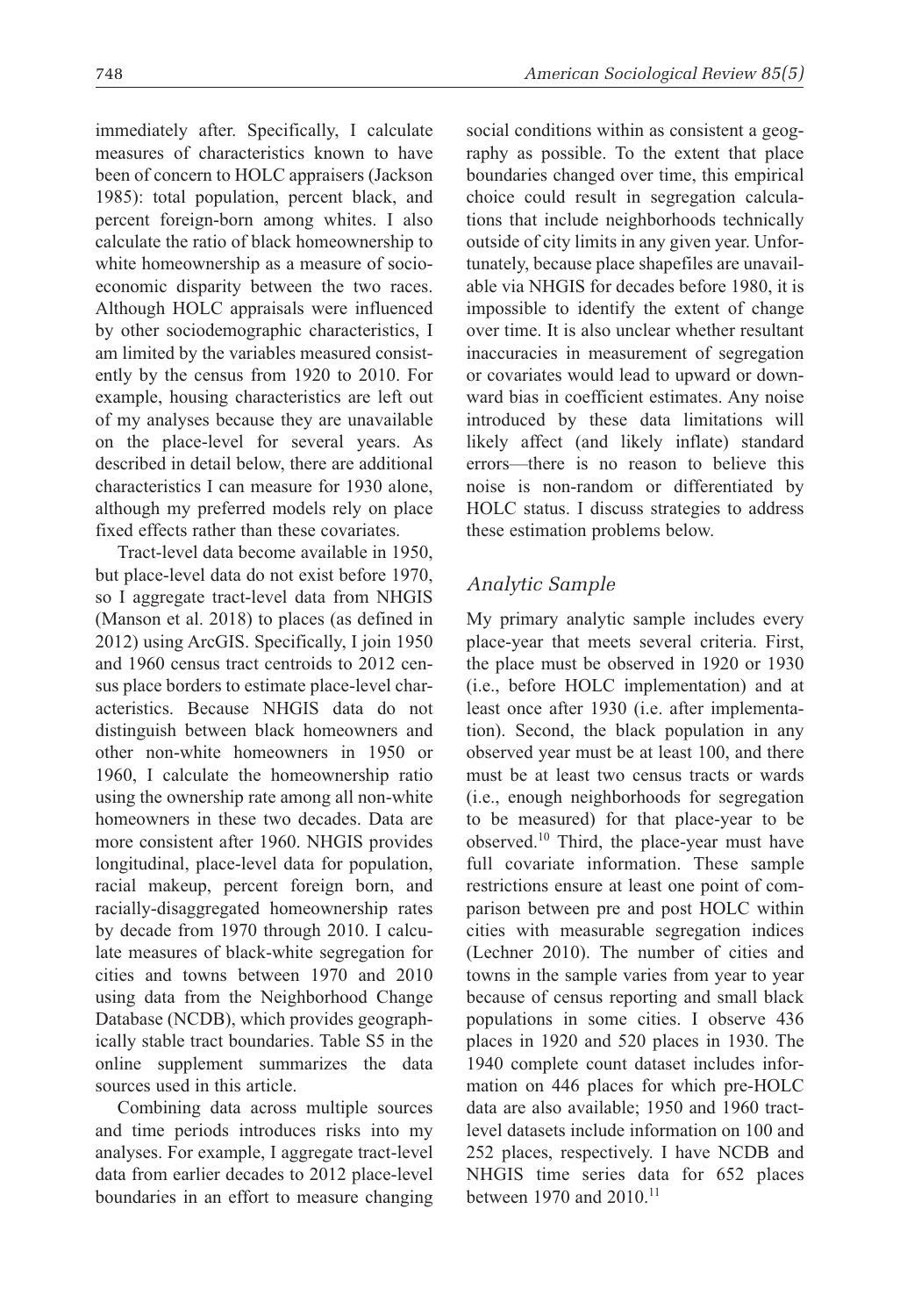Table 1 includes descriptive statistics of the analytic sample by year, as well as pooled across all years for which I have data and all places for which NHGIS provides data in 2010. On average, almost half of the cityyears in my analytic sample were appraised by HOLC, although there is temporal variation in this measure—1950 and 1960 both have particularly high rates of appraisal, likely because census data for those two years are positively selected by population. This is an unfortunate limitation of the NHGIS datasets for 1950 and 1960 (i.e., the two decades between available full-count datasets and NCDB), which results in the smallest samples in those two years. Depending on measure, segregation peaked between 1950 and 1970. Compared to all census places in 2010, the sample is more segregated and is composed of cities with larger and blacker populations, on average. The sample is over-representative of cities and towns in the Northeast (36.2 percent of the 2010 sample), Midwest (35.4 percent), and South (22.2 percent), and the West is under-represented (6.1 percent)—this is reflective of the fact that there were few large cities in the West in 1930. In 2010, 64,503,768 people lived in cities and towns included in the analytic sample, representing approximately 20.9 percent of the United States population and 32.4 percent of the population that lived in census places in 2010. The 11,610,678 black people in these places represent approximately 53.0 percent of black people who lived in cities in 2010.

### *Estimating the Impact of HOLC Implementation on Segregation*

I leverage a difference-in-differences (DID) framework to assess whether appraised cities experienced different segregation trajectories than unappraised cities in the decades after HOLC implementation. The intuition behind DID is that is allows for estimation of the difference in the before-to-after change in segregation between graded and ungraded cities (Angrist and Pischke 2008; Gelman and Hill

2007; Wooldridge 2012). Formally, the simplest version of my model is

$$
Segregation_{it} = \alpha_0 + \lambda \text{HOLC}_i + \delta \text{Post-HOLC}_t
$$

$$
+ \tau \left( \text{HOLC}_i * \text{Post-HOLC}_{it} \right) + \varepsilon_i
$$

where Segregation<sub>*it*</sub> is a measure of segregation (e.g., black-white dissimilarity) for city *i* at time  $t$ ,  $HOLC<sub>i</sub>$  is an indicator variable coded 1 if a city was graded by HOLC appraisers and 0 if not, and Post-HOLC<sub>t</sub> is an indicator for the time period after HOLC was passed (i.e., after 1930). I am primarily concerned with the coefficient on the interaction between these two indicator variables (i.e., *τ*), which is the DID estimator. If *τ* is positive, it suggests HOLCappraised cities became more segregated after 1930 relative to the trends experienced by unappraised cities. The main effect coefficients are of some concern as well: *λ* indicates the pre-HOLC difference in segregation between graded and ungraded areas, and *δ* estimates the change in segregation after HOLC implementation among ungraded areas.

My analytic strategy proceeds in two main stages. The first involves estimating several modified versions of the equation described above within the full sample of 4,360 cityyears. I add "pre-treatment" controls (i.e., 1930 measures of percent black, percent foreign-born, unemployment rate, population size, median home value, and the black-white homeownership ratio) as well as census division-specific time trends (i.e., division-byyear fixed effects). Although some statisticians suggest that adding post-treatment covariates threatens the ignorability assumption (Angrist and Pischke 2008; Gelman and Hill 2007), I next add time-variant sociodemographic characteristics (i.e., percent black, percent foreign-born, unemployment rate, population, and the black-white homeownership ratio) to assess whether changes in segregation may have been due to contemporaneous changes in the makeup of cities' residents, and to improve precision of the estimates (Wooldridge 2012). My next two models introduce city fixed effects with and without time-varying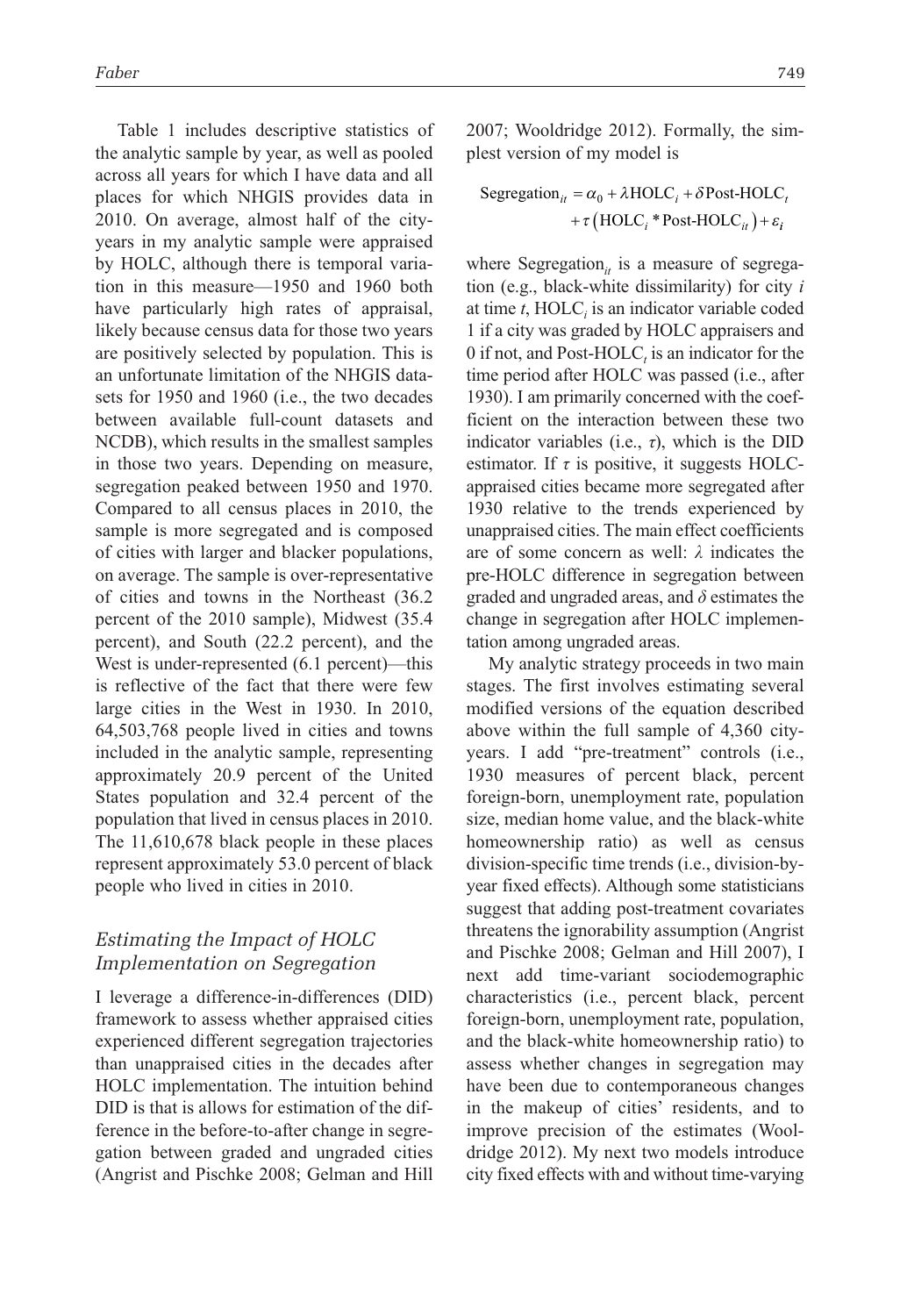|                                                                                                                                                                                                                                        |                   |                   |                           |                                         | Analytic Sample               |                                          |                      |                      |                                                   |                                     | Census<br>Ę                                         |
|----------------------------------------------------------------------------------------------------------------------------------------------------------------------------------------------------------------------------------------|-------------------|-------------------|---------------------------|-----------------------------------------|-------------------------------|------------------------------------------|----------------------|----------------------|---------------------------------------------------|-------------------------------------|-----------------------------------------------------|
|                                                                                                                                                                                                                                        | 1920              | 1930              | 1940                      | 1950                                    | 1960                          | 1970                                     | 1980                 | 1990                 | 2000                                              | 2010                                | Places in<br>2010                                   |
| Graded by HOLC                                                                                                                                                                                                                         | (.50)<br>.46      | (65)<br>39        | (.49)<br>$-40$            | $\left( 31\right)$<br>$^{89}$           | (46)<br>$\ddot{\sim}$         | $\left(0.5\right)$<br>.54                | $\left($ .50)<br>.46 | (64)<br>38           | (.48)<br>.36                                      | (.48)<br>35                         | (.33)<br>.13                                        |
| Segregation Indices                                                                                                                                                                                                                    |                   |                   |                           |                                         |                               |                                          |                      |                      |                                                   |                                     |                                                     |
| Dissimilarity                                                                                                                                                                                                                          | $\ddot{39}$       | .53               | $-46$                     |                                         |                               |                                          |                      |                      |                                                   | .28                                 |                                                     |
|                                                                                                                                                                                                                                        | (.15)             | (.21)             | (17)                      | (36)                                    | (17)                          | $\begin{array}{c} 59 \\ -18 \end{array}$ | (17)                 | $\frac{42}{17}$      | $\frac{35}{(16)}$                                 | (15)                                | $11$<br>$(14)$<br>$(20)$<br>$(06)$                  |
| Isolation                                                                                                                                                                                                                              |                   | .19               | .19                       | .34                                     | .34                           | .34                                      | $\ddot{3}0$          | .28                  |                                                   | .26                                 |                                                     |
|                                                                                                                                                                                                                                        | $\frac{14}{(16)}$ | (01.1)            | (.19)                     | (.26)                                   | $\left( \frac{26}{2} \right)$ | (.27)                                    | (.27)                | (.26)                | (25)                                              | (.24)                               |                                                     |
| Information Theory                                                                                                                                                                                                                     |                   |                   | $\cdot\hspace{-0.75mm}$ . | (37)                                    | $\frac{35}{20}$               | (.19)                                    |                      | .18                  |                                                   |                                     |                                                     |
|                                                                                                                                                                                                                                        | $\frac{11}{108}$  | $\frac{21}{(13)}$ | (.12)                     |                                         |                               |                                          | $\frac{.24}{(.17)}$  | (.15)                | $\frac{13}{(13)}$                                 | (11)                                |                                                     |
| Covariates                                                                                                                                                                                                                             |                   |                   |                           |                                         |                               |                                          |                      |                      |                                                   |                                     |                                                     |
| % Black                                                                                                                                                                                                                                | 09                |                   | $\overline{0}$            | 09                                      | $\overline{11}$               | .13                                      | .14                  |                      |                                                   | .18                                 |                                                     |
|                                                                                                                                                                                                                                        | (.13)             | (13)              | (.13)                     | (.08)                                   | (11)                          | (.13)                                    | (.16)                | $(15)15$<br>$(17)15$ | (61.)                                             | (.19)                               | $\begin{array}{c} 11 \\ 17 \\ 19 \\ 11 \end{array}$ |
| % Foreign-Born                                                                                                                                                                                                                         | .13               |                   | .08                       |                                         |                               | 05                                       |                      |                      |                                                   | <b>90.</b>                          |                                                     |
|                                                                                                                                                                                                                                        | $(11)$            | (60)              | (.08)                     | $\begin{array}{c} 10 \\ 06 \end{array}$ | (15)                          | $\left(05\right)$                        | (90)                 |                      | $\left(\begin{matrix} 60 \ 0 \end{matrix}\right)$ | $(01.)$                             |                                                     |
| Population                                                                                                                                                                                                                             | 70,240            | 88,118            | 98,760                    | 358,017                                 | 198,295                       | 140,960                                  | 117,798              | 100,338              | 100,428                                           | 98,932                              | 24,662                                              |
|                                                                                                                                                                                                                                        | (191526)          | 370147            | 421383                    | 911953                                  | 589036                        | 464951                                   | 393209               | 373475               | 390367                                            | 389631                              | 125811                                              |
| Black-White                                                                                                                                                                                                                            | .66               | .71               | 59.                       | .67                                     | <b>P.</b>                     | .71                                      |                      |                      |                                                   | .54                                 | .65                                                 |
| Homeownership Ratio <sup>ª</sup>                                                                                                                                                                                                       | (.27)             | (.30)             | (.32)                     | (.24)                                   | (22)                          | (.24)                                    | (56)                 | $\frac{60}{(21)}$    | (16)                                              | $\begin{bmatrix} .17 \end{bmatrix}$ | (.35)                                               |
| Observations                                                                                                                                                                                                                           | 397               | 519               | 445                       | 100                                     | 252                           | 366                                      | 428                  | 577                  | 621                                               | 652                                 | 8,069                                               |
| "Because NHCIS data do not distinguish between black homeowners and other non-white homeowners in 1950 or 1960, the homeownership ratio is calculated<br>using the ownership rate among all non-white homeowners in these two decades. |                   |                   |                           |                                         |                               |                                          |                      |                      |                                                   |                                     |                                                     |

Table 1. Descriptive Statistics for the Analytic Sample **Table 1**. Descriptive Statistics for the Analytic Sample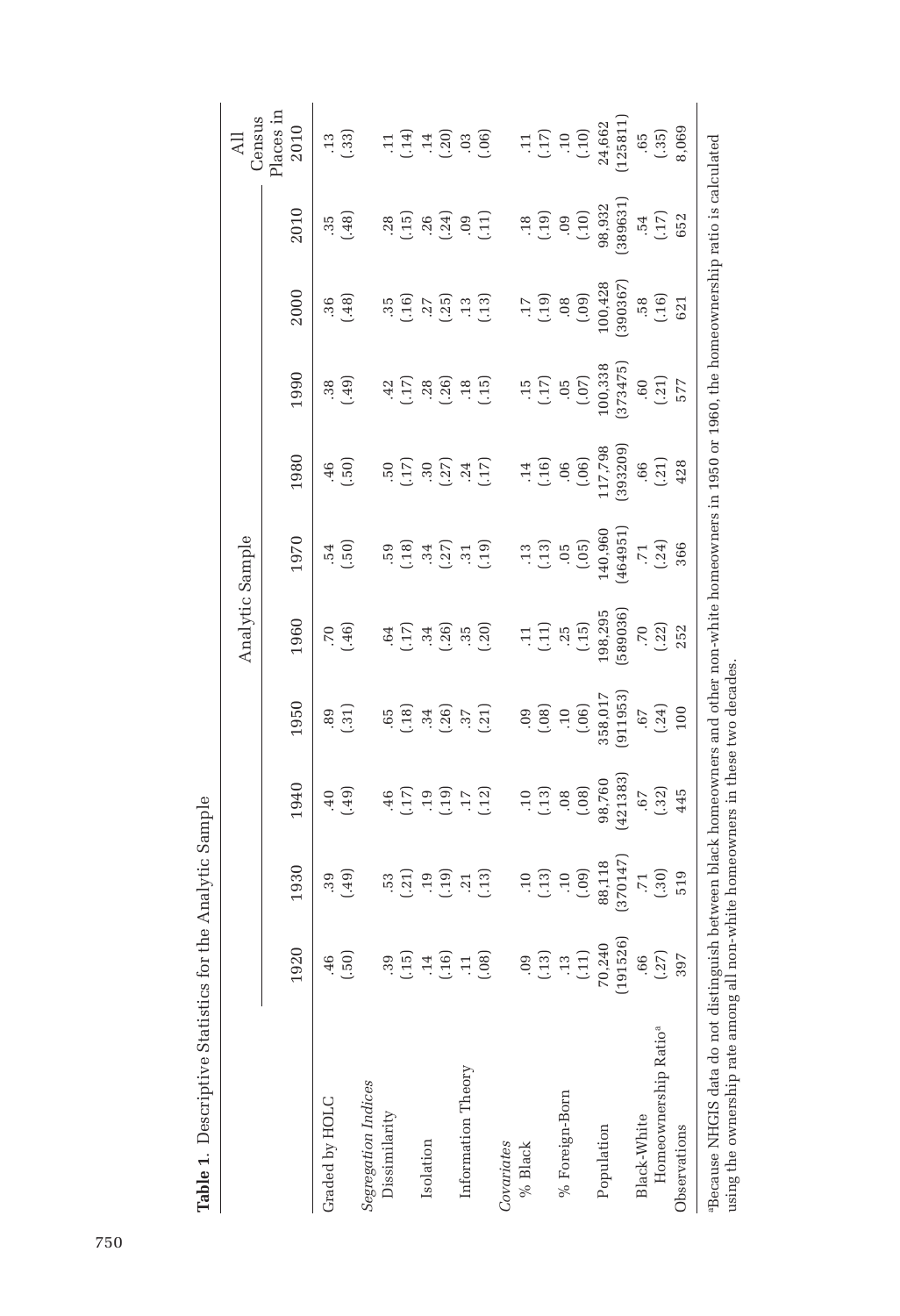controls, respectively. City fixed effects control for all time-invariant characteristics of each city (Allison 2009) (including pre-HOLC sociodemographic characteristics) these models also include division-by-year fixed effects. All models include standard errors clustered at the city-level, which helps mitigate city-specific noise potentially caused by census geography problems. My preferred model includes division-by-year fixed effects as well as city fixed effects, but not contemporaneous controls, because sample attrition (Lechner, Rodriguez-Planas, and Kranz 2016) and post-treatment controls present ignorability concerns (e.g., post-treatment covariates could, themselves, have been affected by treatment condition) (Angrist and Pischke 2008; Gelman and Hill 2007).

The validity of this approach relies on an assumption that changes in segregation after 1930 would have been the same for graded and ungraded cities absent HOLC implementation (Gelman and Hill 2007). Visual inspection of the changes over time in the two decades preceding HOLC (and even, perhaps, in the first decade after HOLC) provides evidence in support of this "parallel trends" assumption (see Figure 1).<sup>12</sup>

Because HOLC appraisal was non-random (i.e., guidelines requested Residential Security Maps for cities with populations above 40,000), this initial approach faces an endogeneity concern. It is possible, for example, that larger cities before HOLC would have become more segregated over time than smaller cities before HOLC. Prior research shows that segregation tends to be higher in cities and metropolitan areas with larger populations (Rugh and Massey 2014)—especially larger black populations (Jargowsky 2018; Logan and Stults 2011)—presenting a potential source of confounding. Because the 40,000 population cutoff was not strictly enforced (i.e., there are 31 ungraded cities in my sample with populations above the cutoff and 118 graded cities below the cutoff), I am unable to leverage a regression discontinuity approach. However, the imperfection of this aspect of implementation provides another method through which to estimate HOLC's effect. The next stage of my analysis involves two approaches that restrict estimation of HOLC's impact to subsamples of cities that were very close to the population cutoff under the assumption that cities right above 40,000 would have otherwise experienced similar segregation trajectories as cities right below 40,000.

First, I draw from the distribution of city populations in 1930 to identify several samples of cities within which I estimate the DID model with city and division-by-year fixed effects (but not contemporaneous covariates). Specifically, I take the full sample of cities for which I have 1930 data and remove the smallest 1 percent and largest 1 percent in terms of population—this step produces more conservative results because it generates smaller population bands around the 40,000 cutoff. I then estimate the effects of HOLC on each measure of segregation among cities that had a 1930 population within one-tenth of a standard deviation of the 1930 population variable for remaining cities. I repeat this process among subsamples of cities drawn with ever larger population bands around the cutoff, up to one standard deviation.

In a second approach to deal with the fact that HOLC appraisal was largely driven by population size, I estimate DID models within a subsample of cities with 1930 populations larger than the smallest graded city (i.e., La Grange, IL, 1930 population: 10,111) and smaller than the largest ungraded city (i.e., Elizabeth, NJ, 1930 population: 114,607). I repeat this analysis within a series of samples between the second, third, fourth, fifth, and sixth largest ungraded and second, third, fourth, fifth, and sixth smallest graded cities—each time within a tighter population band. The intuition behind this analysis is another exploitation of the fact that the 40,000 cutoff was imperfect, and the cities within these subsamples were all at risk of being graded or ignored by HOLC.

The Stable Unit Value Assumption (SUTVA), which requires that change in segregation within any given city is unaffected by the HOLC appraisal status of other cities, presents another challenge to causal identification (Lechner 2010; Morgan and Winship 2014).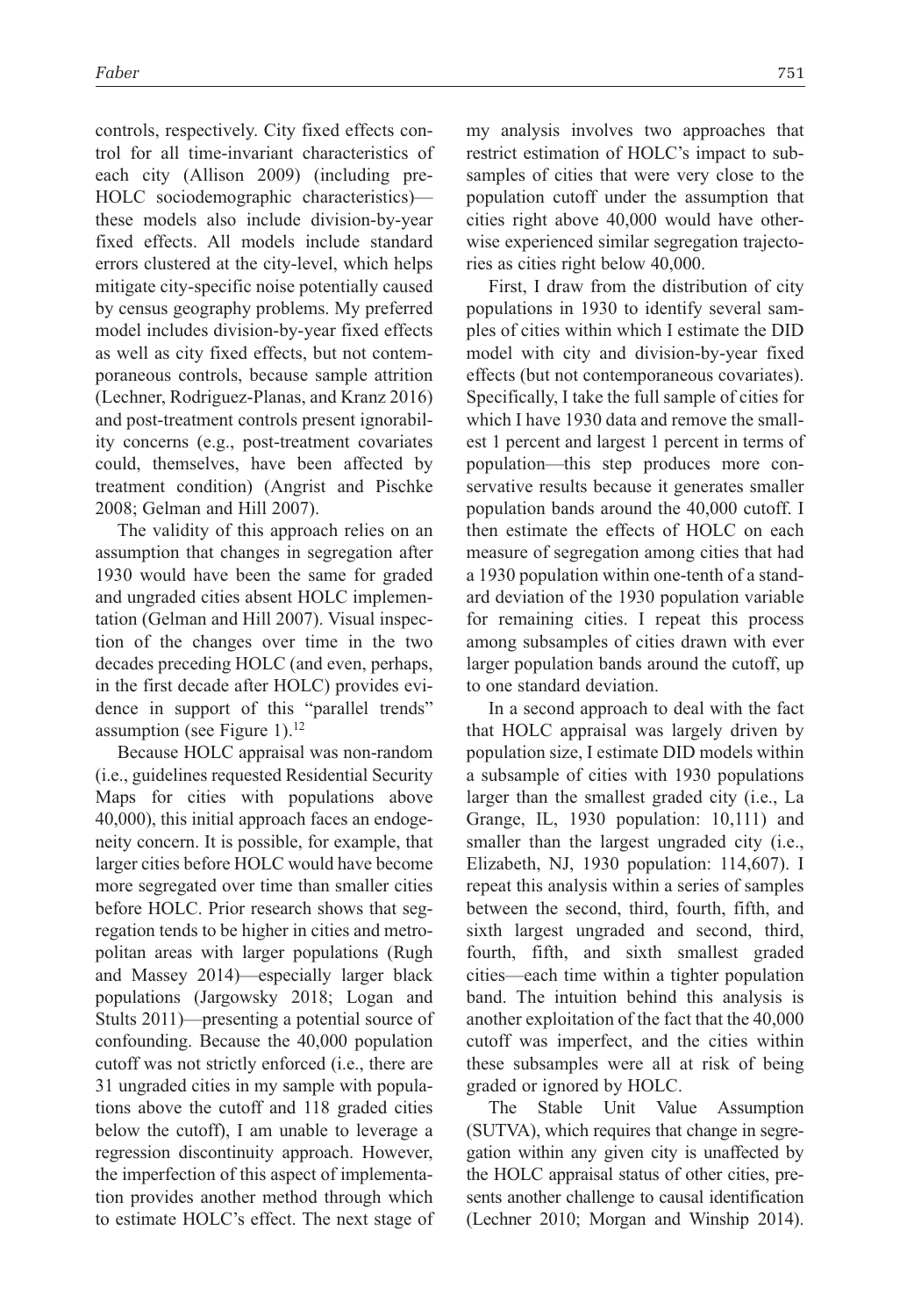

**Figure 1.** Average Dissimilarity, Isolation, and Information Theory Indices by Appraisal Status

We may expect, for example, that the effect of HOLC appraisals may shape segregation patterns within nearby, unappraised cities. I explore the possibility of proximity effects of appraisal by estimating differences in post-1930 segregation trends by distance to the nearest appraised city. Specifically, I create indicator variables for each decile of distance from an HOLC appraisal within a sample of cities within 100 kilometers of an HOLC appraisal measured between shapefile borders (i.e., cities reasonably close to appraisal to experience spillover). The first decile, for example, includes mostly appraised cities, but there are some cities outside of HOLC-covered areas the average distance from an HOLC map is .1 km. The average distance from HOLC maps increases to 7.7 km in the second decile and up to 92.4 in the 10th decile. I next estimate each measure of segregation within post-1930 cityyears as a function of each decile indicator variable,<sup>13</sup> division-by-year fixed effects, 1930 demographic characteristics, and 1930 measures of segregation. Each model includes placelevel random effects and standard errors clustered at the place-level.

### **Results**

#### *Differentiated Trajectories*

Before HOLC, to-be-appraised cities had, on average, slightly higher black-white dissimilarity indices than unappraised cities (.559 compared to .501 among unappraised cities) and information theory indices (.227 compared to .205). Conversely, by 1930, black isolation was lower in to-be-appraised cities (.180) than in unappraised ones (.201).

Gaps between HOLC-appraised cities and cities HOLC ignored widened dramatically in the post-World War II period. Figure 1 shows predicted values from linear regressions of each segregation measure on an interaction between indicators for HOLC appraisal and year (i.e., the average of each index for each year by appraisal status with 95 percent confidence intervals). Both groups of cities experienced increases in segregation, although the rise was sharper among the appraised cities especially along the dimension of black isolation. By 1950, black families in appraised cities were more isolated than black families in unappraised cities, although again, this difference was not significant. This gap gained significance in 1960 and remained significant through subsequent decades. By 2010, ungraded cities had a similar average black isolation index as they did in 1930 (.202), whereas black households in graded areas are far more isolated today (.366) than in 1930.

Complementary, although notably different, patterns emerge along black-white dissimilarity and information theory indices. Both indices rose in 1930, then fell by 1940—perhaps because of reliance on the 5 percent sample in 1930 (Logan et al. 2018; Reardon et al. 2018). The gap between appraised and unappraised cities grew slightly between 1930 and 1940, and then dramatically between 1940 and 1950.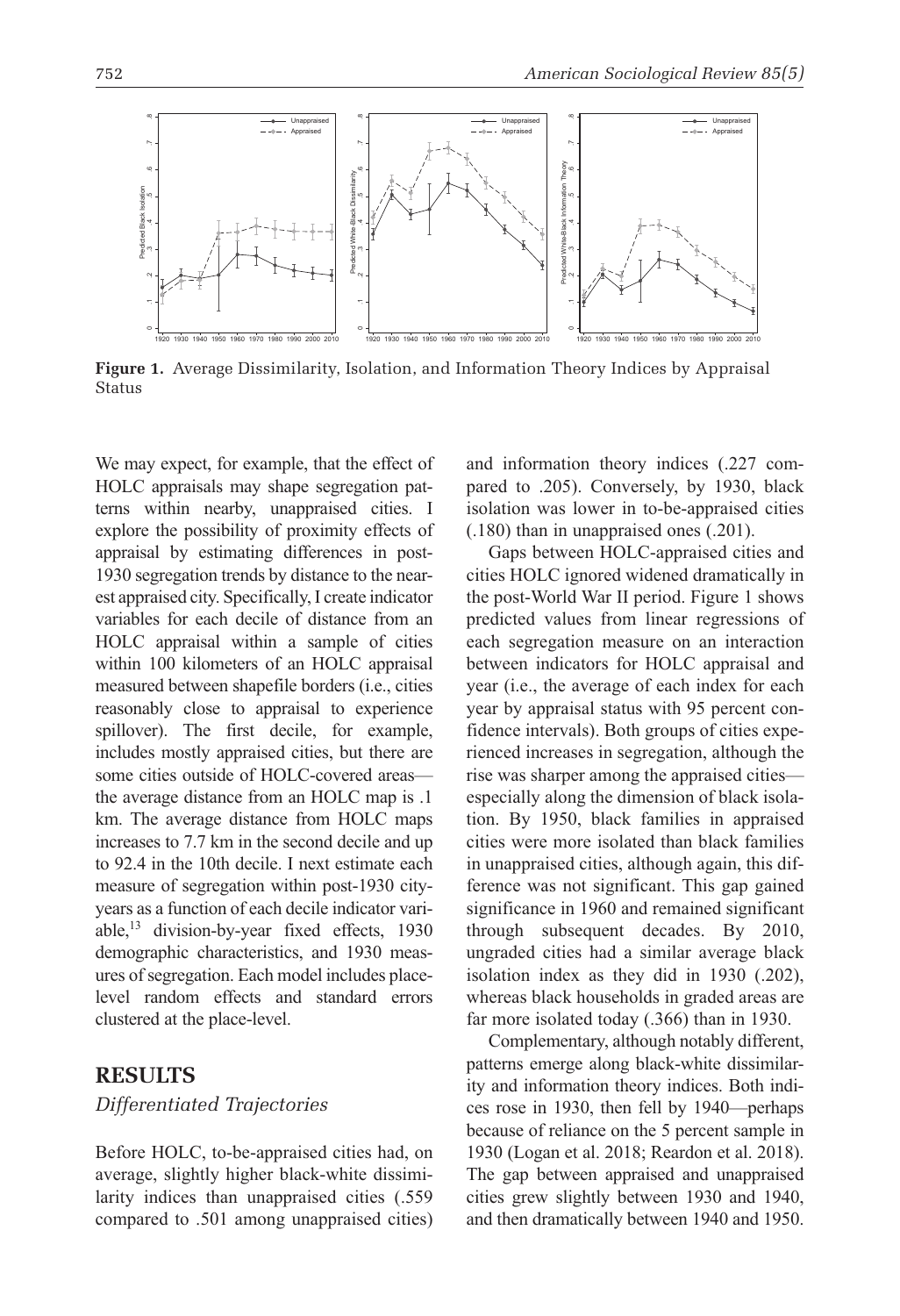



**Figure 2.** Distributions of Segregation Measures by Appraisal Status *Note:* Vertical solid gray and dashed black lines indicate mean levels of segregation among appraised and unappraised cities, respectively.

In contrast to the stability of black isolation, both dissimilarity and information theory measures declined beginning around 1960 (for graded and ungraded areas). By 2010, dissimilarity fell to .356 and .239 for appraised and unappraised cities, respectively—both below their 1920 starting points. The black-white information theory index fell to .149 and .066 for graded and ungraded places, respectively only slightly below their 1930 levels.

The gaps between appraised and ignored cities that emerged in the 1940s have not closed in the intervening six decades. In 2010, appraised cities had .117 higher dissimilarity, .084 higher information theory, and .164 higher isolation—all of which are statistically significant ( $p < .001$ ) and substantively important. The isolation gap indicates that, compared to black residents of ungraded cities, black people in graded cities live in neighborhoods with a 16.4 percent higher black population share, on average. The difference in dissimilarity suggests that 11.7 percent more white households in appraised cities would need to move in order for there to be an equal distribution of white vis-à-vis black households in those cities. Along the measure of information theory, appraised cities were approximately as segregated in 2010 as unappraised cities were two decades earlier. Figure 2 provides another way to visualize differences in the long-term trajectories of cities based on appraisal by plotting the distributions of each measure of segregation by HOLC status for 1930 (top row) and 2010 (bottom row). Each plot overlays the appraised distribution (in gray bars) with the unappraised distribution (black outlined bars) and includes the average among appraised cities (solid gray line) and unappraised cities (dashed black line). In 1930, the distributions of each measure were quite similar across HOLC status—especially for black isolation. By 2010, however, large differences at the means emerged, but for slightly different reasons across measures. For white-black dissimilarity and information theory, 1930 to 2010 declines were larger among ungraded cities. For black isolation, there was effectively no change across 80 years among ungraded cities, whereas graded cities experienced a large increase.

The increase in segregation among ungraded areas from 1940 to 1960 is curious. One possible explanation for such a trend in the "untreated" group could be that the entire country was getting more segregated during this time period, which provides additional support for the use of DID techniques to evaluate the effect of HOLC (i.e., because DID estimates differential trends over time). Another possibility could be proximity effects of HOLC appraisal. For example, if HOLC affected segregation patterns via the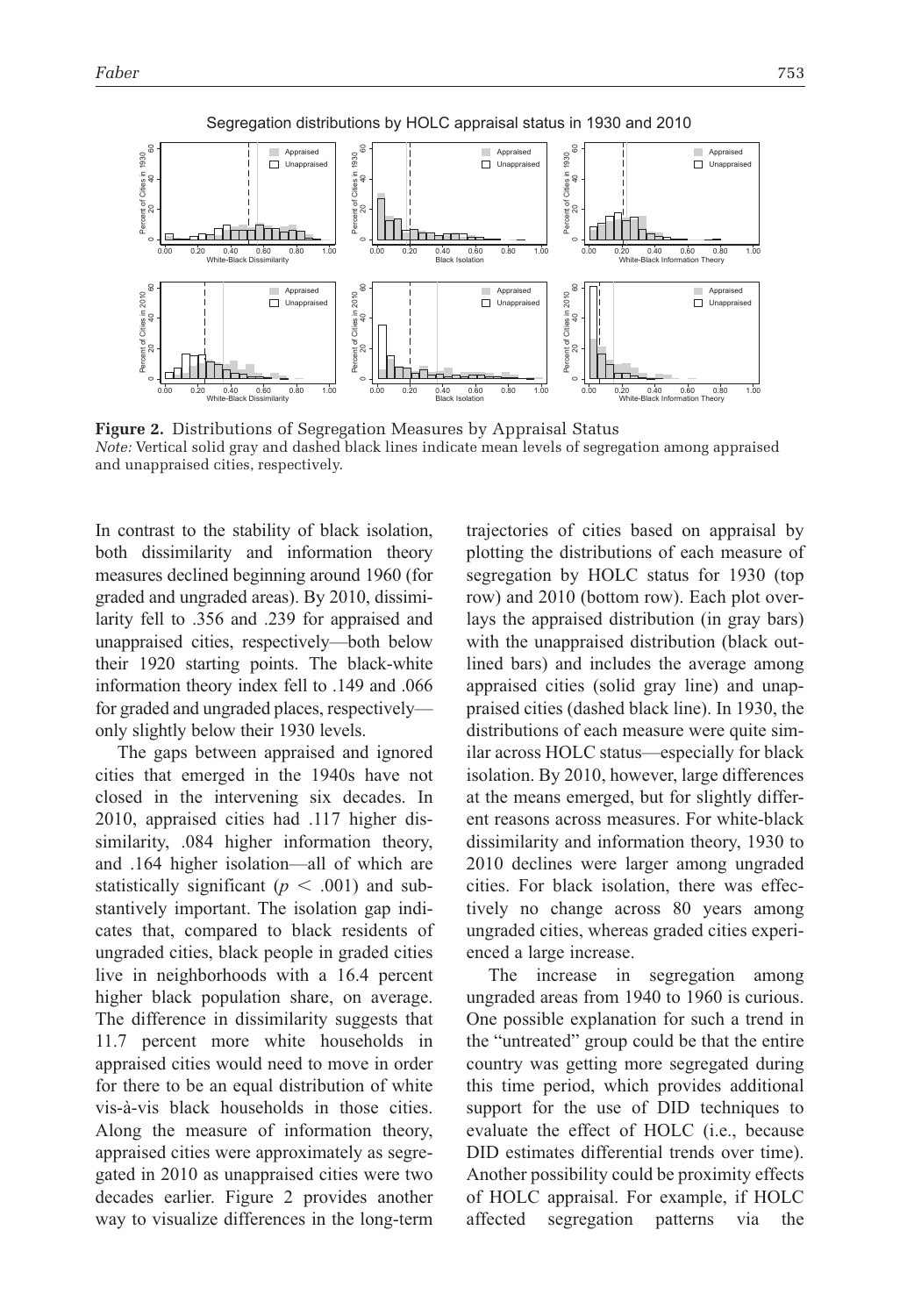|                                 | Model 1    | Model 2                                       | Model 3                        | Model 4    | Model 5    |
|---------------------------------|------------|-----------------------------------------------|--------------------------------|------------|------------|
|                                 |            | Outcome: Black-White Dissimilarity Index      |                                |            |            |
| Post-1930                       | $-.076***$ | $-.178***$                                    | $-.170***$                     | $-.181***$ | $-.164***$ |
|                                 | (.011)     | (.040)                                        | (.040)                         | (.039)     | (.040)     |
| Graded by HOLC                  | $.049***$  | .029                                          | $.037*$                        |            |            |
|                                 | (.014)     | (.015)                                        | (.015)                         |            |            |
| Post-1930 and Graded by HOLC    | $.106***$  | $.081***$                                     | $.061***$                      | $.088***$  | $.066***$  |
|                                 | (.017)     | (.016)                                        | (.016)                         | (.016)     | (.016)     |
|                                 |            |                                               | Outcome: Black Isolation Index |            |            |
| Post-1930                       | $.036***$  | $-.099***$                                    | $-.036***$                     | $-.105***$ | $-.051***$ |
|                                 | (.009)     | (.014)                                        | (.009)                         | (.015)     | (.009)     |
| Graded by HOLC                  | $-.026$    | $-.004$                                       | $.016*$                        |            |            |
|                                 | (.015)     | (.009)                                        | (.007)                         |            |            |
| Post-1930 and Graded by HOLC    | $.156***$  | $.132***$                                     | $.053***$                      | $.137***$  | $.067***$  |
|                                 | (.015)     | (.014)                                        | (.008)                         | (.014)     | (.008)     |
|                                 |            | Outcome: Black-White Information Theory Index |                                |            |            |
| Post-1930                       | $-.028***$ | $-.122***$                                    | $-.109***$                     | $-.130***$ | $-.116***$ |
|                                 | (.007)     | (.017)                                        | (.017)                         | (.017)     | (.017)     |
| Graded by HOLC                  | $.017*$    | .010                                          | .018                           |            |            |
|                                 | (.009)     | (.010)                                        | (.010)                         |            |            |
| Post-1930 and Graded by HOLC    | $.115***$  | $.089***$                                     | $.067***$                      | $.100***$  | $.080***$  |
|                                 | (.012)     | (.011)                                        | (.011)                         | (.011)     | (.011)     |
| Observations                    | 4,357      | 4,357                                         | 4,357                          | 4,357      | 4,357      |
| 1930 Characteristics            | No         | Yes                                           | Yes                            | $\rm No$   | $\rm No$   |
| Contemporaneous Characteristics | No         | No                                            | Yes                            | No         | Yes        |
| Division-by-Year Fixed Effects  | No         | Yes                                           | Yes                            | Yes        | Yes        |
| City Fixed Effects              | No         | No                                            | No                             | Yes        | Yes        |

**Table 2**. Selected Results from Difference-in-Difference Estimates of HOLC Consequences within the Full Sample of Cities

*Note:* Standard errors are clustered at the city-level.  ${}^*p$  < .05;  ${}^{**}p$  < .01;  ${}^{***}p$  < .001 (two-tailed tests).

mechanism of inter-city migration, appraisal of a city may also have increased the segregation of nearby cities. If so, this would bias estimates of the direct effect of HOLC toward zero, as nearby, ungraded cities would also have experienced an increase in segregation over time. However, as I will show, I do not find strong evidence in support of proximity effects. Therefore, it is more likely there was a secular trend toward more segregated cities in the middle of the twentieth century.

# *Estimating Redlining's Impact*

I next explore the gap in segregation between graded and ignored cities in a difference-indifference framework. Table 2 displays selected results<sup>14</sup> from a series of models predicting black-white dissimilarity (in the first panel), black isolation (second panel), and black-white information theory (third panel) as functions of HOLC appraisal. The unit of observation is the place-year. The intuition behind these models is that they identify differences in pre-to-post-HOLC changes in segregation between graded and ungraded cities. The primary variable of interest is the interaction between the indicator variables identifying the post-1930 time period and HOLC grading (i.e., the DID estimator), which is the average pre-to-post difference across all post-1930 place-years. Coefficients for the *post-1930* variable indicate the average difference in segregation between the pre- and post-HOLC periods among ungraded cities (net of covariates in some models), and coefficients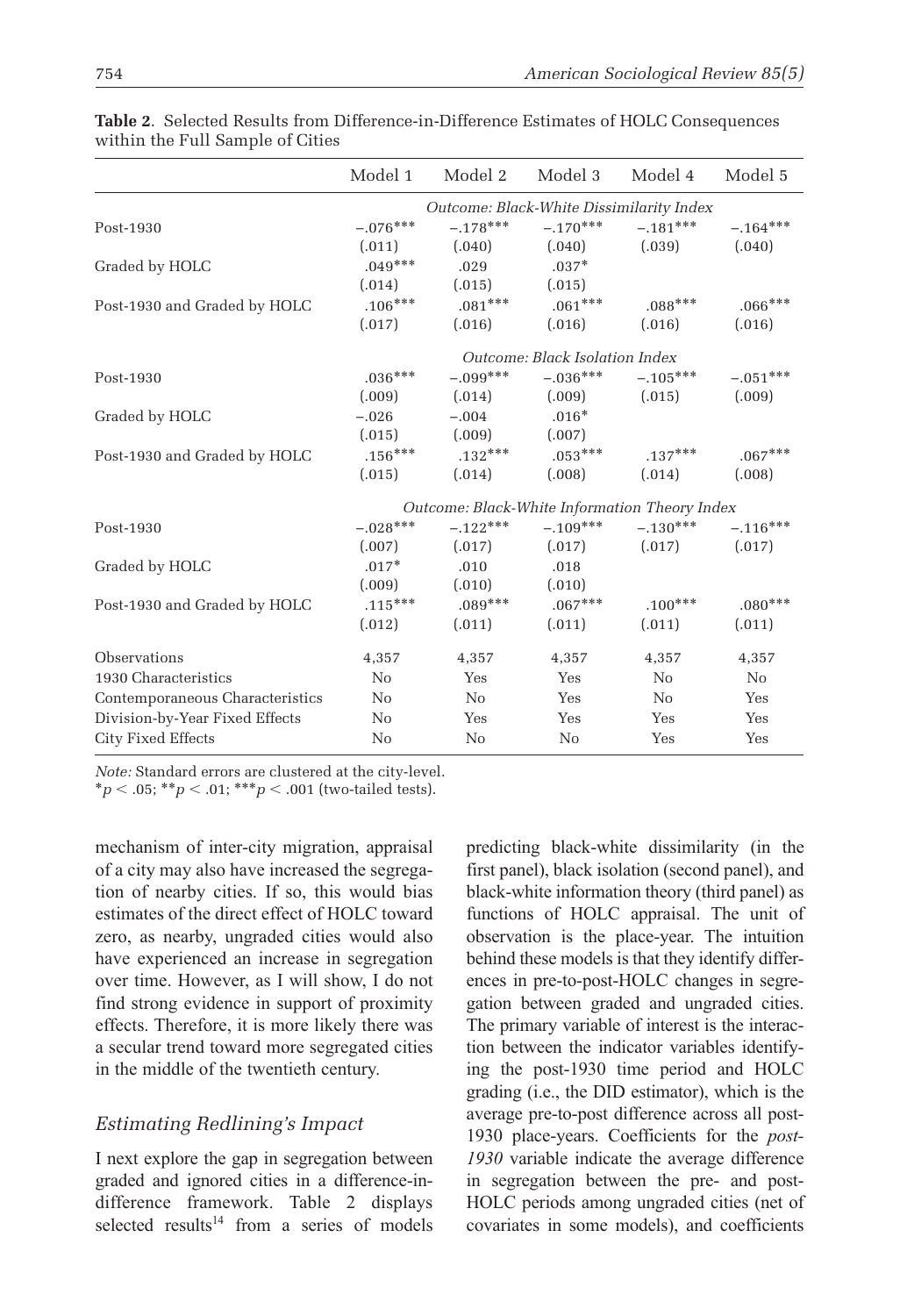on the *graded by HOLC* variable measure the average difference in segregation between appraised and unappraised cities before HOLC.

Starting with the first panel, which estimates changes in black-white dissimilarity, Model 1 shows that, on average, this measure of segregation was approximately .076 lower in the years following HOLC implementation within ungraded cities (i.e., the coefficient on *post-1930*). Graded cities, however, experienced a .106 increase in dissimilarity relative to ungraded cities (i.e., the coefficient on the interaction between *post-1930* and *graded by HOLC*). The post-HOLC gap between graded and ungraded cities remains significant even after adding division-by-year fixed effects and pre-HOLC characteristics (Model 2), contemporaneous covariates (Model 3), and city fixed effects<sup>15</sup> (Models 4 and 5). Although controlling for post-treatment characteristics threatens the ignorability assumption (Angrist and Pischke 2008; Gelman and Hill 2007), these results suggest sociodemographic changes within cities in the years after HOLC, which may have been due to HOLC, do not fully explain the differential segregation trajectories of graded and ungraded cities.

A similar pattern emerges in the next two panels, which estimate change in black isolation and black-white information theory indices, respectively. On average, HOLC-graded cities experienced a .156 larger change in isolation and a .115 larger change in the information theory index relative to concurrent segregation changes within ungraded cities. These gaps retained significance across all five models. The negative *post-1930* coefficient in models of the information theory index reflect the patterns in Figure 1, which show a decline (on average) in this measure after 1960. The inconsistent signs on the *post-1930* coefficient in models of black isolation reflect the relative lack of change in this measure across the nine decades in the sample.

So far, the results show that, on average, HOLC-graded cities and towns became significantly more segregated than ungraded places in the same division-year, with similar contemporaneous characteristics and 1930 characteristics.16 The magnitudes of these results are quite large. For example, the .088 coefficient in the preferred model (Model 3) of black-white dissimilarity is more than one third of the average dissimilarity among unappraised cities in 2010 and equivalent to approximately one quarter of the 60-year change between dissimilarity's 1950 peak (.65) and the end of the period (.28).

I next leverage the DID framework to explore whether the gap between graded and ungraded cities varied over the implementation period (e.g., if any effect of HOLC declined over time) (Autor 2003). Specifically, I estimate models predicting each measure of segregation as a function of an interaction between the DID estimator and dummy variables for each year (with 1930 left out as the reference category). All models include city fixed effects and standard errors clustered at the city-level, but they exclude post-treatment controls. This empirical approach is similar to "event studies" used for causal identification in longitudinal settings (Wooldridge 2012). The coefficients for the interaction terms (plotted in Figure 3) do not suggest an increase or decrease in the gap between graded and ungraded areas in black isolation or black-white dissimilarity, which were cemented in place by 1950. However, there is evidence that the information theory disparity declined over time—although it remained significant in every individual year after 1950.

### *Exploiting Imperfect Implementation of HOLC Appraisal Assignment and Geographic Spillover*

I next estimate the effect of HOLC within a series of subsamples of cities that were close to the 40,000 population cutoff before implementation (i.e., in 1930). This stage of analysis is premised on the assumption that cities right above 40,000 would have otherwise experienced similar segregation trajectories as cities right below 40,000 were it not for redlining. Table 3 displays DID estimators for a series of models within increasingly large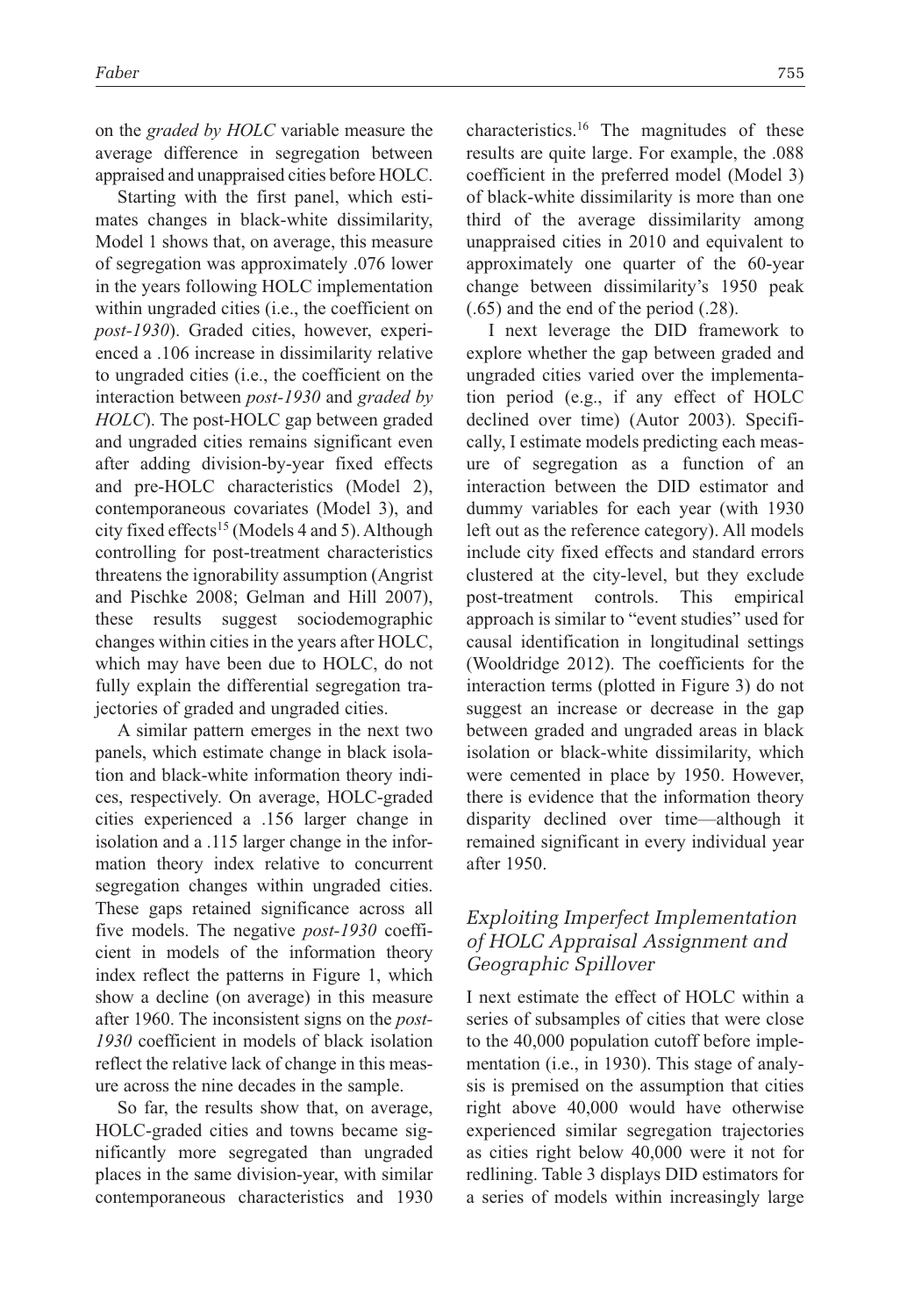

**Figure 3.** Change in Difference-in-Differences Magnitude Over Time

population bands around the cutoff—all models include city fixed effects, division-by-year fixed effects, and an indicator for post-1930, but not contemporaneous sociodemographic controls. The bottom two rows show the 1930 populations of the smallest and largest cities in each sample. The first column displays results within the smallest subsample (i.e., cities with populations between one-tenth of a standard deviation below and one-tenth of a standard deviation<sup>17</sup> above 40,000). The smallest city in this subsample of 671 cityyears, Middletown, OH, had a population of 29,992 in 1930, and the largest, Pittsfield, MA, had a population of 49,701. Although point estimates for the DID estimator of the effect of HOLC on dissimilarity (the first row), isolation (second row), and information theory (third row) are all positive, they lack precision. Estimates of HOLC's effect on all three segregation indices are significant in the second-smallest population band (i.e., .2 standard deviations above and below 40,000) and remain significant through all subsamples, with relatively stable magnitudes.

Before HOLC (i.e., in 1930), dissimilarity, isolation, and information theory differences between graded and ungraded cities were statistically indistinguishable. Appraised cities experienced changes in black-white dissimilarity that were between .053 and .063 larger than unappraised cities, depending on population band. Estimates of HOLC's effect on the black isolation and black-white information theory indices range from .071 to .090 and .058 to .067, respectively. Note that the smallest city in the full sample, Bristol, VA, is within .4 standard deviations of 40,000, so ever-larger population bands only add cities with populations above the cutoff. Importantly, point estimates do not substantively change between the .4 standard deviation population band and wider bands, suggesting this is not a source of bias for this approach.

In another approach to deal with the fact that HOLC appraisal was largely driven by population size, I estimate DID models within a subsample of cities with 1930 populations larger than the smallest graded city (i.e., La Grange, IL, 1930 population: 10,111) and smaller than the largest ungraded city (i.e., Elizabeth, NJ, 1930 population: 114,607)—and then again within a series of subsamples between increasingly small population bands between the second, third, fourth, fifth, and sixth smallest graded and largest graded cities.

These results, presented in Table 4, again support the argument that HOLC increased the segregation of cities it appraised. The first column includes cities with 1930 populations between the smallest graded and largest ungraded cities, and the next five columns estimate HOLC's effect within smaller samples. The DID estimators in models of each of the three segregation indices are positive, significant, and stable in magnitude even within subsamples below these cities' populations and above the fifth and sixth smallest graded cities. Again, pre-HOLC segregation differences between graded and ungraded cities were not significant in the smallest subsample (i.e., cities with 1930 populations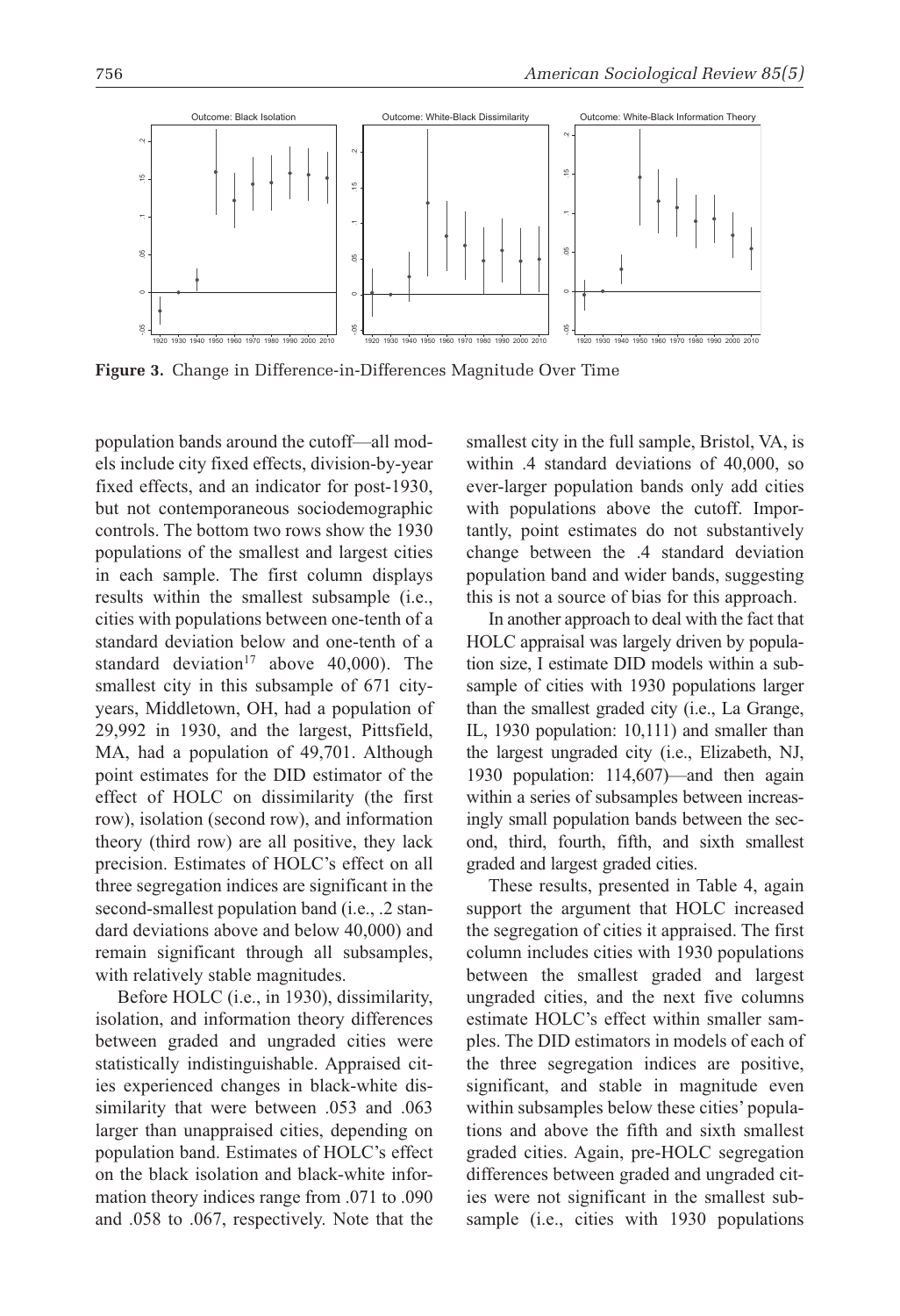| 40,000 Population Cutoff for Appraisal                                                                                                                                                                                                                                                |                |                     |                     |                     |                     |                                | Outcome: Black-White Dissimilarity Index      |                      |                     |                       |
|---------------------------------------------------------------------------------------------------------------------------------------------------------------------------------------------------------------------------------------------------------------------------------------|----------------|---------------------|---------------------|---------------------|---------------------|--------------------------------|-----------------------------------------------|----------------------|---------------------|-----------------------|
| Post-1930 and Graded by HOLC                                                                                                                                                                                                                                                          | (.041)<br>.031 | $.063*$<br>(.025)   | $.059***$<br>(.020) | $.055***$<br>(.019) | $.054***$<br>(0.10) | $.053***$<br>(.019)            | $.055***$<br>(.018)                           | $.056***$<br>(.017)  | $.057***$<br>(.017) | $.061***$<br>(.017)   |
|                                                                                                                                                                                                                                                                                       |                |                     |                     |                     |                     | Outcome: Black Isolation Index |                                               |                      |                     |                       |
| Post-1930 and Graded by HOLC                                                                                                                                                                                                                                                          | (.039)<br>016  | $.071***$<br>(.021) | $079***$<br>(.018)  | $076***$<br>(.016)  | $.076***$<br>(.016) | $.077***$<br>(.016)            | $.084***$<br>(.015)                           | $0.086***$<br>(.015) | $.088***$<br>(.015) | $***000***$<br>(.015) |
|                                                                                                                                                                                                                                                                                       |                |                     |                     |                     |                     |                                | Outcome: Black-White Information Theory Index |                      |                     |                       |
| Post-1930 and Graded by HOLC                                                                                                                                                                                                                                                          | (.023)<br>.022 | $.064***$<br>(.016) | $060***$<br>(.013)  | $.059***$<br>(.012) | $.058***$<br>(.012) | $058***$<br>(.012)             | $.062***$<br>(.011)                           | $.064***$<br>(011)   | $.065***$<br>(.011) | $.067***$<br>(.011)   |
| Observations                                                                                                                                                                                                                                                                          | 671            | 1,615               | 3,379               | 3,505               | 3,575               | 3,614                          | 3,742                                         | 3,844                | 3,890               | 3919                  |
| Width of Population Band                                                                                                                                                                                                                                                              | $.1$ SD        | .2 SD               | .3S <sub>D</sub>    | $-4$ SD             | .5 SD               | .6 SD                          | .7S <sub>D</sub>                              | 0.8 <sub>8</sub>     | $.9$ SD             | 1S <sub>D</sub>       |
| Minimum 1930 Population in Subsample                                                                                                                                                                                                                                                  | 29,992         | 19,900              | 10,038              | 8,841               | 8,841               | 8,841                          | 8,841                                         | 8,841                | 8,841               | 8,841                 |
| Maximum 1930 Population in Subsample                                                                                                                                                                                                                                                  | 49,701         | 60,009              | 68,790              | 79,338              | 86,642              | 100,295                        | 107,003                                       | 119,799              | 129,326             | 140,241               |
| N <i>ote:</i> All models include indicator variables for post-1930 and graded by HOLC as well as city fixed effects and division-by-year fixed effects. Standard errors are<br>$*_p$ < .05; $*_p$ < .01; $*_p$ < .01; $*_p$ < .001 (two-tailed tests)<br>clustered at the city-level. |                |                     |                     |                     |                     |                                |                                               |                      |                     |                       |

Table 3 Selected Results from Difference-in-Difference Estimates of HOLC Consequences among Cities with pre-HOLC Populations Near the **Table 3**. Selected Results from Difference-in-Difference Estimates of HOLC Consequences among Cities with pre-HOLC Populations Near the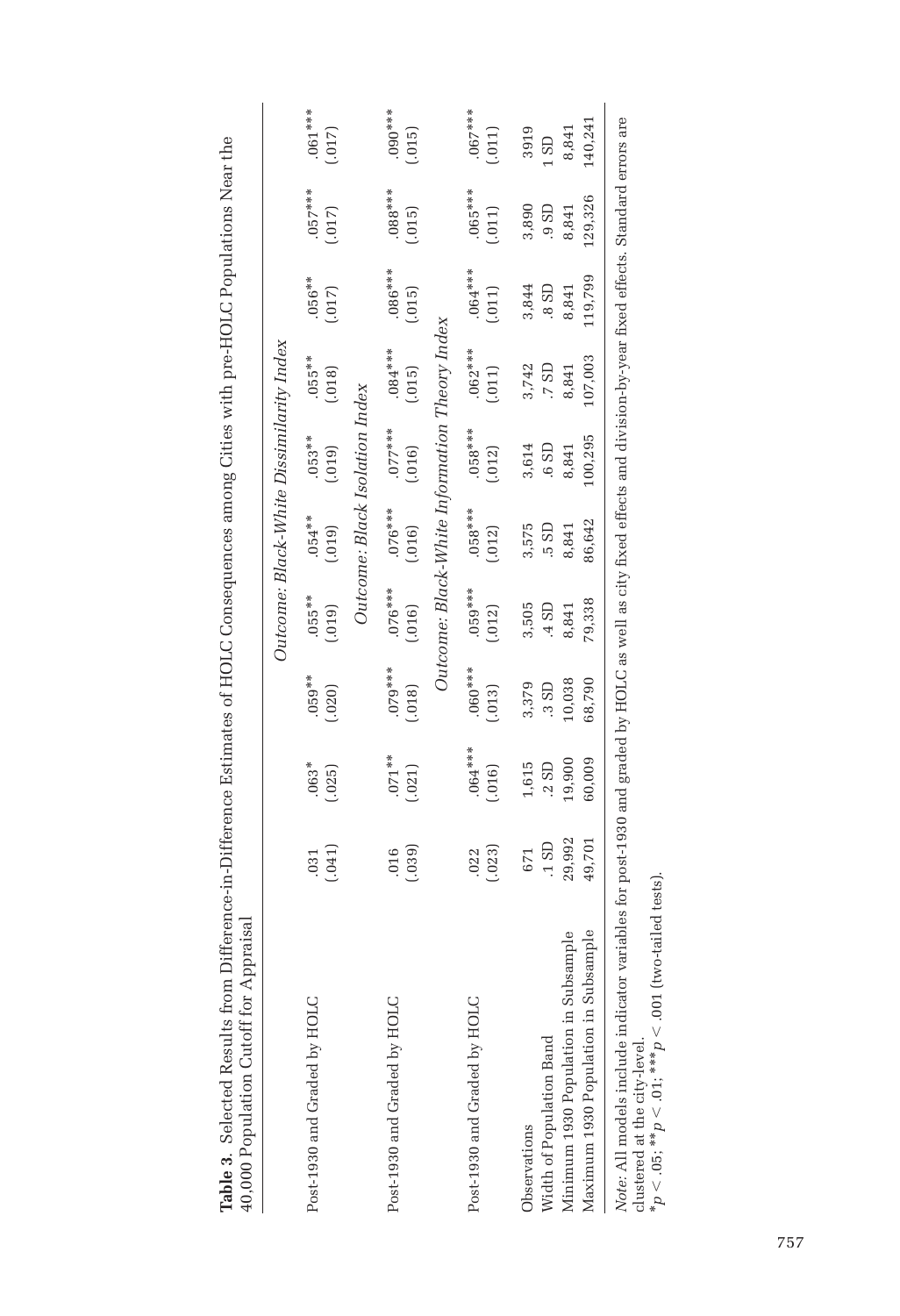|                                         | Model 1   | Model 2 Model 3 Model 4 Model 5               |           |                                          |           | Model 6   |
|-----------------------------------------|-----------|-----------------------------------------------|-----------|------------------------------------------|-----------|-----------|
|                                         |           |                                               |           | Outcome: Black-White Dissimilarity Index |           |           |
| Post-1930 and Graded                    | $.051***$ | $.055***$                                     | $.057***$ | $.059***$                                | $.065***$ | $.062**$  |
| by HOLC                                 | (.018)    | (.018)                                        | (.019)    | (.020)                                   | (.021)    | (.021)    |
|                                         |           |                                               |           | Outcome: Black Isolation Index           |           |           |
| Post-1930 and Graded                    | $.084***$ | $.086***$                                     | $.084***$ | $0.080***$                               | $.080***$ | $.079***$ |
| by HOLC                                 | (.015)    | (.015)                                        | (.016)    | (.016)                                   | (.018)    | (.018)    |
|                                         |           | Outcome: Black-White Information Theory Index |           |                                          |           |           |
| Post-1930 and Graded                    | $.061***$ | $.062***$                                     | $.060***$ | $.060***$                                | $.061***$ | $.060***$ |
| by HOLC                                 | (.011)    | (.012)                                        | (.012)    | (.013)                                   | (.013)    | (.014)    |
| Observations                            | 3,748     | 3,611                                         | 3,420     | 3,195                                    | 2,972     | 2,844     |
| Minimum 1930 Population<br>in Subsample | 10,111    | 10,253                                        | 10,258    | 11,098                                   | 11,255    | 11,584    |
| Maximum 1930 Population<br>in Subsample | 114,607   | 104,863                                       | 81,753    | 77,191                                   | 64,126    | 62,347    |

**Table 4**. Selected Results from Difference-in-Difference Estimates of HOLC Consequences within Subsamples between the Smallest Graded and Largest Ungraded Cities

*Note:* Model 1 includes cities with 1930 populations between the smallest graded and largest ungraded cities, Model 2 includes cities between the second largest ungraded and second smallest ungraded cities, up to Model 6, which includes cities between the sixth smallest graded and sixth largest ungraded cities. All models include indicator variables for post-1940 and graded by HOLC as well as city fixed effects and division-by-year fixed effects. Standard errors are clustered at the city-level. \**p* < .05; \*\**p* < .01; \*\*\**p* < .001 (two-tailed tests).

between the sixth smallest graded city and the sixth largest ungraded city). The range of DID coefficient magnitudes for isolation and information theory indices are similar to those found in the population band analysis (Table 3), and the DID estimators in models of dissimilarity are slightly larger here. In general, results from both subsample analyses suggest a slightly weaker—although still significant—effect of HOLC on segregation than do the full sample results (Table 2).

To explore whether the effects of HOLC appraisal may have spilled over to nearby cities, I estimate post-1930 segregation as a function of distance to the nearest HOLC map among a subsample of cities within 100 kilometers of an appraisal. Models also include diviion-by-year fixed effects, 1930 demographic characteristics, 1930 measures of segregation, place-level random effects, and standard errors clustered at the place-level. Figure 4 shows marginal effects from these models, which provide little—if any—evidence for a spillover effect of HOLC. Differences in predicted segregation are statistically indistinguishable for all distances but the 10th decile (i.e., cities approximately 81 kilometers from an HOLC-graded area). Specifically, when the second decile is used as the reference category, negative and significant coefficients are estimated for the indicator variables for 9th and 10th deciles (i.e., cities in the two farthest deciles became significantly less segregated than cities in the second decile net of controls). When the third decile is the reference category, only coefficients for the 10th decile are significant. The lack of strong evidence for a proximity effect supports my empirical decision to measure HOLC's reach as binary. This city-level finding (i.e., what seems to matter most is simply whether HOLC touched a city or town) also reflects prior research highlighting municipal borders as crucial sites of racial segregation (Bischoff 2008; Lichter et al. 2015; Massey, Rothwell, and Domina 2009).

### *Exploring Possible Mechanisms*

As discussed in detail earlier, data limitations preclude a robust analysis of the mechanisms responsible for HOLC's segregationist effect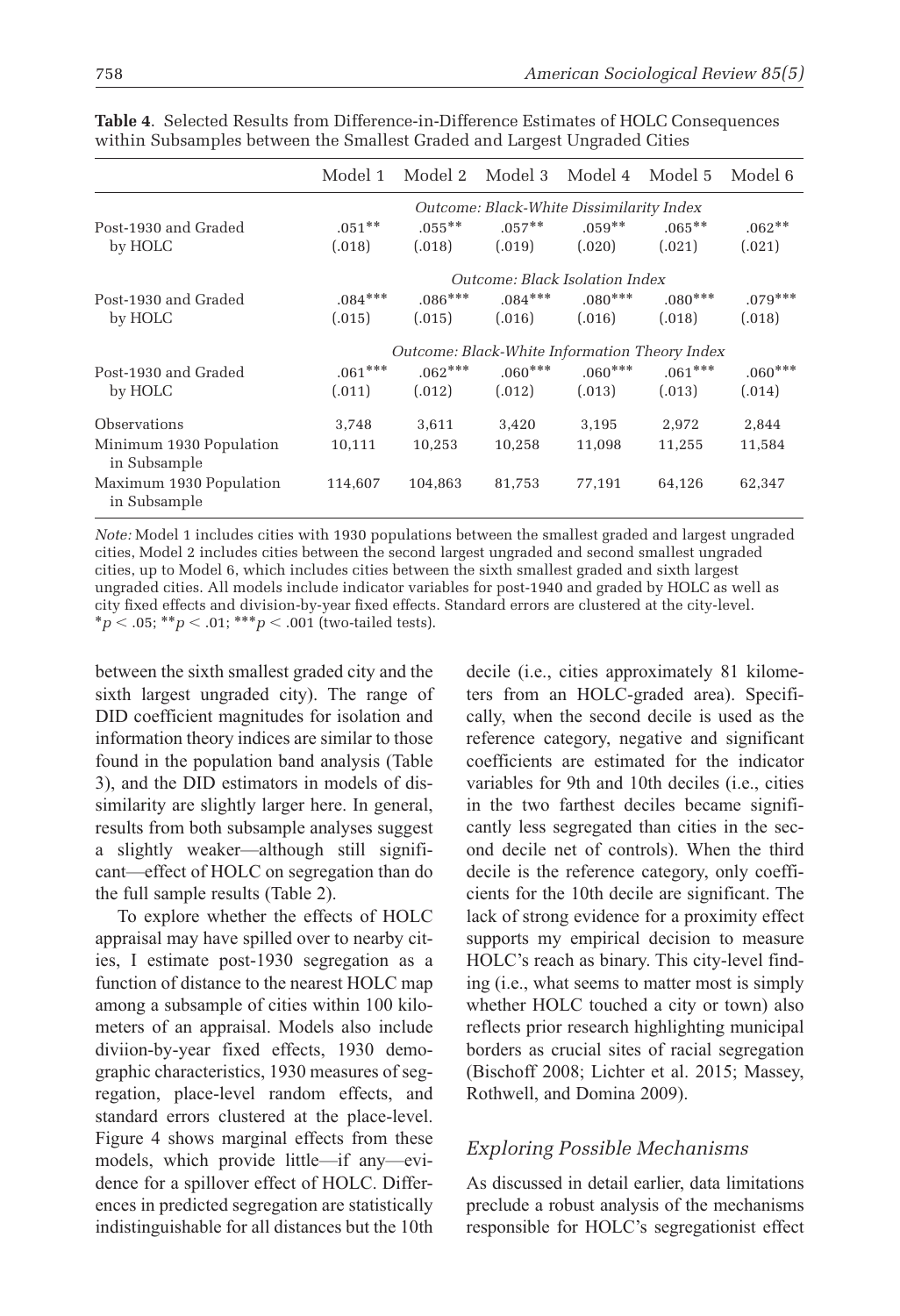

**Figure 4.** Predicted Segregation by Distance to Nearest HOLC-Appraised City

on appraised cities (e.g., there are no reliable data tracking racial preferences over time within places). One possible mechanism for which reliable data exist is shifting racial populations. It is possible, for example, that neighborhood appraisals served as a signal to mobile white families that racialized geographic advantage would be secured via redlining (i.e., government-enforced racial boundaries would preserve the color line). Conversely, redlining may have signaled that a city had a non-trivial black or immigrant population, which persuaded white, nativeborn households to move away from that city. The structure of HOLC appraisals also created financial incentives for white households to suburbanize (Jackson 1985). Because shifting flows of white and black populations reacting to HOLC implementation could shape segregation patterns, I estimate several models of city demographic makeup as a function of HOLC grading. Specifically, I estimate the preferred DID model with city and divisionby-year fixed effects and without contemporaneous covariates within the full sample of all cities for which I have data, along with a restricted sample, which only includes cities with 1930 populations within .2 standard deviations of the 40,000 population cutoff (i.e., the smallest subsample of cities in which I see a significant relationship between HOLC implementation and segregation).

Table 5 displays the DID estimator from a series of models of four demographic characteristics: total population, white population, black population, and percent black. Results in the first two columns suggest that cities graded by HOLC experienced larger population increases after 1930 relative to ungraded cities—within the full and the restricted samples. Estimates of HOLC's effect on white populations are noisy and change signs between the full and restricted samples (third and fourth columns), and the fifth and sixth columns indicate that black populations grew significantly faster in graded cities. Within the full sample, this led to a concurrent, significant increase in black population share (column seven), although black share in appraised cities was statistically indistinguishable from unappraised cities within the restricted sample (column eight).

These supplemental models provide some evidence that inter-city migration may have been shaped by the distribution of HOLC appraisal, however Models 3 and 5 in Table 2 show a relationship between HOLC and segregation net of changes in place racial makeup. Another potential mechanism connecting appraisal to segregation is racialized sorting within cities due to HOLC. For example, neighborhood ratings may have made it more difficult for both black and white households to cross the color line due to the financial disincentives of integration created by HOLC. This phenomenon—and its role in shaping the patterns documented earlier—is difficult to estimate given the data on hand. However, Aaronson and colleagues (2018) show HOLC likely hardened racial borders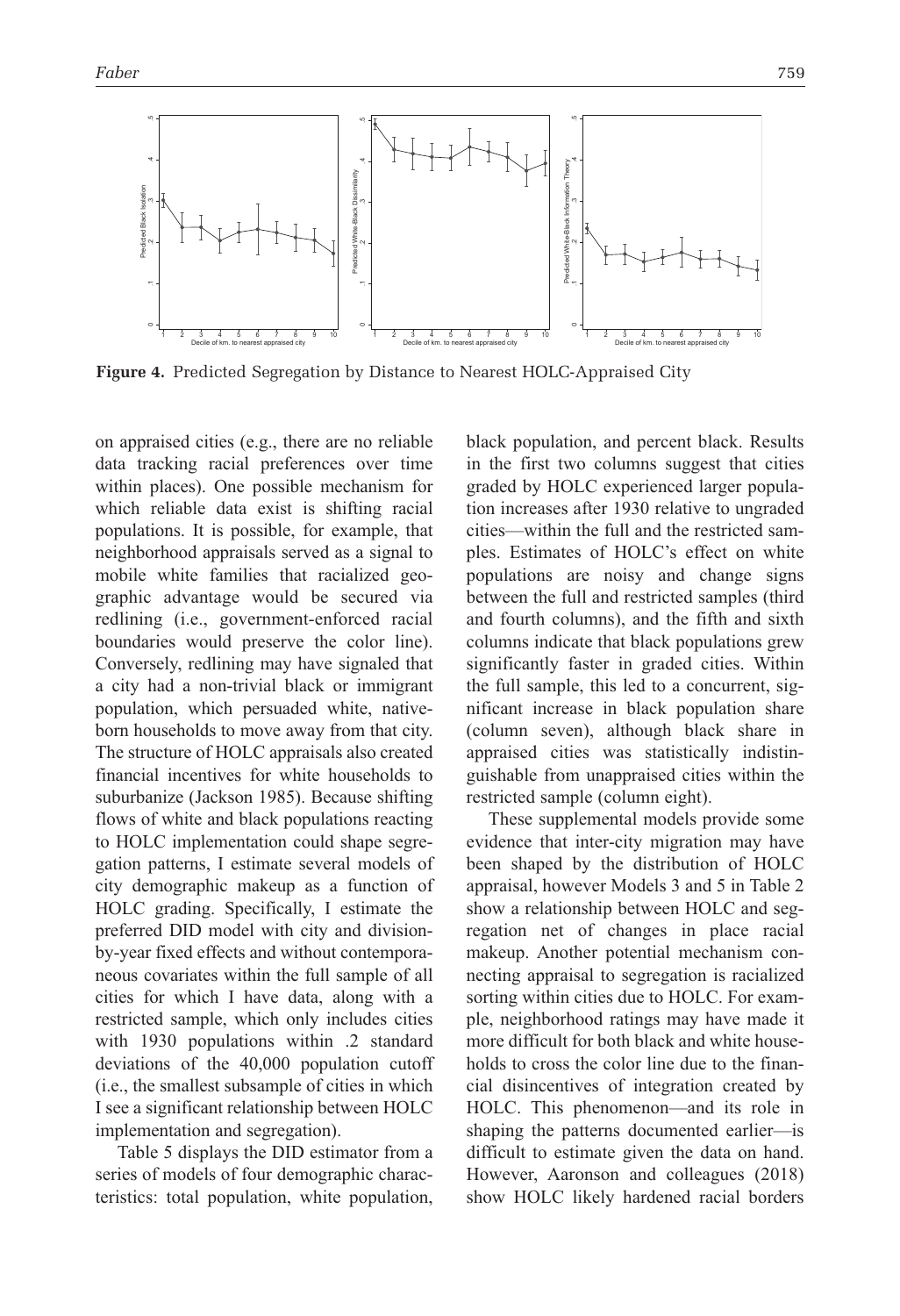| Jutcome                                                                                                                                                             | Total Population |                           | White Population           |                         | <b>Black Population</b>    |                           | Percent Black       |                 |
|---------------------------------------------------------------------------------------------------------------------------------------------------------------------|------------------|---------------------------|----------------------------|-------------------------|----------------------------|---------------------------|---------------------|-----------------|
| sample                                                                                                                                                              | $F_{11}$         | Restricted                |                            | Full Restricted         |                            | Full Restricted           |                     | Full Restricted |
| Post-1930 and Graded by HOLC 41406.837****                                                                                                                          | (10250.255)      | (8155.492)<br>21440.496** | (11655.140)<br>$-9787.545$ | (6238.690)<br>11889.724 | 36424.132***<br>(6768.193) | 6440.769***<br>(1804.498) | $.058***$<br>(.010) | (.017)<br>.027  |
| <b>J</b> bservations                                                                                                                                                | .357             | 1,615                     | 4,357                      | 1,615                   | 4,357                      | 1,615                     | 4,357               | 1,615           |
| Note: Restricted samples include cities with 1930 populations within .2 standard deviations of the 40,000 population cutoff. All models include indicator variables |                  |                           |                            |                         |                            |                           |                     |                 |

**Table 5**. Possible Mechanisms

Table 5. Possible Mechanisms

*Note:* Restricted samples include cities with 1930 populations within .2 standard deviations of the 40,000 population cutoff. All models include indicator variables *Note:* Restricted samples include cities with 1930 populations within .2 standard deviations of the 40,000 population cutoff. All models include<br>for post-1930 and graded by HOLC as well as city fixed effects and division for post-1930 and graded by HOLC as well as city fixed effects and division-by-year fixed effects. Standard errors are clustered at the city-level. \**p* < .05; \*\**p* < .01; \*\*\**p* < .001 (two-tailed tests).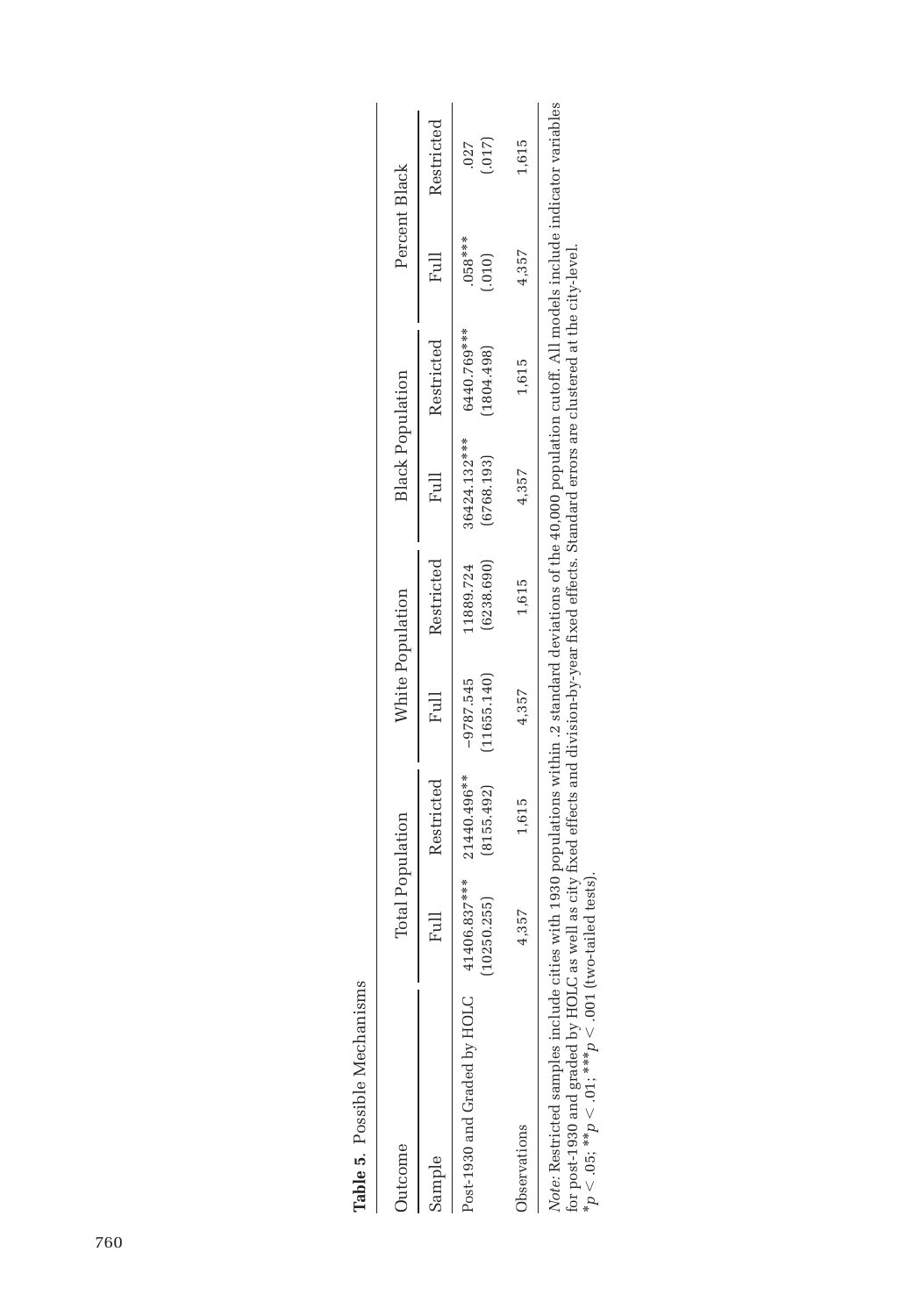|                                                       | Dis-<br>similarity   | Isolation            | Information<br>Theory | Dis-<br>similarity   | Isolation            | Information<br>Theory |
|-------------------------------------------------------|----------------------|----------------------|-----------------------|----------------------|----------------------|-----------------------|
| Post-1930                                             | $-.077***$<br>(.022) | $-.064***$<br>(.016) | $-.076***$<br>(.017)  | $-.181***$<br>(.040) | $-.116***$<br>(.017) | $-.128***$<br>(.017)  |
| Post-1930 and Graded<br>by HOLC                       | $.090**$<br>(.030)   | $.096***$<br>(.024)  | $.106***$<br>(.024)   | $.087***$<br>(.018)  | $.151***$<br>(.017)  | $.097***$<br>(.012)   |
| Post-1930 and<br>Graded by HOLC $\times$<br>Northeast | $-.089$<br>(.048)    | $-.029$<br>(.026)    | $-.033$<br>(.026)     |                      |                      |                       |
| Post-1930 and<br>Graded by HOLC $\times$<br>Midwest   | $-.047$<br>(.037)    | $-.034$<br>(.025)    | $-.033$<br>(.025)     |                      |                      |                       |
| Post-1930 and Graded<br>by $HOLC \times West$         | $-.093$<br>(.069)    | .014<br>(.065)       | $-.025$<br>(.051)     |                      |                      |                       |
| Post-1930 $\times$ Northeast                          | $-.022$<br>(.041)    | .024<br>(.033)       | $-.033$<br>(.030)     |                      |                      |                       |
| Post-1930 $\times$ Midwest                            | .012<br>(.040)       | $.092*$<br>(.036)    | .018<br>(.030)        |                      |                      |                       |
| Post-1930 $\times$ West                               | .031<br>(.079)       | $-.017$<br>(.046)    | $-.033$<br>(.044)     |                      |                      |                       |
| Post-1930 and Graded<br>by HOLC $\times$ South        |                      |                      |                       | $.104*$<br>(.045)    | $.052*$<br>(.024)    | $.052*$<br>(.025)     |
| Post-1930 $\times$ South                              |                      |                      |                       | .003<br>(.035)       | $-.055$<br>(.030)    | .009<br>(.027)        |
| Observations                                          | 4,357                | 4,357                | 4,357                 | 4,357                | 4,357                | 4,357                 |

**Table 6**. Selected Results from Estimates of HOLC Consequences Including Region Interactions

*Note:* All models include city fixed effects and division-by-year fixed effects. Standard errors are clustered at the city-level.

\**p* < .05; \*\**p* < .01; \*\*\**p* < .001 (two-tailed tests).

between neighborhoods within cities. The most likely scenario is HOLC shaped both inter- and intra-city sorting, resulting in differentiated segregation trends between graded and ungraded places.

Regional variation may also shed light on potential mechanisms. For example, many southern legislators resisted New Deal programs and insisted that any provision exclude African Americans (Katznelson 2005, 2013; Rothstein 2017). The South was also slow to adopt fair housing legislation (Collins 2006). This racialized political economy of housing may have exacerbated the effects of HOLC implementation. I investigate this possibility by estimating difference-in-difference-indifferences models (triple differences) in which region is interacted with HOLC appraisal status and post-treatment timing.

Table 6 displays selected results from these three-way interacted models, which include city fixed effects and divisionspecific time trends. The primary coefficients of concern are the interactions between the original DID estimator (i.e., the interaction between HOLC graded and post-1930) and regional indicators, which measure difference across regions in the impact of HOLC. The first three columns generally show imprecise (although generally negative) interactions with non-South indicators. Because this imprecision may be due to statistical power lost through disaggregation (e.g., there are only 255 city-years in the West), I next compare the South to the rest of the country. The latter three columns do show significant, negative coefficients on the interaction between South, HOLC graded, and post-1930,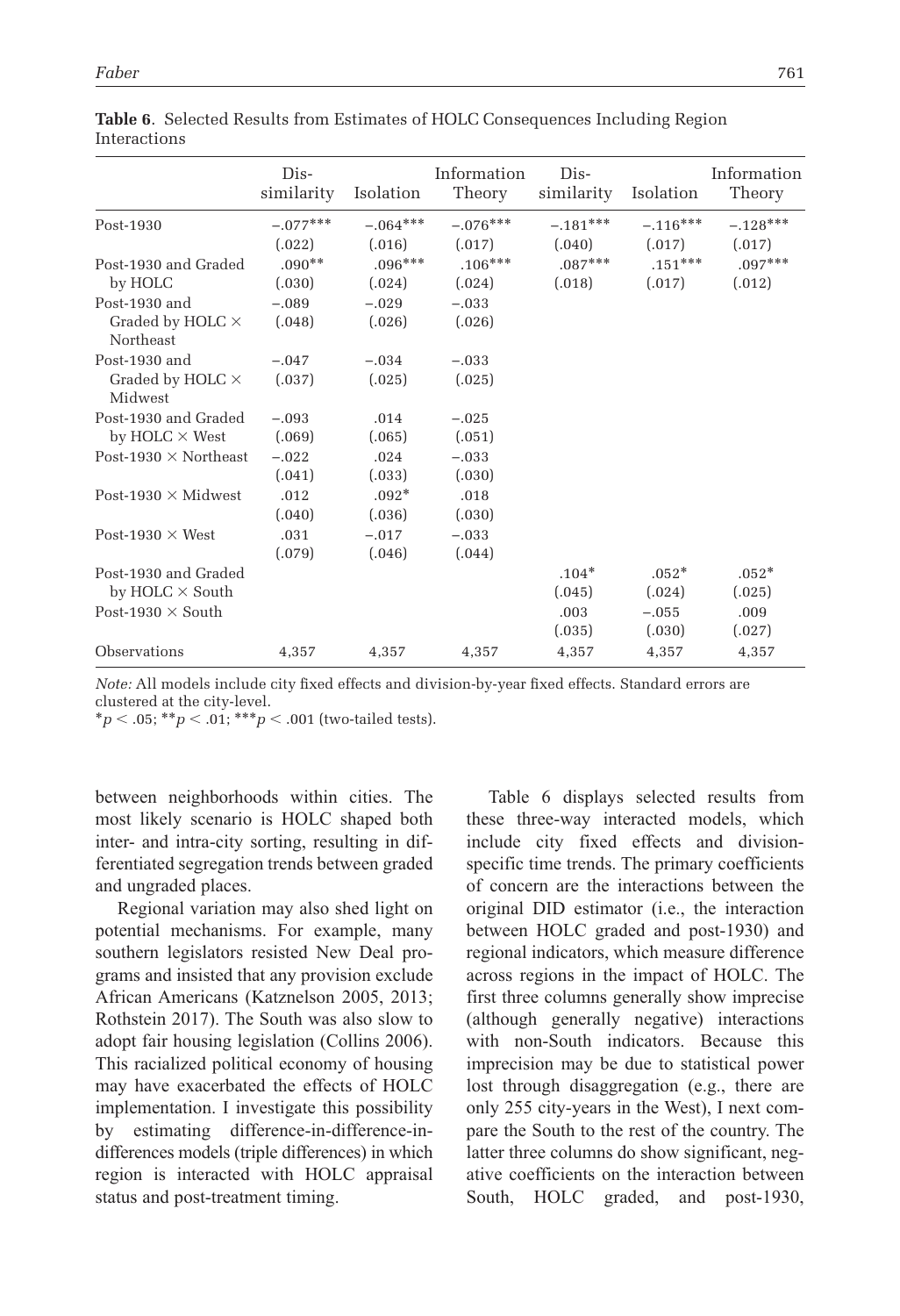suggesting HOLC had a stronger effect in the South compared to cities in the rest of the country.

The magnitude of this heterogeneity is striking: the interaction's coefficient in the model of dissimilarity (.104) is larger than what we may consider the main effect of HOLC in the rest of the country (.87). In other words, HOLC may have had more than twice as large an effect on black-white dissimilarity in the South. The interaction terms in models of isolation (.052) and information theory (.52) were approximately one third and one half the size of the main effects, respectively—again marking substantial regional differences. Identifying the specific reasons why HOLC had more of an effect in the South is beyond the scope of this article, but this regional variation suggests a path forward for such an analysis, which I detail further below.

#### *Counterfactual Histories*

I use the results above to explore two counterfactuals: one in which the federal government did not contribute billions of dollars toward a segregationist project, and a more radical version of history involving housing policies with explicitly anti-racist, *integrationist* goals.

The first scenario considers what would have happened to cities without HOLC or subsequent housing policies. In 1920 and 1930, to-be-appraised and unappraised cities had substantively similar levels of segregation; this project relies on the assumption that they would have continued on parallel paths absent federal intervention. My primary argument here is that had the color line not been granted federal backing and encouragement, the national rise in segregation during the middle of the twentieth century would have been less severe because the average dissimilarity, isolation, and information theory indices would be .088, .137, and .1 lower in appraised cities (i.e., the DID estimators in models with city fixed effects), respectively. For example, average white-black dissimilarity among appraised cities would have peaked at .60 in 1960, rather than .68. By 2010, dissimilarity would fall to .27 among these cities (rather than .36). These drops among appraised cities would have pulled down average dissimilarity within the entire analytic sample from .64 to .58 in 1960 and from .28 to .25 in 2010.

The more radical counterfactual—housing policies with integrationist goals—is also worth considering. If HOLC, FHA, and the GI Bill encouraged integration, what might cities and towns in the United States look like? For example, rather than subtracting the effect of HOLC from appraised cities, we can subtract 150 percent of the effect to estimate how an anti-racist housing policy could have shaped segregation patterns. This scalar is arbitrary but assumes that an effort to integrate neighborhoods would be half as effective as federal policies were at segregating neighborhoods. In this counterfactual, average dissimilarity, isolation, and information theory indices would be .132, .206, and .15 lower in appraised cities, respectively. This integrationist effect would have led to 1960 dissimilarity, isolation, and information theory indices of .55, .23, and .25, respectively.

Another method through which to evaluate these alternative histories is to estimate how many fewer highly segregated cities would exist in each scenario. Previous work has established definitions of "hypersegregation" for metropolitan areas (Massey and Denton 1989; Massey and Tannen 2015), but my analysis of cities and towns requires a different definition because segregation measures tend to be much lower for smaller units of geography. I define "highly segregated" as being above the 75th percentile of the distributions of each segregation measure among unappraised cities in 1960. These values are .68, .39, and .48 for dissimilarity, information theory, and isolation, respectively. Therefore, to qualify, a city must be more segregated than the large majority of cities unappraised by HOLC at the peak of segregation. This leads to conservative counts of highly segregated cities, although the results are substantively similar using alternative techniques.

Figure 5 displays the number of highly segregated, HOLC-appraised cities by decade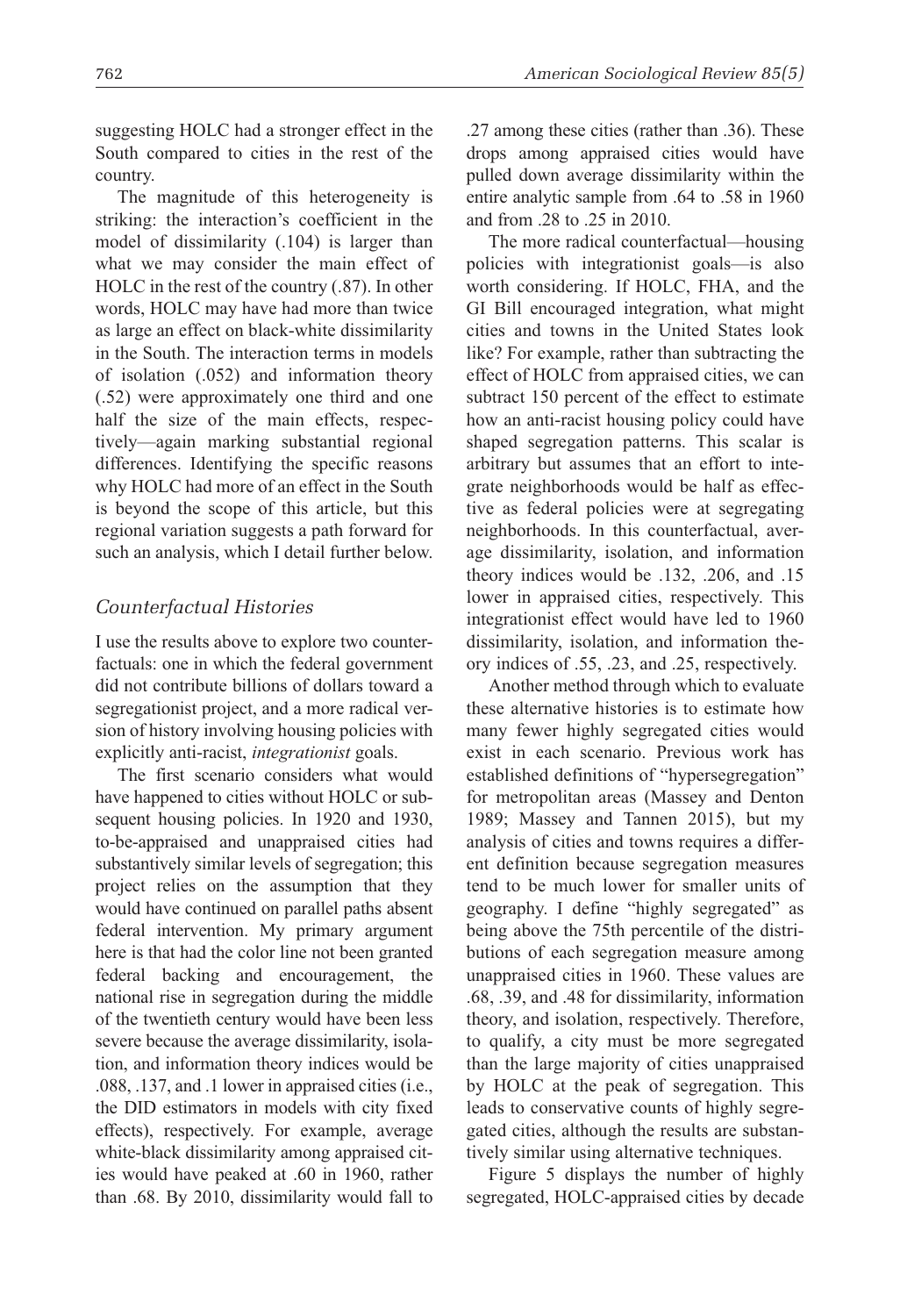

Estimated number of highly segregated, HOLC-appraised cities under different counterfactuals

**Figure 5.** Counterfactual Estimates of Highly Segregated Cities *Note:* The cutoff for "highly segregated" is the 75th percentile of the distribution of each segregation measure drawn from ungraded cities in 1960. "Anti-racist" policy is the count of HOLC-graded cities above this cutoff in each year assuming HOLC had an integrationist effect. "No HOLC" is the count of cities above this cutoff assuming HOLC was not implemented. "As observed" is the actual count of cities observed as above "highly segregated" in the analytic sample.

(focusing on post-peak decades), with each measure, and under each counterfactual. For example, the first column of the first panel shows that a total of 99 appraised cities (home to 6,798,336 black people) had a dissimilarity index above .68 in 1960 (i.e., the sum of the black, dark gray, and light gray bars). Under the "no HOLC" counterfactual, in which the estimated effect of HOLC is subtracted from appraised cities, the number of cities that qualify as highly segregated drops by almost half to 53 (i.e., the sum of the black and dark gray bars)—4,571,114 black people lived in these cities. Finally, under the "anti-racist policy" counterfactual, in which 150 percent of the estimated effect of HOLC is subtracted from appraised cities, only 32 cities (home to 2,963,090 black people) have dissimilarity indices above .68 (i.e., the black bar). Absent HOLC, approximately two million fewer African Americans would have lived in highly segregated cities in 1960. An anti-racist, integrationist housing policy could have lowered this number by over 1.5 million further.

As average dissimilarity declined from 1960 to 2010, the number of cities with an index above .68 fell dramatically under each scenario. At the end of the period of study, only eight cities (with 4,997,991 black residents) were highly segregated based on this measure. Without HOLC, only one city (Chicago, IL) would still have a dissimilarity index above .68. No cities qualify under the anti-racist condition. A similar pattern emerges with the white-black information theory index, although more cities remain highly segregated under the counterfactual scenarios using this measure. By 2010, 17 appraised cities have an information theory index above .39, and only four would without HOLC. In the anti-racist hypothetical, only one city would remain highly segregated—Chicago.

The trends are different, but complimentary, when looking at black isolation. As shown in Figure 1, this segregation measure rose and then stabilized among appraised and unappraised cities. Still, the number of cities with high levels of black isolation (i.e., above .48), would be substantially lower under either counterfactual scenario. In 2010, 73 appraised cities have a higher isolation index than .48—home to 10,851,586 African Americans. Without HOLC, only 8,937,039 black households in 48 cities would experience this level of segregation and 7,533,553 across 32 cities under the anti-racist condition.

Of course, these hypothetical scenarios offer simplified versions of the change in U.S. racial geography over the latter half of the twentieth century. Countless government policies, institutional practices, and sociopolitical dynamics also shaped segregation patterns. This is precisely why federal investment in segregation through massive housing programs in the first half of the century carries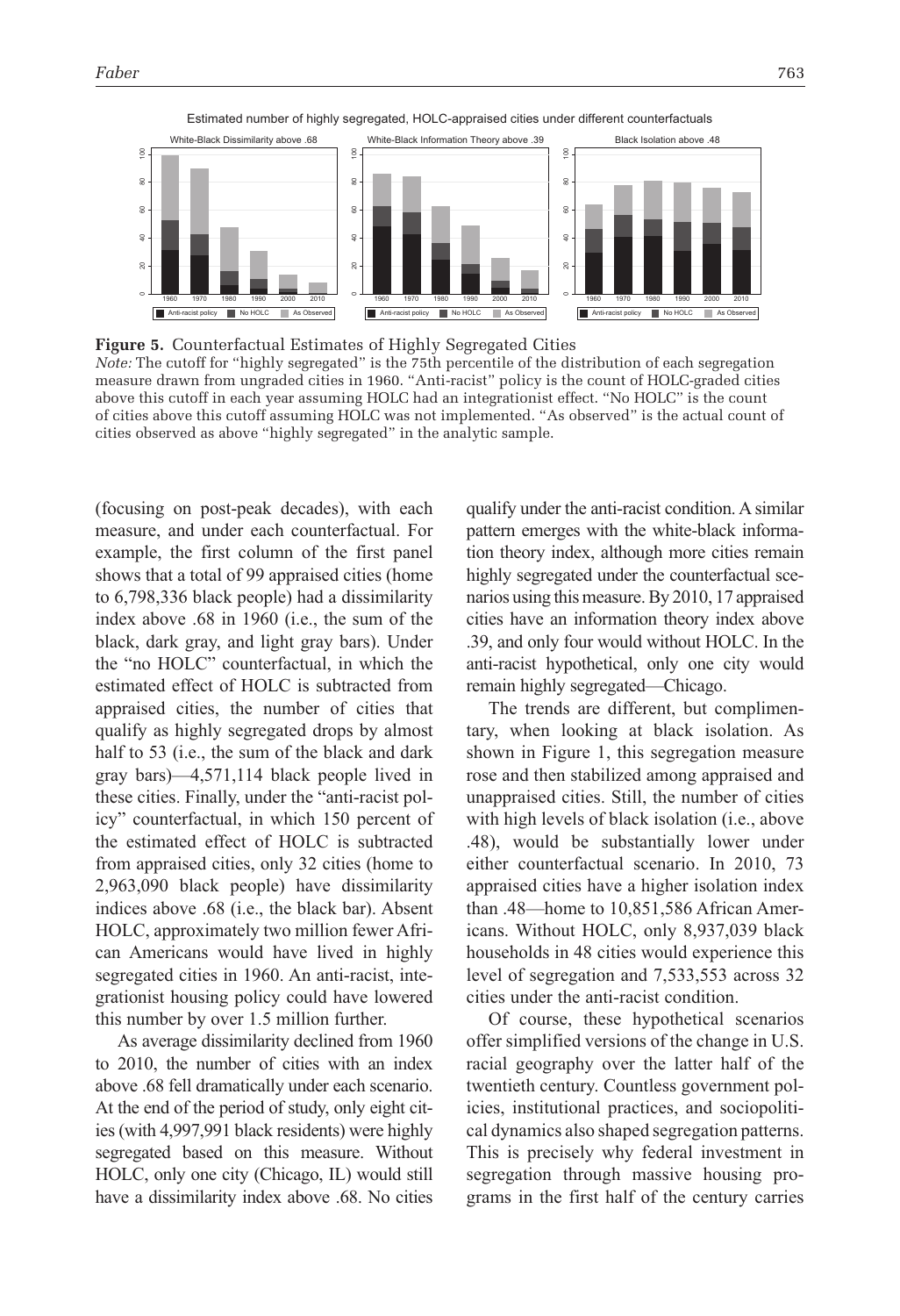such importance. This counterfactual exercise may be an underestimate of how segregation patterns (and racial inequality more broadly) would have evolved given the cascading effects of residential segregation on other aspects of social and economic life. Had a "white noose" of suburban affluence not emerged around the black ghetto (Rothstein 2017:201), racial differences in educational attainment (Reardon et al. 2019; Reardon and Owens 2014; Wodtke et al. 2011), wealth accumulation (Conley 1999; Desmond 2017; Flippen 2004; Oliver and Shapiro 2006), and politics (Ananat and Washington 2009) may not have been as severe and may not have provided segregation the "momentum" it continues to have (Krysan and Crowder 2017).

### **Discussion**

This article explored differences in segregation trends between cities and towns that were appraised by the Home Owner's Loan Corporation (HOLC) and those that were ignored by this policy. I show—across a wide range of modeling techniques—that appraised places became and remained far more segregated in the decades after HOLC implementation. The gap between these two groups of cities emerged during the 1940s—when HOLC's racist practices were adopted by and expanded via the much larger FHA and GI Bill (Jackson 1985) and remained remarkably stable over a long period of time. In 2010, more than seven decades after HOLC implementation, the average white-black dissimilarity, black isolation, and black-white information theory indices were 12, 16, and 8 points higher, respectively, in places appraised by this policy (net of place and division-by-year fixed effects).

These findings corroborate claims that New Deal housing policies had enormous effects on racial geography in the United States by encouraging segregation through the drawing and grading of neighborhoods (Dreier et al. 2005; Hirsch 1983; Jackson 1985; Krysan and Crowder 2017; Logan 2016; Massey and Denton 1993; Quinn 2019; Roediger 2006). Although it should come as no surprise that government investment of this scale could have a dramatic and lasting effect, no previous work has attempted to measure the enduring consequences of this suite of federal policies. The New Deal heavily subsidized the segregation of white people and capital from black people, establishing the sociospatial arrangement of goods and services (e.g., jobs and schools) that, in the postwar United States, ensure "geography is destiny" (Sugrue 1996:xl). Racialized places provide opportunities for white families' upward mobility (Lipsitz 2011) and the disproportionate immobility of disadvantaged black families (Sharkey 2008, 2013).

Results suggest little weakening over time of the effect of HOLC appraisal despite substantial social and economic changes in the intervening decades—only along the dimension of white-black information theory does the effect appear to be diminishing. Perhaps this is evidence that HOLC is deeply connected to other historical processes, which further shaped housing opportunity in racialized ways. The FHA and GI Bill made even larger investments in housing and generally adopted HOLC guidelines (Jackson 1985). Private appraisers continued the segregationist practices of these New Deal programs decades after they were phased out or abandoned explicitly racist guidelines (Thurston 2018). Urban renewal in the late twentieth century displaced hundreds of thousands of residents from cities across the country, disproportionately affecting black communities and previously redlined communities (Massey and Denton 1993; Nelson and Ayers 2019). Decades of exclusion from mortgage credit also made communities of color vulnerable to exploitation via severely constrained rental markets (Connolly 2014).

The long-term stability of HOLC's effects also helps inform contemporary theoretical discussions about the causes and persistence of racial segregation. This pattern of results strongly supports the argument that the general outlines of racial geography in the United States put in place during the mid-twentieth century present an obstacle to change in and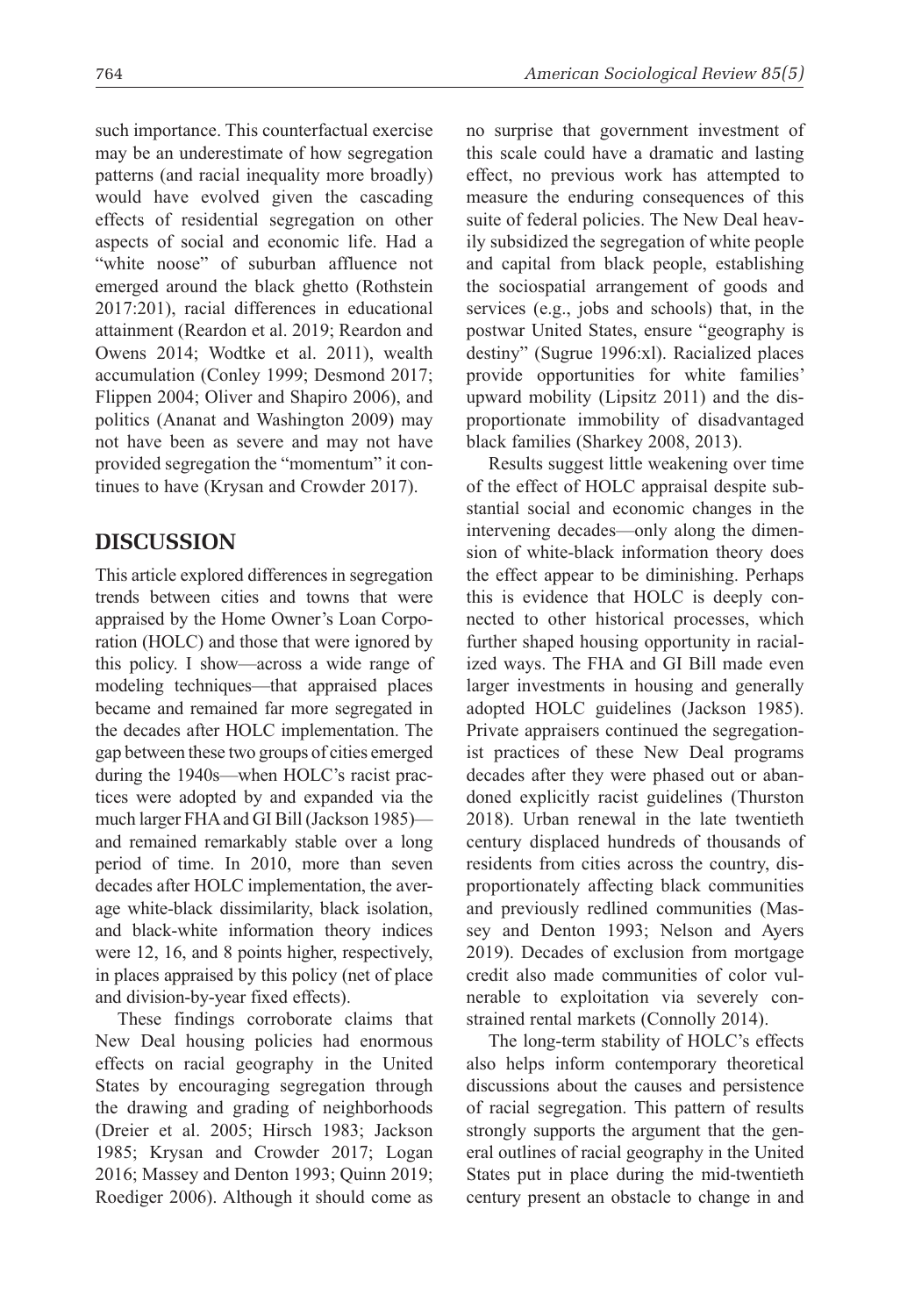of themselves (Logan 2016). My findings are wholly consistent with Krysan and Crowder's (2017) structural sorting perspective as well as the broader historical record of U.S. housing policies. However, my results extend Krysan and Crowder's idea of "momentum," conceptualized primarily at the individual-level, to governments and institutions. HOLC's segregationist logic carried "momentum" through subsequent federal and local policies as well as private institutions (e.g., mortgage lenders). This inheritance facilitated and encouraged highly racialized mobility patterns, which "shape and are shaped by segregation in ways that have essentially allowed segregation to become self-perpetuating" (Krysan and Crowder 2017:252). Thus, HOLC was a strong institutional intervention not solely because of scale and resources, but because of legacy institutionalizing social categories (i.e., racialized neighborhoods) created a "durable inequality" (Tilly 1998). This contribution also builds on related literature documenting persistent effects of institutional legacies on racial segregation (e.g., the long reach of slavery [Grigoryeva and Ruef 2015; O'Connell, Curtis, and DeWaard 2020]).

This project has several limitations, the most important of which is the fact that HOLC appraisal was not randomly assigned. City population is positively correlated with each measure of segregation in my sample (dissimilarity: .22; isolation: .23; information theory: .30) and HOLC appraisal was designed to select on population. I leverage imperfect implementation of appraisal guidelines to help negotiate this endogeneity concern. Specifically, 118 cities with 1930 populations below the 40,000 cutoff were appraised, and 31 cities above the cutoff were not appraised. There is strong evidence of HOLC's effect within a subsample of cities with populations above the smallest appraised city and below the largest unappraised city. I further document an HOLC effect within even smaller subsamples of cities much closer to 40,000 (i.e., those with 1930 populations within .2 standard deviations of the cutoff) and within a subsample of cities entirely

below 40,000 (i.e., those with 1930 populations below the fifth largest ungraded city and above the fifth smallest graded city). Importantly, pre-HOLC segregation differences between graded and ungraded cities within these subsamples were not statistically significant. Although these steps do not completely correct the endogeneity concern, they do show that the relationship between HOLC implementation and segregation is not driven solely by comparison of very large cities to very small cities.

Changes in census geography pose another limitation. Place and neighborhood boundaries change over time (until 1970, after which there are consistent tract boundaries), which may confound what I estimated to be an effect of HOLC on segregation. I restrict the geographic definition of each place to one year (i.e., 2012) to help address changing city and town boundaries. Doing so results in calculating segregation within a consistent geography, but it risks masking the ways municipal boundaries have shifted over time since HOLC implementation—especially in light of evidence documenting the growing importance of municipal boundaries for understanding segregation (Lichter et al. 2015; Massey et al. 2009). Considering the long history of communities drawing municipal boundaries to exclude African Americans, a practice that accelerated through the twentieth century (de Souza Briggs 2007; Lipsitz 2011; Tyson 2014), it is likely that my imposed boundary consistency led to lower estimates of HOLC's effect on segregation.

I also conducted multiple robustness checks of the validity of my approach to calculating segregation (discussed in detail in the Methods section). For changing tract boundaries to threaten my findings, segregation-bias in tract boundary definitions would have to be correlated with HOLC appraisal net of city fixed effects and division-by-year fixed effects (as well as 1930 and contemporaneous controls in alternative models). Reliance on a limited, 5 percent sample for 1930 may also be a concern. Consistent with prior research showing that smaller samples tend to result in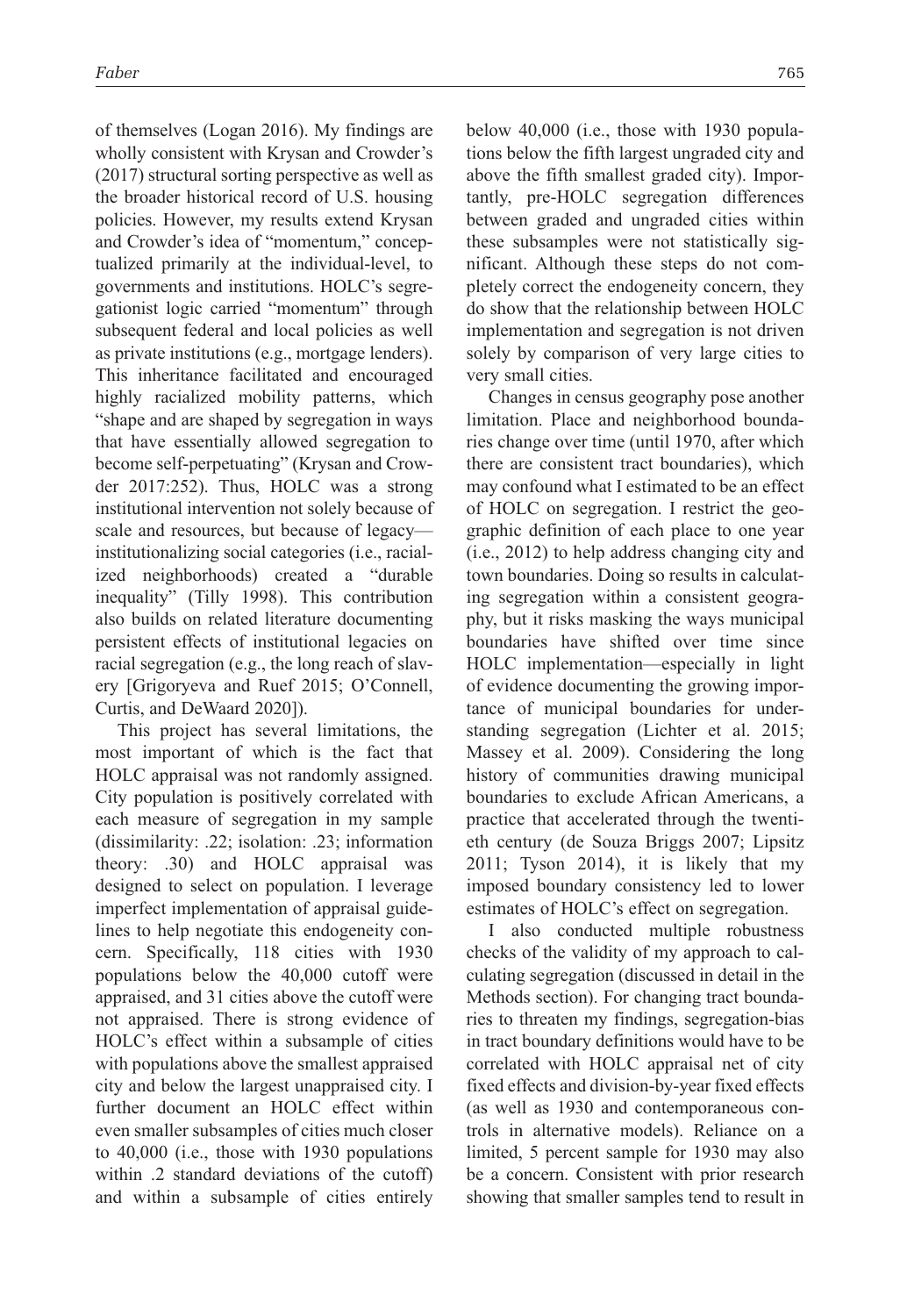higher measures of segregation (Logan et al. 2018; Reardon et al. 2018), I do observe slight increases in segregation from 1920 to 1930 followed by decreases in 1940. Because this potential upward bias in segregation measurement is pre-treatment, my estimates of HOLC's effect are likely downwardly biased (i.e., I am understating the HOLC's effect).

The phenomena of white flight and suburbanization are also not well-captured here because of conservative sampling. This is due, in part, to the fact that many suburban subdivisions constructed in the post-World War II period did not exist in 1930 (Rothstein 2017; Taylor 2019), so they are not in the analytic sample. This sampling restriction likely biases the results toward the null hypothesis (i.e., there was no effect of HOLC), because some predominantly-white (and exclusively white [Loewen 2005; Sugrue 1996]) suburban communities are not included in the unappraised group of cities. Indeed, I find a much stronger relationship between HOLC and segregation when I loosen sampling requirements (see Table S6 in the online supplement). Because of this, any effect HOLC may have had on segregation measured among larger geographic units (e.g., metropolitan areas) may have been even more severe, because of the additional dynamic of inter-city segregation.

The specific mechanisms through which HOLC implementation increased segregation warrant further study. Although I present evidence suggesting HOLC affected racialized migration across cities, I still find a significant and positive relationship between appraisal and segregation net of changing city racial makeup (i.e., in Models 3 and 5 in Table 2). HOLC neighborhood boundaries likely also shaped intra-city migration in a racialized manner (Aaronson et al. 2018), which would have contributed to the segregationist effect of the policy. More work should be done to explore the comparative effects of these and other mechanisms. Qualitative analyses of neighborhood area descriptions written by HOLC appraisers could also provide insight into how real estate speculation, displacement, and disinvestment fueled segregation, as well as provide nuanced understanding of heterogeneity across cities.

I find important regional heterogeneity in HOLC's effect. Appraisals of southern cities had twice as large an effect on black-white dissimilarity, as well as much larger effects on isolation and information theory indices, compared to the rest of the country. These differences point in several directions for additional research on the specific mechanisms responsible for HOLC's effects. This manuscript is focused on housing, so the South's politics of resistance to racial progressivity in New Deal policies (Katznelson 2005, 2013; Rothstein 2017) and fair housing legislation (Collins 2006) come to mind. However, numerous structural differences across regions could have exacerbated HOLC's segregationist effect, such as the built environment (Logan and Martinez 2018), school desegregation (Johnson 2019), and local zoning (Silver 1991).

Local community organizing may have also played and may continue to play a role in differentiating HOLC-graded places from those the policy ignored—through housing and development policy or collective responses to discrimination and segregation. Social historians have long documented the power of local politics in shaping the color line to isolate African Americans (Hirsch 1983; Loewen 2005; Sugrue 1996). Connecting the geography of HOLC appraisal to changes in political attitudes or housing policy—especially in the post-Civil Rights Era, when segregation began to fall in many areas—could be a rich area for additional research.

Despite limitations, these findings carry important implications for our understanding of the effect of public policy on the permanence of spatial inequality. In many ways, racial geography in the United States changed dramatically between 1930 and 2010 (Cutler et al. 1999). However, the hierarchy of places along dimensions of racial residential segregation was established (or exacerbated) by New Deal housing policies and has been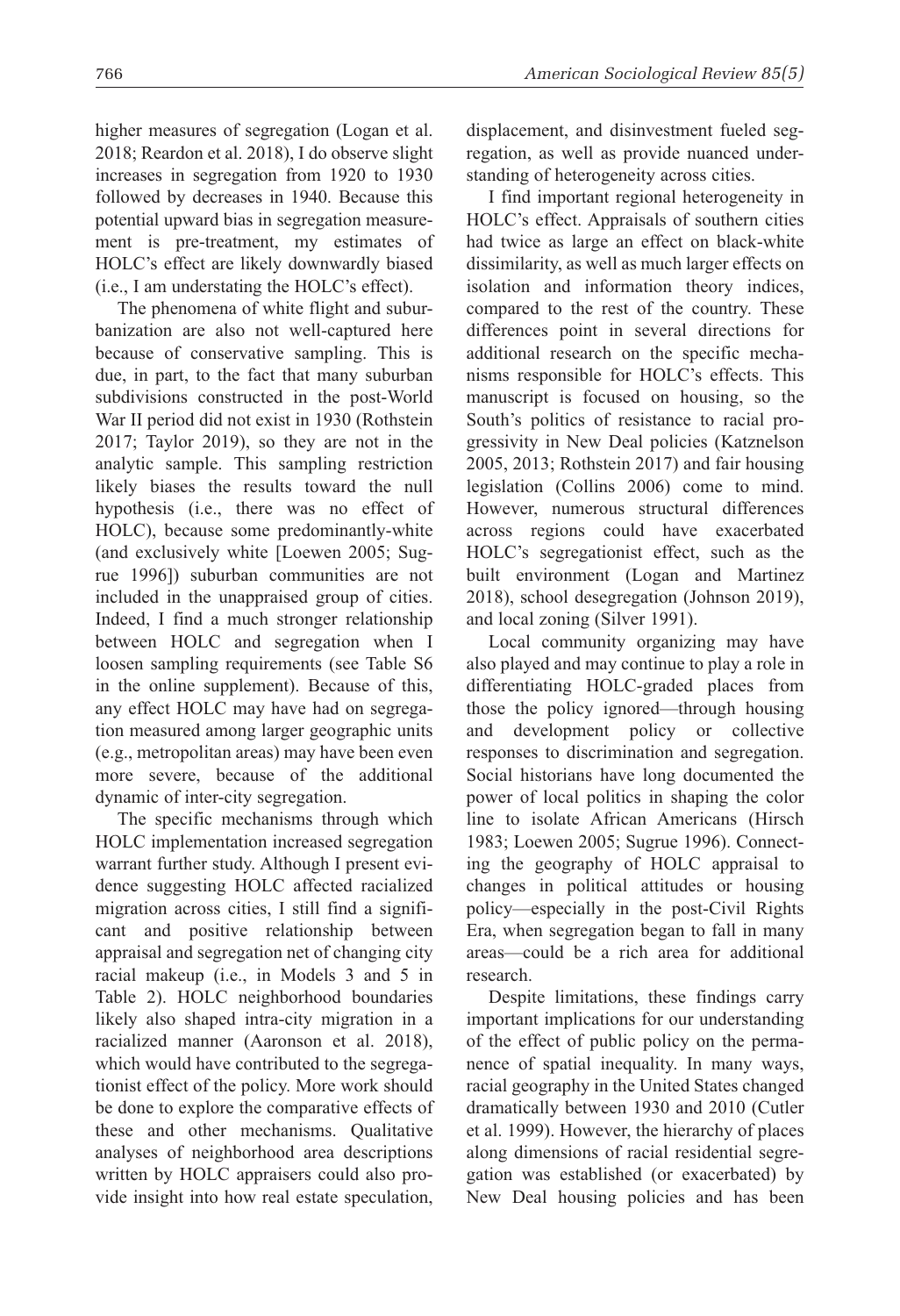effectively stable since 1950 (Jargowsky 2018; Logan 2016). Federal institutionalization of segregationist mortgage lending made targeted areas more segregated, and then kept them segregated over time. Spatial inequality in the United States, therefore, "is not a surprise result from the invisible hand of the market; it is the intended outcome" (Logan 2016:23).

I also explored two counterfactual scenarios drawn from the article's main findings: one in which HOLC was never implemented and a more radical, anti-racist history in which an intentionally *integrationist* housing policy took hold in the middle of the twentieth century. Both counterfactuals imagine a different United States, with millions fewer African Americans highly segregated from white households—especially during postwar suburbanization. This exercise is a simplified version of history, but it offers an additional tool with which to appreciate the social significance of my results. Absent segregationist housing policies, segregation may not have been granted the same "momentum" (Krysan and Crowder 2017) through unequal access to wealth accumulation (Flippen 2004; Oliver and Shapiro 2006), exposure to neighborhood disadvantage (Sharkey 2008), economic mobility (Chetty et al. 2014), institutional environments (Faber 2019; Rugh and Massey 2010; Small and McDermott 2006), educational opportunity (Reardon et al. 2019), and a host of other spatially-organized social phenomena that shape life outcomes (Sharkey and Faber 2014).

Clearly, massive government interventions work. If the goal is to *reduce* segregation over time, policies with that aim can be designed and implemented. The culpability of the federal government in creating and reifying the color line is directly connected to ongoing, public, and scholarly conversations regarding what is necessary to achieve racial equality (Coates 2014; Massey 2007)—particularly given evidence of continuing discrimination in the mortgage market (Massey and Lundy 2001; Massey et al. 2016; Munnell et al. 1996). Undoing almost a century's worth of damage will likely require as substantial an investment in housing as was made by the suite of New Deal policies, although with specifically anti-racist intent.

Models for this kind of federal investment have existed for decades. Some, in fact, were developed during segregation's peak. The 1968 Report of the National Advisory Commission on Civil Disorders (the Kerner Report) argued that because "[w]hite institutions created [the ghetto], white institutions maintain it, and white society condones it" (U.S. Kerner Commission 1968:1), the federal government must make substantial investments in racial equality. The report recommended spending billions of dollars toward diversifying police departments, creating jobs programs, improving schools, expanding welfare, combating housing discrimination, and building affordable housing (Kendi 2016; Taylor 2019). A year later, then Secretary of Housing and Urban Development George Romney pushed to deny federal funds to states or cities that fostered segregation, build public housing and offer mortgages to black families in white suburbs, and allow the federal government to override local zoning laws (Baradaran 2017; Bonastia 2006; Taylor 2019). Unfortunately, the chief executives at the time—Lyndon Johnson and Richard Nixon—were uninterested in such restorative interventions. Such policies could have had dramatic effects on reducing racial inequality, particularly policies designed to facilitate integration (e.g., overriding exclusionary zoning laws and creating homeownership opportunities for African Americans in white suburbs).

In 2015, the Obama administration issued Affirmatively Furthering Fair Housing rules intended to integrate communities. Unfortunately, that effort was suspended by the Trump administration (O'Regan and Zimmerman 2020). HOLC itself even provides a framework for how to reduce segregation and invest in communities of color. At the most basic level, Residential Security Maps created a racialized geography of financial incentives. We know which places and people suffered from this practice and which thrived.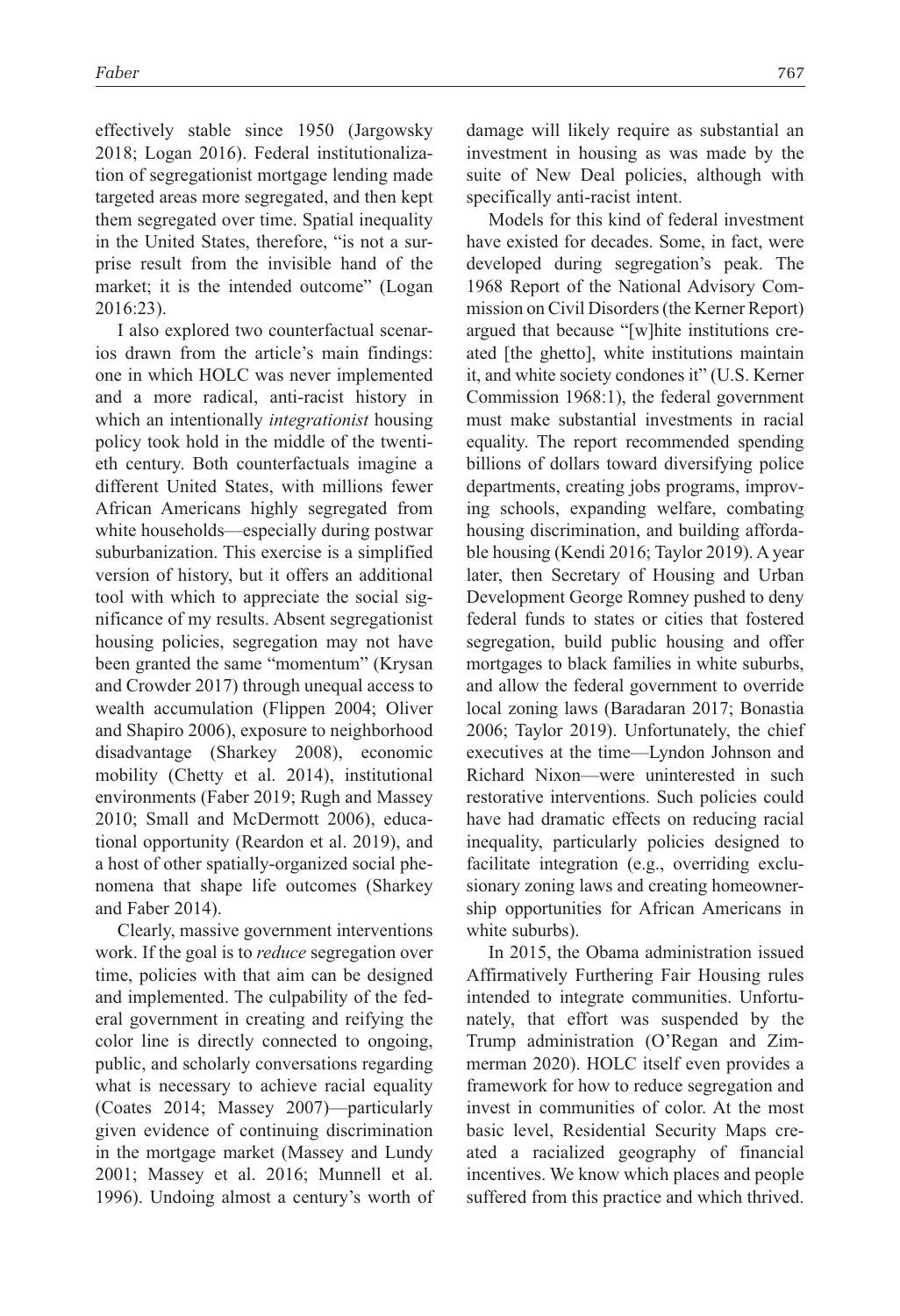Using inverted versions of HOLC's original maps to guide contemporary investment could be a step toward racial equality.

The lasting effects of HOLC, FHA, and the GI Bill not only encouraged and institutionalized racist ideas about black people and black places (Kendi 2016; Lipsitz 2011; Sugrue 1996), but invested heavily in them, by restricting black families' access to capital, and increasing white families' access. The segregationist legacy of New Deal housing policies endorsed the idea that racism was a tool with which white Americans could improve their neighborhoods, at the expense of black neighborhoods (Roediger 2006; Taylor 2019). Generations later, this inheritance, or non-inheritance, remains one of the most powerful structural determinants of racial stratification (Desmond 2017; Faber and Ellen 2016; Massey 2007; Oliver and Shapiro 2006).

# **Appendix**

| Both Hillier and Mapping Inequality |           | Hillier Only     |              | Mapping Inequality Only |                |
|-------------------------------------|-----------|------------------|--------------|-------------------------|----------------|
| City                                | State     | City             | <b>State</b> | City                    | State          |
| Mobile                              | AL        | Bridgeport       | <b>CT</b>    | Fairfield               | AL             |
| Montgomery                          | AL        | Hartford         | <b>CT</b>    | Norwalk                 | CT             |
| Los Angeles                         | CA        | New London       | <b>CT</b>    | Macon                   | $G_A$          |
| Sacramento                          | CA        | Waterbury        | <b>CT</b>    | Belleville              | $\Pi$ .        |
| San Francisco                       | CA        | Cedar Rapids     | IA           | Evanston                | II.            |
| Stockton                            | CA        | Council Bluffs   | <b>TA</b>    | La Grange Park          | $\Pi$ .        |
| New Britain                         | <b>CT</b> | Davenport        | IA           | Lincoln                 | IL             |
| New Haven                           | <b>CT</b> | Des Moines       | IA           | Kansas City             | <b>KS</b>      |
| Stamford                            | <b>CT</b> | Sioux City       | <b>TA</b>    | Wichita                 | <b>KS</b>      |
| Jacksonville                        | <b>FL</b> | Covington        | KY           | Chelsea                 | MA             |
| Tampa                               | <b>FL</b> | Fall River       | MA           | Everett                 | <b>MA</b>      |
| Atlanta                             | $G_A$     | Lawrence         | <b>MA</b>    | Malden                  | <b>MA</b>      |
| Augusta-Richmond County             | GA        | Lowell           | MA           | Medford                 | <b>MA</b>      |
| Chicago                             | II.       | New Bedford      | MA           | Newton                  | MA             |
| Rockford                            | $\Pi$ .   | Pittsfield       | MA           | Somerville              | <b>MA</b>      |
| East Chicago                        | IN        | Worcester        | MA           | Woburn                  | MA             |
| Evansville                          | IN        | Portland         | <b>ME</b>    | Ferndale                | MI             |
| Fort Wayne                          | IN        | Jackson          | MI           | Independence            | M <sub>O</sub> |
| Gary                                | IN        | Lansing          | $\mathbf{M}$ | Springfield             | M <sub>O</sub> |
| Hammond                             | IN        | Jackson          | <b>MS</b>    | University City         | <b>MO</b>      |
| Indianapolis city (balance)         | IN        | Lincoln          | <b>NE</b>    | Webster Groves          | <b>MO</b>      |
| Muncie                              | IN        | Omaha            | <b>NE</b>    | Clifton                 | NJ             |
| South Bend                          | IN        | Perth Amboy      | NJ           | East Orange             | NJ             |
| Terre Haute                         | IN        | <b>Jamestown</b> | <b>NY</b>    | Englewood               | NJ             |
| Lexington-Fayette                   | KY        | Cincinnati       | <b>OH</b>    | Garfield                | NJ             |
| Louisville/Jefferson County         | KY        | Oklahoma City    | OK           | Hackensack              | NJ             |
| New Orleans                         | $L_A$     | Allentown        | PA           | Harrison                | NJ             |
| Boston                              | MA        | Bethlehem        | PA           | Paterson                | NJ             |
| <b>Brockton</b>                     | <b>MA</b> | Chester          | PA           | Pleasantville           | NJ             |
| Cambridge                           | <b>MA</b> | Harrisburg       | PA           | Summit                  | NJ             |
| Haverhill                           | <b>MA</b> | Lancaster        | PA           | West New York           | NJ             |
| Holyoke                             | MA        | Reading          | PA           | Lackawanna              | NY             |
| Lynn                                | MA        | Scranton         | PA           | New York                | <b>NY</b>      |

**Table A1**. Graded Cities in the Analytic Sample by Data Source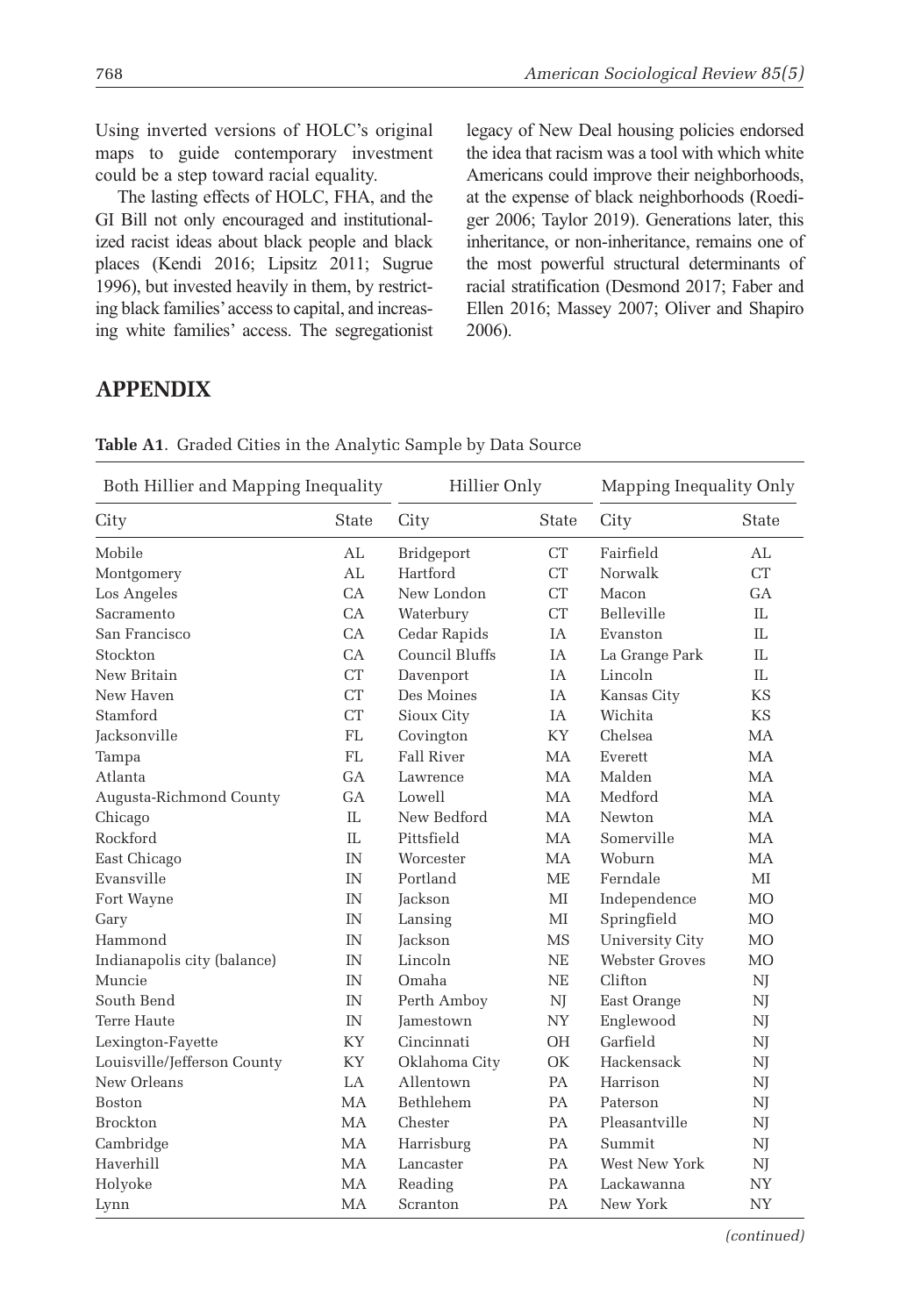| Both Hillier and Mapping Inequality |              | Hillier Only   |                          | Mapping Inequality Only |       |
|-------------------------------------|--------------|----------------|--------------------------|-------------------------|-------|
| City                                | State        | City           | <b>State</b>             | City                    | State |
| Springfield                         | MA           | Wilkes-Barre   | PA                       | Barberton               | OH    |
| Baltimore                           | МD           | Williamsport   | PA                       | Campbell                | OH    |
| <b>Battle Creek</b>                 | $\mathbf{M}$ | York           | PA                       | East Cleveland          | OH    |
| Bay City                            | МI           | Providence     | RI                       | Lakewood                | OH    |
| Detroit                             | $\mathbf{M}$ | Columbia       | SC                       | Middletown              | OH    |
| Flint                               | ΜΙ           | Memphis        | TN                       | Struthers               | OH    |
| Grand Rapids                        | ΜΙ           | Austin         | TX                       | Bellevue                | PA    |
| Kalamazoo                           | ΜΙ           | Beaumont       | <b>TX</b>                | <b>Braddock</b>         | РA    |
| Muskegon                            | МI           | Fort Worth     | TX                       | Carnegie                | PA    |
| Saginaw                             | МI           | Galveston      | <b>TX</b>                | Duquesne                | PA    |
| Duluth                              | MN           | San Antonio    | $\mathcal{T}\mathcal{X}$ | Franklin Park           | PA    |
| Minneapolis                         | MN           | Waco           | TX                       | Homestead               | PA    |
| St. Paul                            | MN           | Ogden          | UT                       | North Braddock          | PA    |
| Kansas City                         | MO           | Salt Lake City | UT                       | Wilkinsburg             | PA    |
| St. Joseph                          | MO           | Huntington     | <b>WV</b>                | Newport News            | VA    |
| St. Louis                           | MO           |                |                          |                         |       |
| Asheville                           | NC           |                |                          |                         |       |
| Charlotte                           | NC           |                |                          |                         |       |
| Durham                              | NC           |                |                          |                         |       |
| Winston-Salem                       | NC           |                |                          |                         |       |
| Atlantic City                       | NJ           |                |                          |                         |       |
| Bayonne                             | NJ           |                |                          |                         |       |
| Camden                              | NJ           |                |                          |                         |       |
| Hoboken                             | NJ           |                |                          |                         |       |
| Jersey City                         | NJ           |                |                          |                         |       |
| Kearny                              | NJ           |                |                          |                         |       |
| Newark                              | NJ           |                |                          |                         |       |
| Passaic                             | NJ           |                |                          |                         |       |
| Trenton                             | NJ           |                |                          |                         |       |
| Albany                              | <b>NY</b>    |                |                          |                         |       |
| Binghamton                          | <b>NY</b>    |                |                          |                         |       |
| Buffalo                             | <b>NY</b>    |                |                          |                         |       |
| Elmira                              | <b>NY</b>    |                |                          |                         |       |
| New Rochelle                        | <b>NY</b>    |                |                          |                         |       |
| Niagara Falls                       | <b>NY</b>    |                |                          |                         |       |
| Poughkeepsie                        | <b>NY</b>    |                |                          |                         |       |
| Rochester                           | <b>NY</b>    |                |                          |                         |       |
| Schenectady                         | <b>NY</b>    |                |                          |                         |       |
| Syracuse                            | ${\rm NY}$   |                |                          |                         |       |
| Troy                                | ${\rm NY}$   |                |                          |                         |       |
| Utica                               | ${\rm NY}$   |                |                          |                         |       |
| Yonkers                             | ${\rm NY}$   |                |                          |                         |       |
| Akron                               | OH           |                |                          |                         |       |
| Canton                              | OH           |                |                          |                         |       |
| Cleveland                           | OH           |                |                          |                         |       |
| Columbus                            | OH           |                |                          |                         |       |
| Dayton                              | OH           |                |                          |                         |       |
| Hamilton                            | OH           |                |                          |                         |       |
|                                     |              |                |                          |                         |       |

### **Table A1**. *(continued)*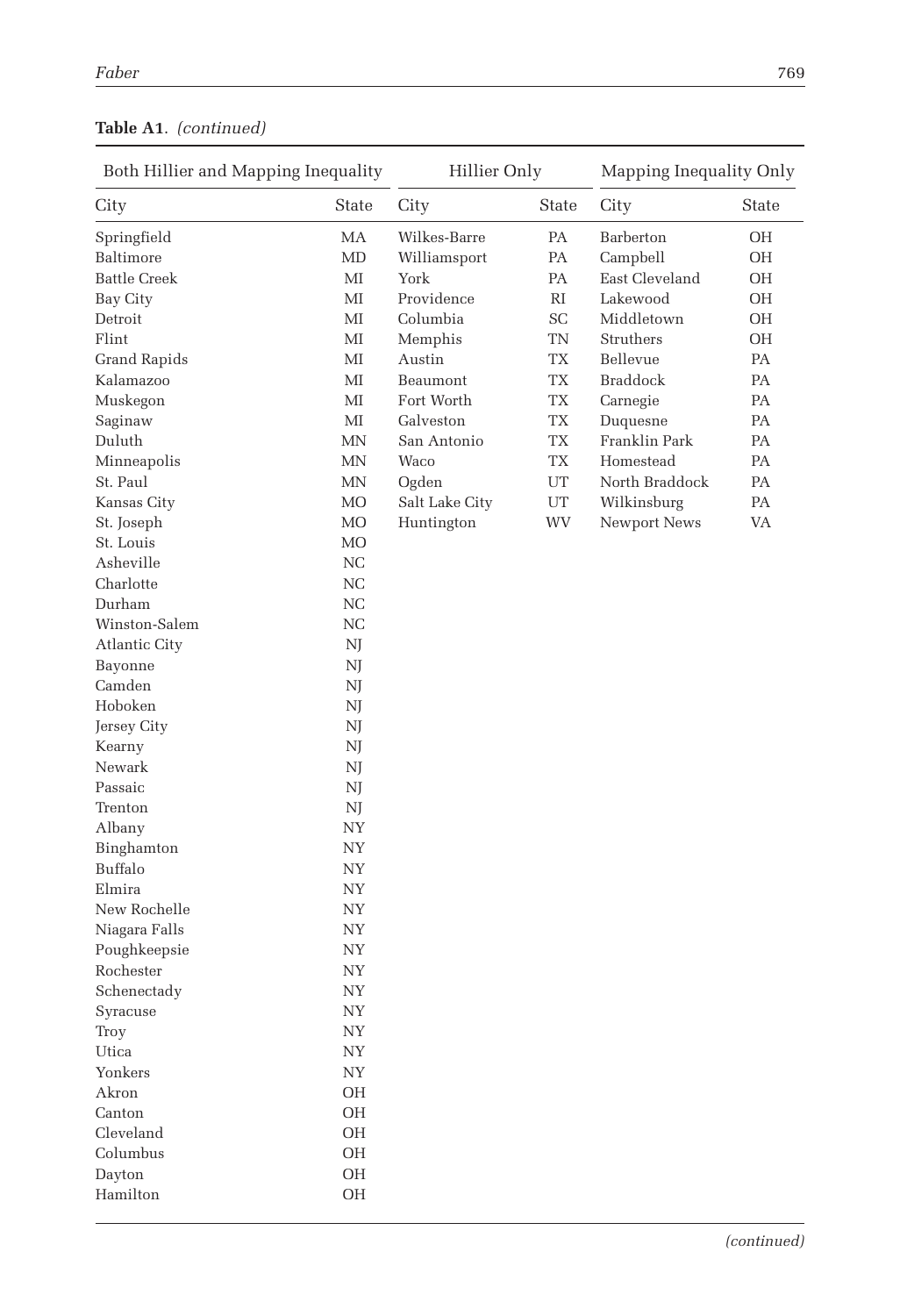| Both Hillier and Mapping Inequality |           |      | Hillier Only |       |      | Mapping Inequality Only |
|-------------------------------------|-----------|------|--------------|-------|------|-------------------------|
| City                                | State     | City |              | State | City | State                   |
| Lima                                | <b>OH</b> |      |              |       |      |                         |
| Lorain                              | <b>OH</b> |      |              |       |      |                         |
| Portsmouth                          | <b>OH</b> |      |              |       |      |                         |
| Springfield                         | <b>OH</b> |      |              |       |      |                         |
| Toledo                              | <b>OH</b> |      |              |       |      |                         |
| Warren                              | <b>OH</b> |      |              |       |      |                         |
| Youngstown                          | <b>OH</b> |      |              |       |      |                         |
| Altoona                             | PA        |      |              |       |      |                         |
| Erie                                | PA        |      |              |       |      |                         |
| Johnstown                           | PA        |      |              |       |      |                         |
| McKeesport                          | PA        |      |              |       |      |                         |
| New Castle                          | PA        |      |              |       |      |                         |
| Philadelphia                        | PA        |      |              |       |      |                         |
| Pittsburgh                          | PA        |      |              |       |      |                         |
| Chattanooga                         | <b>TN</b> |      |              |       |      |                         |
| Knoxville                           | <b>TN</b> |      |              |       |      |                         |
| Nashville-Davidson                  | <b>TN</b> |      |              |       |      |                         |
| Lynchburg                           | <b>VA</b> |      |              |       |      |                         |
| Norfolk                             | <b>VA</b> |      |              |       |      |                         |
| Spokane                             | <b>WA</b> |      |              |       |      |                         |
| Tacoma                              | <b>WA</b> |      |              |       |      |                         |
| Kenosha                             | WI        |      |              |       |      |                         |
| Madison                             | WI        |      |              |       |      |                         |
| Milwaukee                           | WI        |      |              |       |      |                         |
| Racine                              | WI        |      |              |       |      |                         |
| Charleston                          | WV        |      |              |       |      |                         |
| Wheeling                            | WV        |      |              |       |      |                         |

#### **Table A1**. *(continued)*

*Note:* "Hillier" refers to census places listed by Hillier (2005) as appraised by HOLC; "Mapping Inequality" refers to census places that geographically overlap with HOLC Residential Security Maps provided by Nelson and colleagues (2019).

#### **Acknowledgments**

The author would like to thank Emily Austin, Ingrid Gould Ellen, Matthew Hall, Junia Howell, Jackelyn Hwang, Bhashkar Mazumder, David Phillips, Carolina Reid, Elizabeth Roberto, and Patrick Sharkey for their extensive feedback on drafts of this project, as well as the Mapping Inequality group for generously sharing data on historical practices of redlining. I am also grateful for the wonderful feedback from seminar participants at University of Wisconsin-Madison Institute for Research on Poverty, Brown University Watson Institute for International and Public Affairs, and University of Chicago Human Capital and Economic Opportunity Working Group.

#### **Funding**

This work was supported by the University of Wisconsin-Madison Institute for Research on Poverty's Emerging Poverty Scholars Fellowship program (award number 848K584) as well as New York University's Stephen Charney Vladeck Junior Faculty Fellowship program.

#### **ORCID iD**

Jacob W. Faber **https://orcid.org/0000-0003-3829** [-0181](https://orcid.org/0000-0003-3829 -0181)

#### **Notes**

- 1. The Census defines places as "a concentration of population; a place may or may not have legally prescribed limits, powers, or functions. This concentration of population must have a name, be locally recognized, and not be part of any other place" (U.S. Bureau of the Census 1994:9-1).
- 2. Residential Security Maps were generated for a small number of counties and metropolitan areas,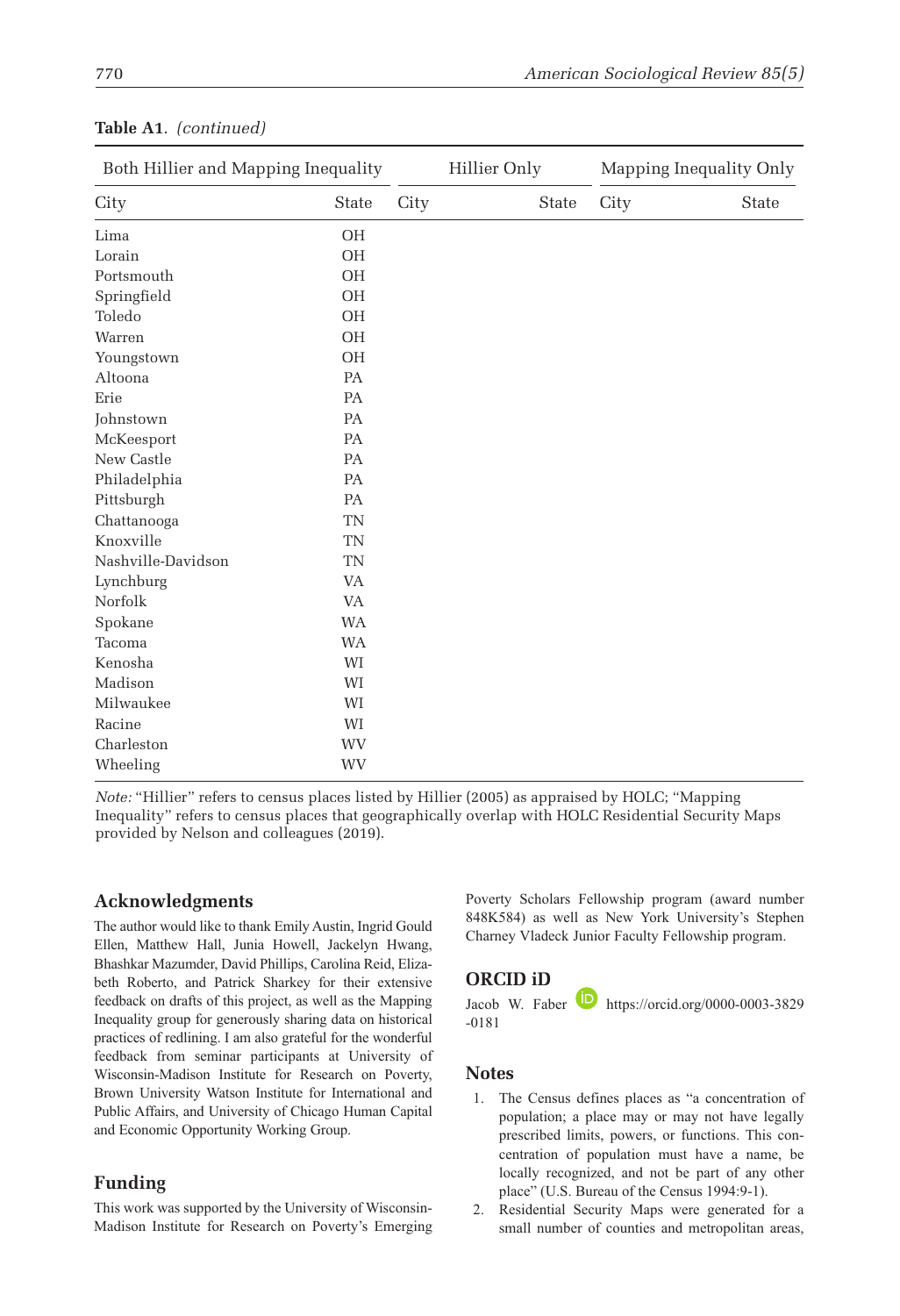which are discussed in the Measuring Redlining subsection.

- 3. The Hillier (2005) list mistakenly includes Peoria, Indiana, on the list of surveyed cities. Through direct correspondence with the National Archives and Records Administration, I confirmed that HOLC appraisers created a Residential Security Map for Peoria, Illinois (i.e., not Indiana).
- 4. Hillier (2005) notes it is possible that some maps were simply lost over time.
- 5. Wards are only available for the 1 percent sample in 1910.
- 6. Dissimilarity is calculated as *w i i*

$$
D = \frac{1}{2} \sum_{i=1}^{N} \left| \frac{b_i}{B} - \frac{w_i}{W} \right|
$$
, isolation is calculated as

 $I = \sum_{i=1}^{N} \left| \frac{b_i}{B} \right|$ *b t*  $i * \frac{b_i}{i}$  $i=1$  *B*  $t_i$  $=\sum^{N}$  $\overline{\phantom{a}}$ I  $\sum_{i=1}^{N} \left[ \frac{b_i}{B} * \frac{b_i}{t_i} \right]$ , and information theory is *b*  $\overline{\phantom{a}}$ 

calculated as  $H = 1 - \sum_{i=1}^{N} \frac{b_i}{B_i}$ *t*  $\frac{i}{i} * \frac{b_i}{i}$  $i=1$  *B*  $t_i$  $\left[\begin{array}{c} 1 \ -1 \end{array}\right]$  $\overline{\mathsf{L}}$  $\left[1 - \sum_{i=1}^{N} \left[ \frac{b_i}{B} * \frac{b_i}{t_i} \right] \right]$ . *N* is the

number of neighborhoods (i.e., tracts, wards, or enumeration districts) within a census place. *B* and *W* are the total number of black and white residents within a census place, respectively, and  $b_i$ ,  $w_i$ , and *ti* , are black, white, and total populations within a neighborhood.

- 7. IPUMS staff indicated there is no plan to add this information to the public, complete count dataset.
- 8. NHGIS provides tract-level datasets for years prior to 1950, although they are very limited. The 1940 dataset only has tract-level data for 83 cities. In 1930, there is effectively no tract-level data in the South (only Nashville is included) and 1920 tractlevel data only include Chicago, New York, Cleveland, and Milwaukee. Because of these limitations, I proceed with the individual-level data from IPUMS.
- 9. Enumeration districts are not available for 1920.
- 10. Figure S1 in the online supplement shows that the main findings of this article are insensitive to the size of the black population requirement as well as the tract/ward number requirement. Specifically, results suggest a significant effect of HOLC on segregation among cities with black populations as high as 2,000. Results are considerably stronger when the tract/ward requirement is increased.
- 11. Table S6 in the online supplement shows that the relationship between HOLC appraisal and segregation trends is much stronger within a larger sample that does not restrict by these criteria. Table S7 shows that the main results hold even after excluding data from 1950 and 1960. These two years are likely the noisiest because they are the smallest samples, but they also offer imprecise estimates because I aggregate tract-level data to places in these years and rely on non-white homeownership rather than African American homeownership in these years.
- 12. Table S8 in the online supplement further supports the validity of this assumption by estimating each

segregation index as a function of year indicator variables and year-by-HOLC interactions omitting the last pre-HOLC year (i.e., 1930). The coefficient on the interaction between 1920 and HOLC graded status is only significant in the full sample model of isolation. This interaction is non-significant in all three restricted sample models.

- 13. When distance is measured linearly, there is a negative and significant coefficient on kilometers from HOLC map. When distance is measured quadratically, there is again a negative and significant coefficient on kilometers from HOLC map as well as a positive and significant coefficient on squared distance, suggesting a diminished relationship at long distances, which is supportive of the decile-based results.
- 14. Covariate coefficients are presented in Table S9 in the online supplement.
- 15. The *graded by HOLC* variable drops out of Models 4 and 5 because it does not vary over time within cities.
- 16. The changing number of places analyzed by year is a potential source of bias, as sample attrition and addition is likely non-random. My primary analytic sample is unbalanced, but estimates within a balanced panel of places for which I have complete covariate data in every year also suggest a significant difference between graded and ungraded areas, although the dissimilarity results are weaker (see Table S10 in the online supplement). The size of the DID estimators are larger in the balanced sample, suggesting results within my analytic sample may be conservatively biased.
- 17. Standard deviation was calculated after excluding the smallest and largest 1 percent of cities for conservative estimates.

#### **References**

- Aaronson, Daniel, Daniel Hartley, and Bhashkar Mazumder. 2018. "The Effects of the 1930s HOLC 'Redlining' Maps." Federal Reserve Bank of Chicago, Working Paper.
- Alba, Richard D., and John R. Logan. 1993. "Minority Proximity to Whites in Suburbs: An Individual-Level Analysis of Segregation." *American Journal of Sociology* 98(6):1388–427.
- Allison, Paul D. 2009. *Fixed Effects Regression Models*. Thousand Oaks, CA: Sage Publications.
- Ananat, Elizabeth Oltmans, and Ebonya Washington. 2009. "Segregation and Black Political Efficacy." *Journal of Public Economics* 93(5–6):807–22.
- Angrist, Joshua D., and Jörn-Steffen Pischke. 2008. *Mostly Harmless Econometrics: An Empiricist's Companion*. Princeton, NJ: Princeton University Press.
- Autor, David H. 2003. "Outsourcing at Will: The Contribution of Unjust Dismissal Doctrine to the Growth of Employment Outsourcing." *Journal of Labor Economics* 21(1):1–42.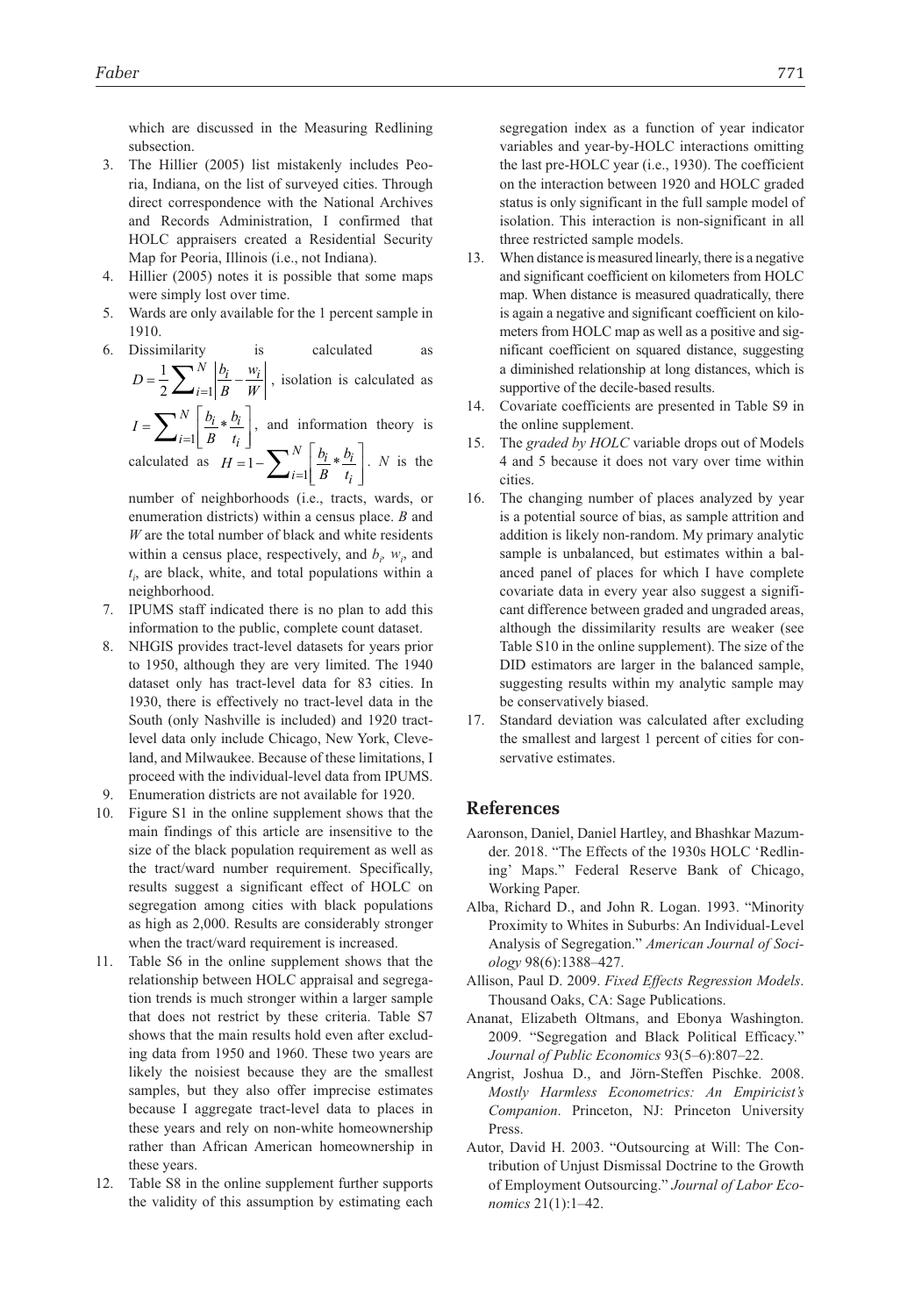- Baradaran, Mehrsa. 2017. *The Color of Money: Black Banks and the Racial Wealth Gap*. Cambridge, MA: Harvard University Press.
- Baum-Snow, Nathaniel. 2007. "Did Highways Cause Suburbanization?" *The Quarterly Journal of Economics* 122(2):775–805.
- Bertrand, Marianne, and Esther Duflo. 2017. "Field Experiments on Discrimination." Pp. 309–93 in *Handbook of Economic Field Experiments*, Vol. 1, edited by A. V. Banerjee and E. Duflo. Amsterdam, Netherlands: Elsevier.
- Besbris, Max, and Jacob William Faber. 2017. "Investigating the Relationship between Real Estate Agents, Segregation, and House Prices: Steering and Upselling in New York State." *Sociological Forum* 32(4):850–73.
- Besbris, Max, Jacob William Faber, Peter Rich, and Patrick Sharkey. 2015. "Effect of Neighborhood Stigma on Economic Transactions." *Proceedings of the National Academy of Sciences of the United States of America* 112(16):4994–98.
- Besbris, Max, Jacob William Faber, and Patrick Sharkey. 2019. "Disentangling the Effects of Race and Place in Economic Transactions: Findings from an Online Field Experiment." *City & Community* 18(2):529–55.
- Bischoff, Kendra. 2008. "School District Fragmentation and Racial Residential Segregation: How Do Boundaries Matter?" *Urban Affairs Review* 44(2):182–217.
- Bobo, Lawrence D., Camille Z. Charles, Maria Krysan, and Alicia D. Simmons. 2012. "The Real Record on Racial Attitudes." Pp. 38–83 in *Social Trends in American life: Findings from the General Social Survey since 1972*, edited by P. V. Marsden. Princeton, NJ: Princeton University Press.
- Bonastia, Christopher. 2006. *Knocking on the Door: The Federal Government's Attempt to Desegregate the Suburbs*. Princeton, NJ: Princeton University Press.
- Bruch, Elizabeth E., and Robert D. Mare. 2006. "Neighborhood Choice and Neighborhood Change." *American Journal of Sociology* 112(3):667–709.
- Chetty, Raj, Nathaniel Hendren, Patrick Kline, and Emmanuel Saez. 2014. "Where Is the Land of Opportunity? The Geography of Intergenerational Mobility in the United States." *The Quarterly Journal of Economics* 129(4):1553–623.
- Coates, Ta-Nehisi. 2014. "The Case for Reparations." *The Atlantic*, June, pp. 54–71.
- Collins, William J. 2006. "The Political Economy of State Fair Housing Laws before 1968." *Social Science History* 30(1):15–49.
- Conley, Dalton. 1999. *Being Black, Living in the Red: Race, Wealth, and Social Policy in America*. Berkeley: University of California Press.
- Connolly, Nathan D. B. 2014. *A World More Concrete: Real Estate and the Remaking of Jim Crow South Florida*. Chicago, IL: University of Chicago Press.
- Cutler, David M., Edward L. Glaeser, and Jacob L. Vigdor. 1999. "The Rise and Decline of the American Ghetto." *Journal of Political Economy* 107(3):455– 506.
- De la Roca, Jorge, Ingrid Gould Ellen, and Katherine M. O'Regan. 2014. "Race and Neighborhoods in the 21st Century: What Does Segregation Mean Today?" *Regional Science and Urban Economics* 47(1):138–51.
- Delmont, Matthew F. 2016. *Why Busing Failed: Race, Media, and the National Resistance to School Desegregation*. Oakland: University of California Press.
- Desmond, Matthew. 2017. "How Homeownership Became the Engine of American Inequality." *The New York Times Magazine* [\(https://www.nytimes](https://www.nytimes.com/2017/05/09/magazine/how-homeownership-became-the-engine-of-american-inequality.html) [.com/2017/05/09/magazine/how-homeownership](https://www.nytimes.com/2017/05/09/magazine/how-homeownership-became-the-engine-of-american-inequality.html)[became-the-engine-of-american-inequality.html\)](https://www.nytimes.com/2017/05/09/magazine/how-homeownership-became-the-engine-of-american-inequality.html).
- de Souza Briggs, Xavier. 2007. "More Pluribus, Less Unum? The Changing Geography of Race and Opportunity." Pp. 17–44 in *The Geography of Opportunity: Race and Housing Choice in Metropolitan America*, edited by X. de Souza Briggs. Washington, DC: Brookings Institution Press.
- Dreier, Peter, John Mollenkopf, and Todd Swanstrom. 2005. *Place Matters: Metropolitics for the Twenty-First Century*. Lawrence: University Press of Kansas.
- Faber, Jacob William. 2013. "Racial Dynamics of Subprime Mortgage Lending at the Peak." *Housing Policy Debate* 23(2):328–49.
- Faber, Jacob William. 2018. "Segregation and the Geography of Creditworthiness: Racial Inequality in a Recovered Mortgage Market." *Housing Policy Debate* 28(2):215–47.
- Faber, Jacob William. 2019. "Segregation and the Cost of Money: Race, Poverty, and the Prevalence of Alternative Financial Institutions." *Social Forces* 98(2):819–48.
- Faber, Jacob William, and Ingrid Gould Ellen. 2016. "Race and the Housing Cycle: Differences in Home Equity Trends among Long-Term Homeowners." *Housing Policy Debate* 26(3):456–73.
- Farley, Reynolds. 2011. "The Waning of American Apartheid?" *Contexts* 10(3):36–43.
- Fishman, Robert. 1987. *Bourgeois Utopias: The Rise and Fall of Suburbia*. New York: Basic Books.
- Flippen, Chenoa. 2004. "Unequal Returns to Housing Investments? A Study of Real Housing Appreciation among Black, White, and Hispanic Households." *Social Forces* 82(4):1523–51.
- Freund, David M. P. 2007. *Colored Property*. Chicago, IL: University of Chicago Press.
- Gelman, Andrew, and Jennifer Hill. 2007. *Data Analysis Using Regression and Multilevel/Hierarchical Models*. New York: Cambridge University Press.
- Gibson, Campbell, and Kay Jung. 2002. *Historical Census Statistics on Population Totals by Race, 1790 to 1990, and by Hispanic Origin, 1790 to 1990, for the United States, Regions, Divisions, and States*. Washington, DC: U.S. Census Bureau.
- Greer, James L. 2014. "Historic Home Mortgage Redlining in Chicago." *Journal of the Illinois State Historical Society* 107(2):204–33.
- Grigoryeva, Angelina, and Martin Ruef. 2015. "The Historical Demography of Racial Segregation." *American Sociological Review* 80(4):814–42.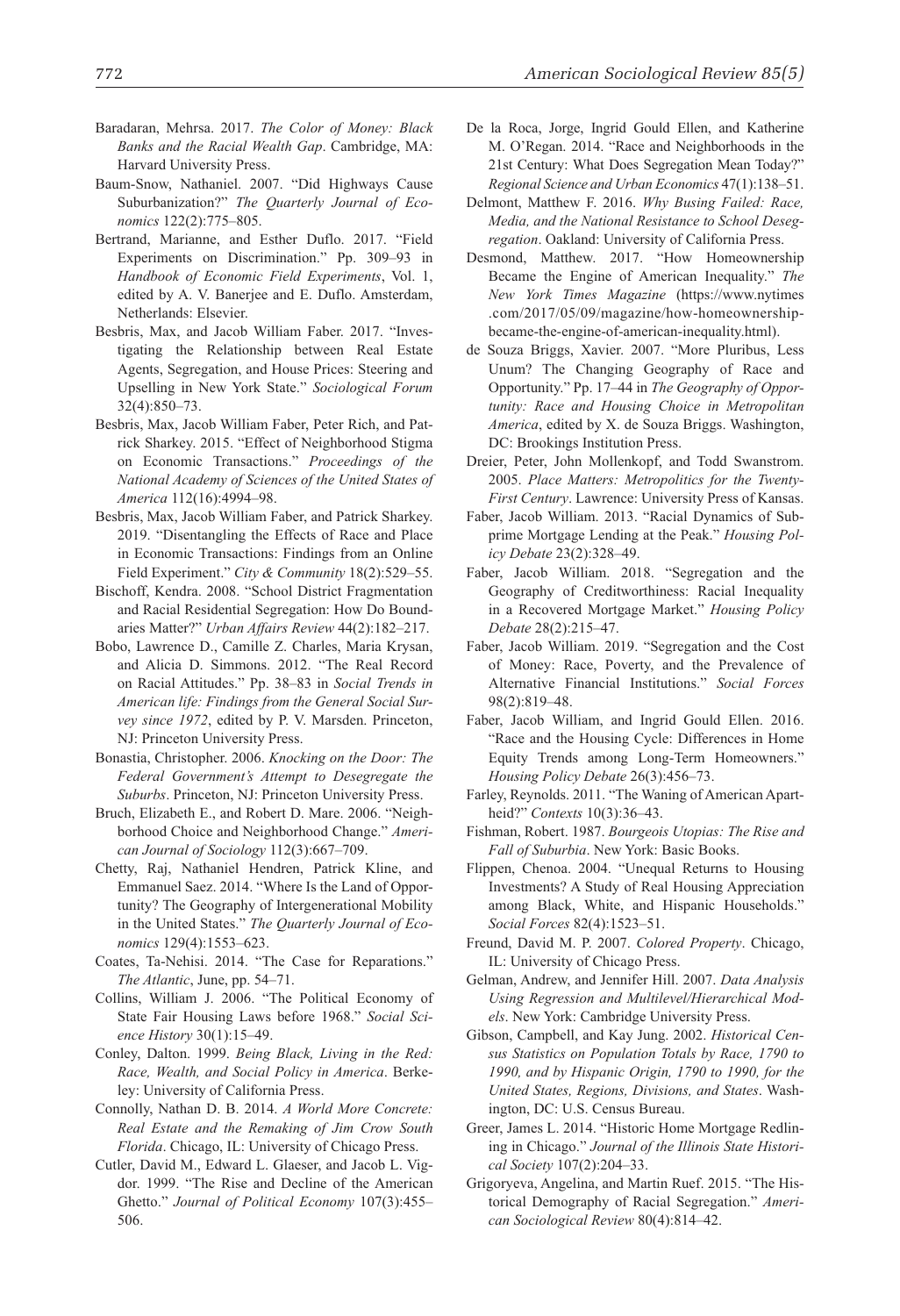- Hillier, Amy E. 2005. "Residential Security Maps and Neighborhood Appraisals: The Home Owners' Loan Corporation and the Case of Philadelphia." *Social Science History* 29(2):207–33.
- Hirsch, Arnold R. 1983. *Making the Second Ghetto: Race and Housing in Chicago 1940–1960*. Chicago, IL: University of Chicago Press.
- Hirt, Sonia A. 2015. *Zoned in the USA: The Origins and Implications of American Land-Use Regulation*. Ithaca, NY: Cornell University Press.
- Hwang, Jackelyn, Michael Hankinson, K. S. Brown, and Steven Kreg Brown. 2015. "Racial and Spatial Targeting: Segregation and Subprime Lending within and across Metropolitan Areas." *Social Forces* 93(3):1081–108.
- Hyra, Derek S., Gregory D. Squires, Robert N. Renner, and David S. Kirk. 2013. "Metropolitan Segregation and the Subprime Lending Crisis." *Housing Policy Debate* 23(1):37–41.
- Iceland, John, and Rima Wilkes. 2006. "Does Socioeconomic Status Matter? Race, Class, and Residential Segregation." *Social Problems* 53(2):248–73.
- Jackson, Kenneth T. 1985. *Crabgrass Frontier: The Suburbanization of the United States*. Oxford, UK: Oxford University Press.
- Jargowsky, Paul A. 2018. "The Persistence of Segregation in the 21st Century." *Law & Inequality: A Journal of Theory and Practice* ([https://ssrn.com/](https://ssrn.com/abstract=3184538) [abstract=3184538\)](https://ssrn.com/abstract=3184538).
- Johnson, Rucker C. 2019. *Children of the Dream: Why School Integration Works*. New York: Hachette UK.
- Jones, Nikki, and Christina Jackson. 2012. "'You Just Don't Go Down There': Learning to Avoid the Ghetto in San Francisco." Pp. 83–110 in *The Ghetto: Contemporary Global Issues and Controversies*, edited by R. Hutchinson and B. D. Haynes. Boulder, CO: Westview Press.
- Katznelson, Ira. 2005. *When Affirmative Action Was White: An Untold History of Racial Inequality in Twentieth-Century America*. New York: WW Norton & Company.
- Katznelson, Ira. 2013. *Fear Itself: The New Deal and the Origins of Our Time*. New York: WW Norton & Company.
- Kendi, Ibram X. 2016. *Stamped from the Beginning: The Definitive History of Racist Ideas in America*. New York: Nation Books.
- Kochhar, Rakesh, and Richard Fry. 2014. "Wealth Inequality Has Widened along Racial, Ethnic Lines since End of Great Recession." Pew Research Center [\(https://www.pewresearch.org/fact-tank/2014/12/12/](https://www.pewresearch.org/fact-tank/2014/12/12/racial-wealth-gaps-great-recession/) [racial-wealth-gaps-great-recession/\)](https://www.pewresearch.org/fact-tank/2014/12/12/racial-wealth-gaps-great-recession/).
- Korver-Glenn, Elizabeth. 2018. "Compounding Inequalities: How Racial Stereotypes and Discrimination Accumulate across the Stages of Housing Exchange." *American Sociological Review* 83(4):627–56.
- Krysan, Maria. 2011. "Race and Residence from the Telescope to the Microscope." *Contexts* 10(3):38–42.
- Krysan, Maria, and Kyle Crowder. 2017. *Cycle of Segregation: Social Processes and Residential Stratification*. New York: Russell Sage Foundation.
- Lechner, Michael. 2010. "The Estimation of Causal Effects by Difference-in-Difference Methods." *Foundations and Trends in Econometrics* 4(3):165–224.
- Lechner, Michael, Nuria Rodriguez-Planas, and Daniel Fernández Kranz. 2016. "Difference-in-Difference Estimation by FE and OLS When There Is Panel Non-response." *Journal of Applied Statistics* 43(11):2044–52.
- Lichter, Daniel T., Domenico Parisi, and Michael C. Taquino. 2015. "Toward a New Macro-Segregation? Decomposing Segregation within and between Metropolitan Cities and Suburbs." *American Sociological Review* 80(4):843–73.
- Lipsitz, George. 1998. *The Possessive Investment in Whiteness: How White People Profit from Identity Politics*. Philadelphia, PA: Temple University Press.
- Lipsitz, George. 2011. *How Racism Takes Place*. Philadelphia, PA: Temple University Press.
- Loewen, James W. 2005. *Sundown Towns: A Hidden Dimension of American Racism*. New York: The New Press.
- Logan, John R. 1978. "Growth, Politics, and the Stratification of Places." *American Journal of Sociology* 84(2):404–16.
- Logan, John R. 2013. "The Persistence of Segregation in the 21st Century Metropolis." *City and Community* 12(2):160–68.
- Logan, John R. 2016. "As Long As There Are Neighborhoods." *City & Community* 15(1):23–28.
- Logan, John R., Andrew Foster, Jun Ke, and Fan Li. 2018. "The Uptick in Income Segregation: Real Trend or Random Sampling Variation?" *American Journal of Sociology* 124(1):185–222.
- Logan, John R., and Matthew J. Martinez. 2018. "The Spatial Scale and Spatial Configuration of Residential Settlement: Measuring Segregation in the Postbellum South." *American Journal of Sociology* 123(4):1161–203.
- Logan, John R., and Harvey Molotch. 1987. *Urban Fortunes: The Political Economy of Place*. Berkeley: University of California Press.
- Logan, John R., and Mark Schneider. 1984. "Racial Segregation and Racial Change in American Suburbs, 1970–1980." *American Journal of Sociology* 89(4):874–88.
- Logan, John R., and Brian Stults. 2011. "The Persistence of Segregation in the Metropolis: New Findings from the 2010 Census." Census Brief Prepared for Project US2010 (<http://www.S4.Brown.Edu/Us2010>).
- Manson, Steven, Jonathan Schroeder, Van Riper David, and Steven Ruggles. 2018. "IPUMS National Historical Geographic Information System: Version 13.0 [Database]." Minneapolis, MN: IPUMS [\(https://doi](https://doi.org/10.18128/D050.V13.0) [.org/10.18128/D050.V13.0\)](https://doi.org/10.18128/D050.V13.0).
- Massey, Douglas S. 2005. "Racial Discrimination in Housing: A Moving Target." *Social Problems* 52(2):148–51.
- Massey, Douglas S. 2007. *Categorically Unequal*. New York: Russell Sage Foundation.
- Massey, Douglas S., and Nancy A. Denton. 1988. "The Dimensions of Residential Segregation." *Social Forces* 67(2):281–315.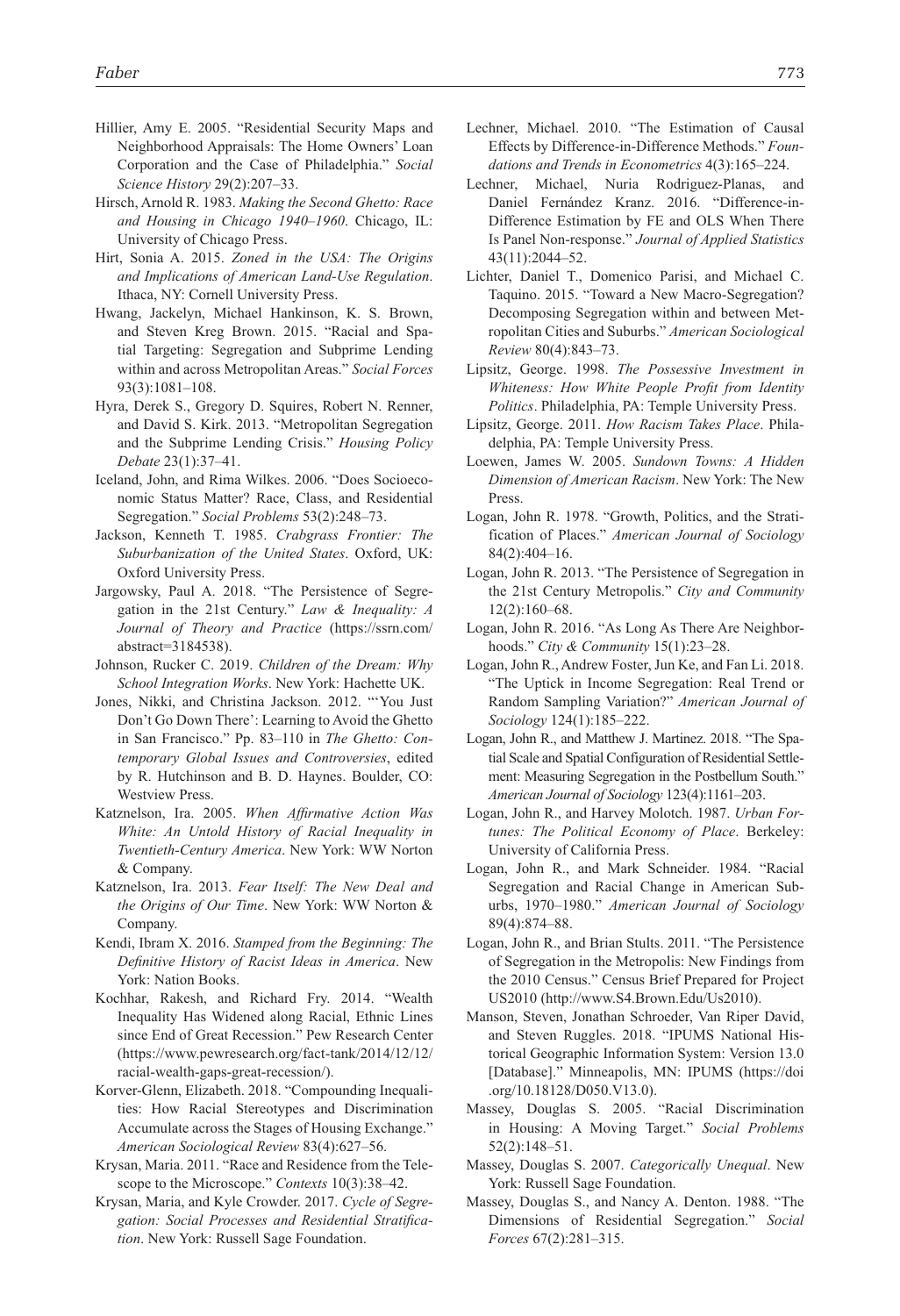- Massey, Douglas S., and Nancy A. Denton. 1989. "Hypersegregation in US Metropolitan Areas: Black and Hispanic Segregation along Five Dimensions." *Demography* 26(3):373–91.
- Massey, Douglas S., and Nancy A. Denton. 1993. *American Apartheid: Segregation and the Making of the Underclass*. Cambridge, MA: Harvard University Press.
- Massey, Douglas S., and Garvey Lundy. 2001. "Use of Black English and Racial Discrimination in Urban Housing Markets: New Methods and Findings." *Urban Affairs Review* 36(4):452–69.
- Massey, Douglas S., Jonathan Rothwell, and Thurston Domina. 2009. "The Changing Bases of Segregation in the United States." *ANNALS of the American Academy of Political and Social Science* 626(1):74–90.
- Massey, Douglas S., Jacob S. Rugh, Justin P. Steil, and Len Albright. 2016. "Riding the Stagecoach to Hell: A Qualitative Analysis of Racial Discrimination in Mortgage Lending." *City & Community* 15(2):118– 36.
- Massey, Douglas S., and Jonathan Tannen. 2015. "A Research Note on Trends in Black Hypersegregation." *Demography* 52(3):1025–34.
- Minnesota Population Center (MPC). 2011. "National Historical Geographic Information System (NHGIS): Version 2.0." University of Minnesota ([http://www](http://www.nhgis.org) [.nhgis.org](http://www.nhgis.org)).
- Morgan, Stephen L., and Christopher Winship. 2014. *Counterfactuals and Causal Inference*. Cambridge, UK: Cambridge University Press.
- Munnell, Alicia H., Geoffrey M. B. Tootell, Lynn E. Browne, and James Mceneaney. 1996. "Mortgage Lending in Boston: Interpreting HMDA Data." *American Economic Review* 86(1):25–53.
- Nelson, Robert K., and Edward L. Ayers. 2019. "Renewing Inequality.*"* Retrieved April 17, 2019 [\(https://dsl](https://dsl.richmond.edu/panorama/renewal/#view=0/0/1&viz=cartogram) [.richmond.edu/panorama/renewal/#view=0/0/1&viz](https://dsl.richmond.edu/panorama/renewal/#view=0/0/1&viz=cartogram) [=cartogram](https://dsl.richmond.edu/panorama/renewal/#view=0/0/1&viz=cartogram)).
- Nelson, Robert K., LaDale Winling, Richard Marciano, and Nathan Connolly. 2019. "Mapping Inequality." *American Panorama*. Retrieved November 16, 2018 [\(https://dsl.richmond.edu/panorama/redlining/](https://dsl.richmond.edu/panorama/redlining/)).
- O'Connell, Heather A., Katherine J. Curtis, and Jack DeWaard. 2020. "Population Change and the Legacy of Slavery." *Social Science Research* ([https://doi](https://doi.org/10.1016/j.ssresearch.2020.102413) [.org/10.1016/j.ssresearch.2020.102413\)](https://doi.org/10.1016/j.ssresearch.2020.102413).
- Oliver, Melvin L., and Thomas M. Shapiro. 2006. *Black Wealth, White Wealth: A New Perspective on Racial Inequality*. New York: Taylor & Francis.
- O'Regan, Katherine M., and Ken Zimmerman. 2020. "HUD's Affirmatively Furthering Fair Housing Rule: A Contribution and Challenge to Equity Planning for Mixed-Income Communities." In *What Works to Promote Inclusive, Equitable Mixed-Income Communities*, edited by M. L. Joseph and A. T. Khare. Cleveland, OH: National Initiative on Mixed-Income Communities of Case Western Reserve University's Mandel School.
- Owens, Ann. 2016. "Inequality in Children's Contexts: The Economic Segregation of Households with and without Children." *American Sociological Review* 81(3):549–74.
- Pager, Devah, and Hana Shepherd. 2008. "The Sociology of Discrimination: Racial Discrimination in Employment, Housing, Credit, and Consumer Markets." *Annual Review of Sociology* 34:181–209.
- Quinn, Sarah L. 2019. *American Bonds: How Credit Markets Shaped a Nation*. Princeton, NJ: Princeton University Press.
- Reardon, Sean F., Kendra Bischoff, Ann Owens, and Joseph B. Townsend. 2018. "Has Income Segregation Really Increased? Bias and Bias Correction in Sample-Based Segregation Estimates." *Demography* 55(6):2129–60.
- Reardon, Sean F., and Glenn Firebaugh. 2002. "Measures of Multigroup Segregation." *Sociological Methodology* 32(1):33–67.
- Reardon, Sean, Demetra Kalogrides, and Kenneth Shores. 2019. "The Geography of Racial/Ethnic Test Score Gaps." *American Journal of Sociology* 124(4):1164–221.
- Reardon, Sean F., and David O'Sullivan. 2004. "Measures of Spatial Segregation." *Sociological Methodology* 34(1):121–62.
- Reardon, Sean F., and Ann Owens. 2014. "60 Years after Brown: Trends and Consequences of School Segregation." *Annual Review of Sociology* 40:199–281.
- Reardon, Sean F., and Joseph B. Townsend. 2018. "SEG: Stata Module to Compute Multiple-Group Diversity and Segregation Indices" ([https://econpapers.repec](https://econpapers.repec.org/software/bocbocode/s375001.htm) [.org/software/bocbocode/s375001.htm\)](https://econpapers.repec.org/software/bocbocode/s375001.htm).
- Roediger, David R. 2006. *Working toward Whiteness: How America's Immigrants Became White: The Strange Journey from Ellis Island to the Suburbs*. New York: Basic Books.
- Rothstein, Richard. 2017. *The Color of Law: A Forgotten History of How Our Government Segregated America*. New York: Liveright.
- Rothwell, Jonathan, and Douglas S. Massey. 2009. "The Effect of Density Zoning on Racial Segregation in U.S. Urban Areas." *Urban Affairs Review* 44(6):779– 806.
- Ruggles, Steven, Sarah Flood, Ronald Goeken, Josiah Grover, Erin Meyer, Jose Pacas, and Matthew Sobek. 2019. "Integrated Public Use Microdata Series: Version 9.0 [Dataset]." Minneapolis: University of Minnesota. Retrieved December 17, 2018 [\(https://doi](https://doi.org/10.18128/D010.V9.0) [.org/10.18128/D010.V9.0\)](https://doi.org/10.18128/D010.V9.0).
- Rugh, Jacob S., Len Albright, and Douglas S. Massey. 2015. "Race, Space, and Cumulative Disadvantage: A Case Study of the Subprime Lending Collapse." *Social Problems* 62(2):186–218.
- Rugh, Jacob S., and Douglas S. Massey. 2010. "Racial Segregation and the American Foreclosure Crisis." *American Sociological Review* 75(5):629–51.
- Rugh, Jacob S., and Douglas S. Massey. 2014. "Segregation in Post-Civil Rights America: Stalled Integration